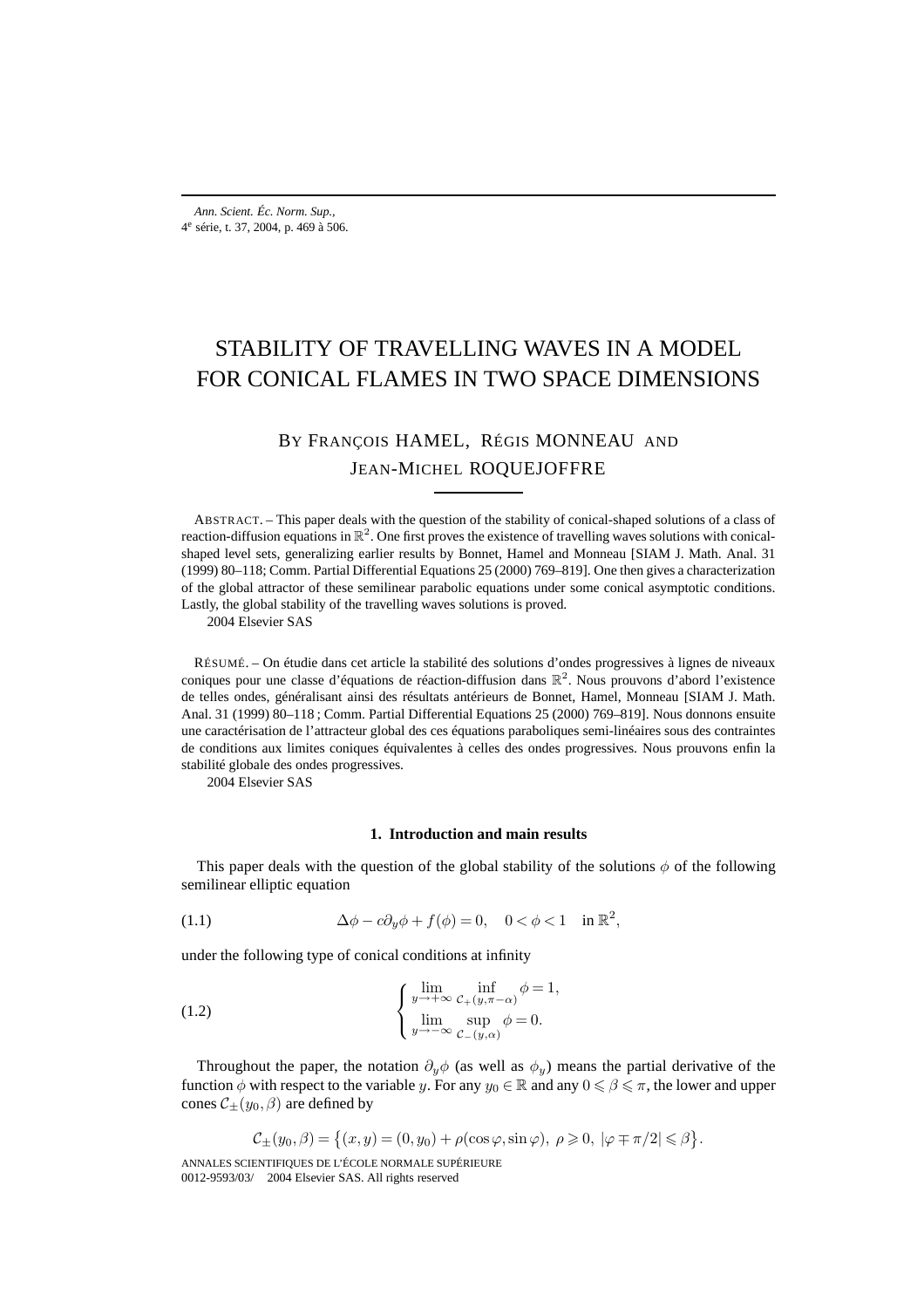

Fig. 1. Upper and lower cones.

We also use the following notation: for a function v of the 2D real variable  $(x, y)$ , and for  $(a, b) \in \mathbb{R}^2$ , we denote by  $\tau_{a,b}v$  the function

$$
\tau_{a,b}v:(x,y)\mapsto v(x+a,y+b).
$$

Another way of formulating the question of the stability of the solutions  $\phi$  of (1.1)–(1.2) is to ask the question of the convergence to the travelling fronts  $\phi(x, y + ct)$ , or to some translates of them, for the solutions  $u(t, x, y)$  of the Cauchy problem

(1.3) 
$$
\begin{cases} u_t = \Delta u + f(u), & t > 0, (x, y) \in \mathbb{R}^2, \\ u(0, x, y) = u_0(x, y) \text{ given, } & 0 \le u_0 \le 1 \end{cases}
$$

where  $u_0$  is close, in some sense to be defined later, to a translate  $\tau_{a,b}\phi$  of a solution  $\phi$  of (1.1)– (1.2).

The function f is assumed to be of class  $C^{1,\delta}$  in [0,1] (for some  $\delta > 0$ ) and to have the following profile:

(1.4) 
$$
\exists \theta \in (0,1), \quad f = 0 \text{ on } [0,\theta] \cup \{1\}, \quad f > 0 \text{ on } (\theta,1) \quad \text{and} \quad f'(1^{-}) < 0.
$$

For mathematical convenience, we extend  $f$  by 0 outside [0, 1]. Notice that, from standard elliptic estimates, any classical solution  $\phi$  of (1.1) is actually of class  $C^{2,\mu}(\mathbb{R}^2)$  for any  $\mu \in [0,1)$ .

Eq.  $(1.1)$  arises in models of equidiffusional premixed Bunsen flames. The function u is a normalized temperature and its level sets represent the profile of a conical-shaped Bunsen flame coming out of a thin elongated Bunsen burner (see Buckmaster and Ludford [12], Joulin [24], Sivashinsky [38], Williams [40]). The temperature of the unburnt gases is close to 0 and that of the burnt gases is close to 1, the hot zone being above the fresh zone. The real  $\theta$  is called an ignition temperature, below which no reaction happens. The real  $c$  is the speed of the gases at the exit of the burner. Since the shape of the Bunsen flames is invariant with respect to the size of the Bunsen burner, one way of modelling these conical flames consists in setting Eq. (1.1) in the whole plane  $\mathbb{R}^2$  together with asymptotic conical conditions of the type (1.2). The angle  $2\alpha$ then stands for the aperture of the tip of the flame.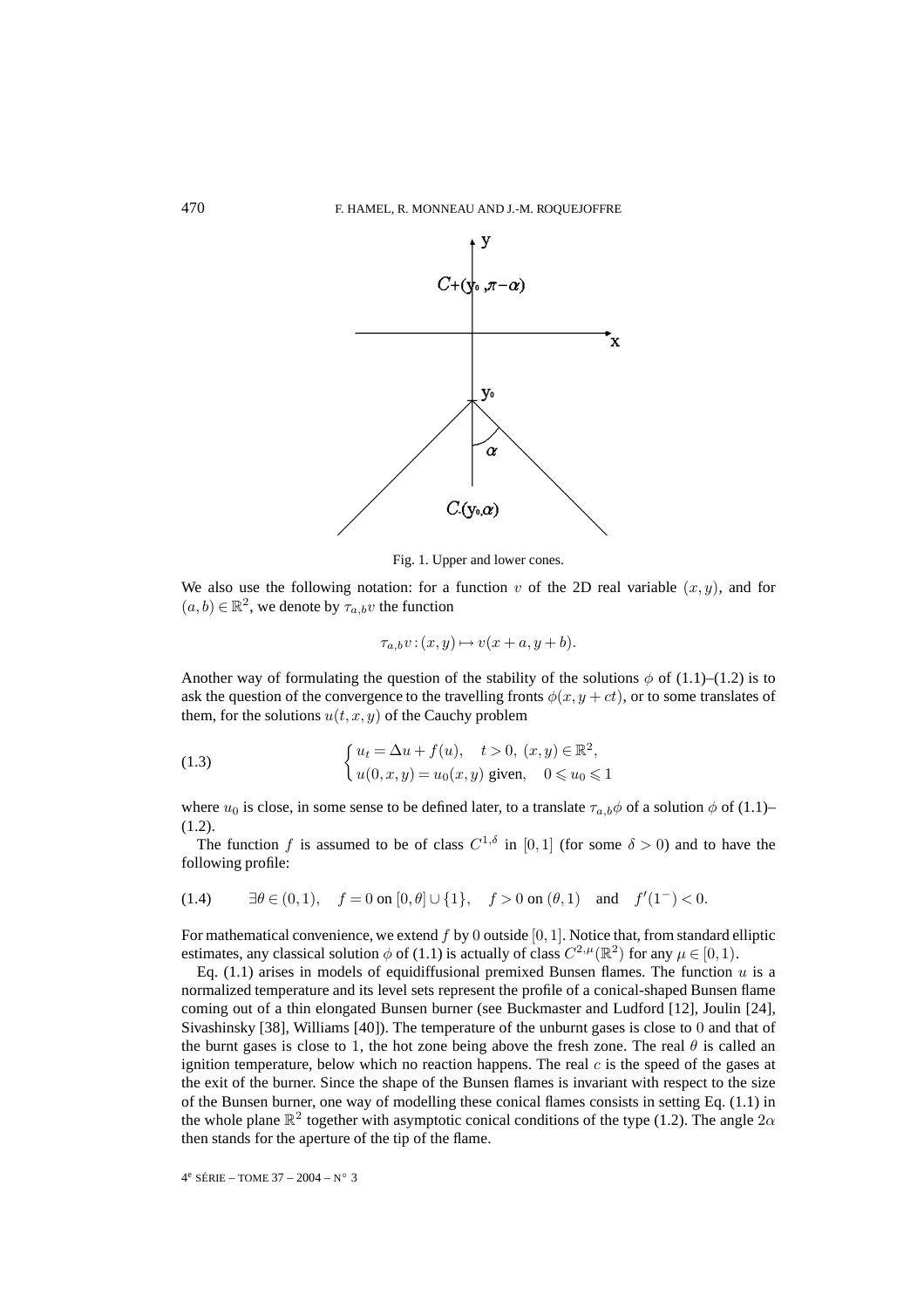In the one-dimensional case, Eq. (1.1) and conditions at infinity (1.2) reduce to the ordinary differential equation

(1.5) 
$$
\begin{cases} \phi_0'' - c_0 \phi_0' + f(\phi_0) = 0, \\ \phi_0(-\infty) = 0, \quad \phi_0(+\infty) = 1. \end{cases}
$$

It is well known (Aronson, Weinberger [2], Berestycki, Nicolaenko, Scheurer [6], Kanel' [25]) that there exists a unique solution  $(c_0, \phi_0)$  of (1.5) such that  $\phi_0(0) = \theta$  (the solutions of (1.5) are actually unique up to translation). Besides, the speed  $c_0$  is positive and the function  $\phi_0$  is increasing. The function  $\phi_0(y)$  is also a solution of the two-dimensional problem (1.1)–(1.2) in the particular case  $\alpha = \pi/2$ .

In the two-dimensional case with  $\alpha \neq \pi/2$ , the existence of solutions  $\phi$  of (1.1)–(1.2) was proved by Hamel and Monneau [19] for some angles  $\alpha \in (0, \pi/2)$  and some functions f satisfying (1.4) under some additional assumptions (see Theorem 1.8 in [19]). Existence of solutions of (1.1) under some conical conditions weaker than (1.2) was also proved by Bonnet and Hamel (see Theorem 1.1 in [9]).

The first result of this paper is to establish the existence of solutions of  $(1.1)$ – $(1.2)$  for any angle  $\alpha \in (0, \pi/2]$  and for any function f satisfying (1.4):

THEOREM 1.1 (Existence). – *For every angle*  $\alpha \in (0, \pi/2]$  *and for every function f satisfying* (1.4)*, there exists a solution*  $\phi$  *to* (1.1)–(1.2)*, with*  $c = c_0 / \sin \alpha$ *.* 

Furthermore, it follows from Theorem 1.7 in [19] that the solutions  $(c, \phi)$  of (1.1)–(1.2) are unique, in the sense that c is unique, and  $\phi$  up to a translation in  $(x, y)$ . The speed c is necessarily equal to  $c = c_0 / \sin \alpha$ . Besides, any solution  $\phi$  satisfies the following properties: (1) there exists a real  $x_0$  such that  $\phi$  is symmetric with respect to the vertical line  $\{x = x_0\}$ , (2) for any  $\lambda \in (0,1)$ , the level set  $\{\phi(x,y) = \lambda\}$  has two asymptots parallel to the half-lines  ${y = -\cot \alpha |x|, x \ge 0}$  and  ${y = -\cot \alpha |x|, x \le 0}$ , (3) there exist two reals  $t_{\pm}$  such that for any sequence  $x_n \to \pm \infty$ , the functions  $\phi_n(x, y) = \phi(x + x_n, y - |x_n| \cot \alpha)$  go to the planar fronts  $\phi_0(\pm x \cos \alpha + y \sin \alpha + t_{\pm})$  as  $x_n \to \pm \infty$  in  $C^2_{loc}(\mathbb{R}^2)$ . The last two properties mean that any solution  $\phi$  is asymptotically conical-shaped far away from the origin: namely,  $\phi$  is asymptotically planar and asymptotically equal to two translates of the planar front  $\phi_0$  in the two directions of angle  $\alpha$  with respect to the vector  $-e_2 = (0, -1)$ .

The formula  $c = c_0 / \sin \alpha$ , which actually follows from earlier results of Bonnet and Hamel [9], and had already been used in several papers (see e.g. Lewis, Von Elbe [28], Sivashinsky [38], Williams [40]), is very natural. Indeed, any solution  $\phi$  of (1.1)–(1.2) gives rise to a solution  $u(t, x, y) = \phi(x, y + ct)$  of the evolution problem (1.3) with  $u_0 = \phi$ . The planar speed  $c_0$  is now nothing else than the projection on the directions ( $\pm \cos \alpha$ ,  $-\sin \alpha$ ) of the vertical speed c of the curved front  $\phi(x, y + ct)$  moving downwards. The speed  $c_0$  is the speed of two planar waves moving in the directions ( $\pm \cos \alpha$ ,  $-\sin \alpha$ ) perpendicular to the half-lines making an angle  $\alpha$  with the vertical axis.

*Remark* 1.2. – 1. The dimension 2 is quite different from other dimensions since, as soon as  $N \geq 3$ , there is no solution of problem (1.1) in  $\mathbb{R}^N$ , with  $\alpha < \pi/2$  and conical conditions of the type (1.2) (see [19]). But the possible existence of solutions of (1.1) in  $\mathbb{R}^N$  under some weaker conical conditions is still open in dimensions  $N \geq 3$ .

2. It was also proved in [19] that no solution of (1.1)–(1.2) exists whenever  $\alpha \in (\pi/2, \pi)$ , in dimensions 2 and higher.

Whereas there are many papers dealing with the stability of the travelling fronts for onedimensional equations of the type  $(1.5)$  with various types of nonlinearities f (see e.g. [2,10,17, 25,36,37]), or for wrinkled travelling fronts of multidimensional equations in infinite cylinders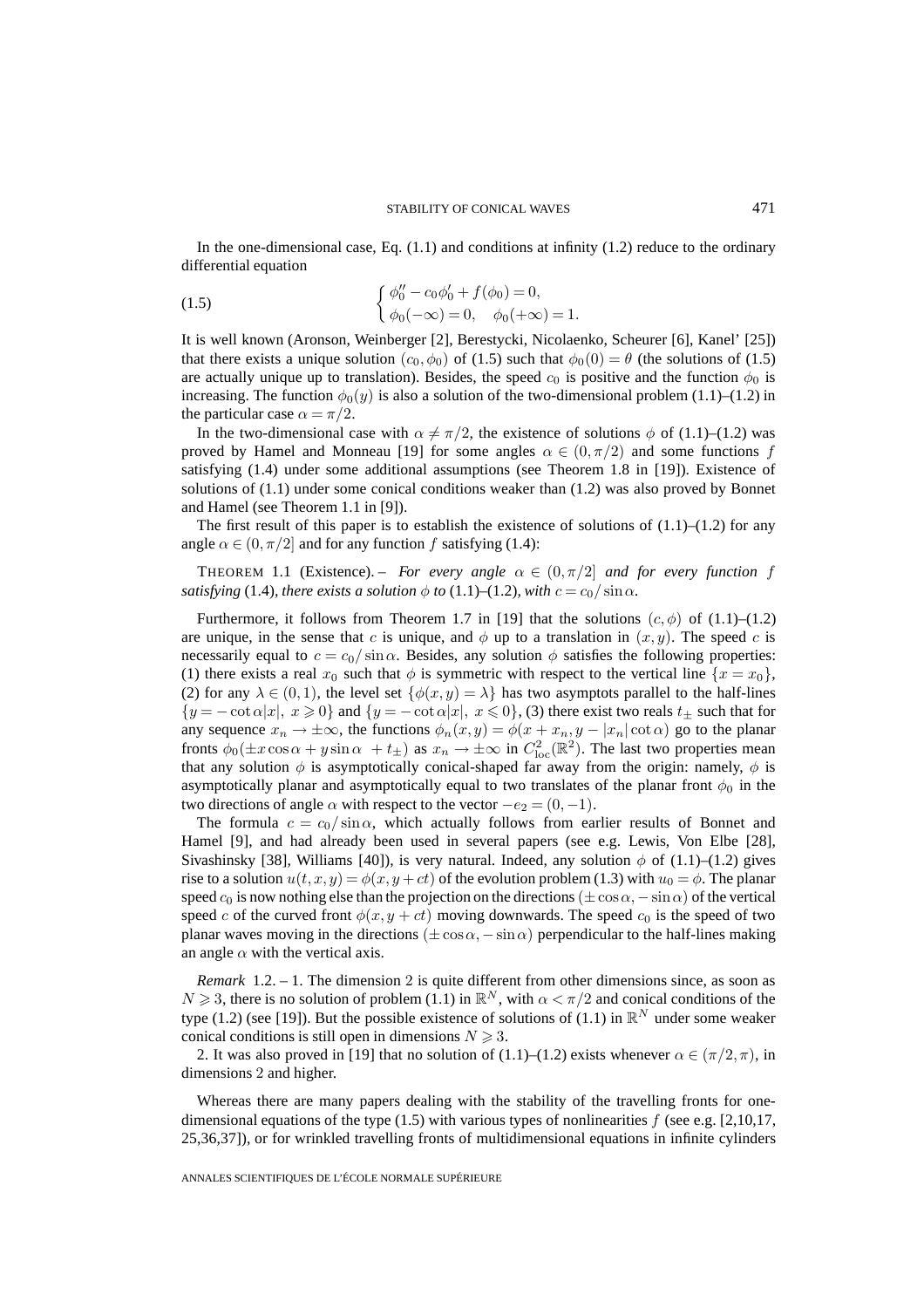(see [4] and [8] for the existence and uniqueness results, and [5,29,33–35] for the stability results), or lastly for planar fronts in the whole space (see [27,41]), nothing seems to be known about the stability of the solutions of two-dimensional problem (1.1) under conical conditions of the type (1.2), for  $\alpha < \pi/2$ . As already emphasized, the travelling fronts  $\phi(x, y + ct)$  are special time-global solutions of (1.3) satisfying, at each time, the conical conditions (1.2) in the frame moving downwards with speed  $c = c_0 / \sin \alpha$ . Therefore, the question of the global stability of these travelling waves and the question of the asymptotic behaviour for large time of the solutions of the Cauchy problem (1.3) starts from the study of the global attractor of Eq. (1.3) under conical conditions of the type  $(1.2)$  in a frame moving downwards with speed c.

The next theorem states that the travelling waves are the only time-global solutions of (1.3) satisfying such conical conditions.

THEOREM 1.3 (Liouville type result). – Let  $\alpha \in (0, \pi/2]$  and  $0 \leq u(t, x, y) \leq 1$  solve the *equation*

$$
(1.6) \t\t u_t = \Delta u + f(u), \quad (x, y) \in \mathbb{R}^2
$$

*with*  $t \in (-\infty, +\infty)$  *and*  $f$  *satisfying* (1.4)*, and assume that* 

(1.7) 
$$
\begin{cases} \lim_{y_0 \to -\infty} \sup_{t \in \mathbb{R}, y \leq y_0 - |x| \cot \alpha} u(t, x, y - ct) = 0, \\ \lim_{y_0 \to +\infty} \inf_{t \in \mathbb{R}, y \geq y_0 - |x| \cot \alpha} u(t, x, y - ct) = 1. \end{cases}
$$

*Then there exists a couple*  $(h, k) \in \mathbb{R}^2$  *such that*  $u(t, x, y) = \tau_{h,k} \phi(x, y + ct)$  *for all*  $(t, x, y) \in$  $\mathbb{R} \times \mathbb{R}^2$ , where  $\phi$  is given by Theorem 1.1.

Since  $\phi(x, y) \to 0$  (respectively  $\to 1$ ) uniformly as  $y + |x| \cot \alpha \to -\infty$  (respectively  $y + |x| \cot \alpha \rightarrow +\infty$ , the following corollary holds:

COROLLARY 1.4. – Let  $0 \leq u(t, x, y) \leq 1$  be a solution of (1.6); assume the existence of two *couples*  $(a_1, b_1)$  *and*  $(a_2, b_2) \in \mathbb{R}^2$  *for which*  $\tau_{a_1, b_1} \phi(x, y + ct) \leq u(t, x, y) \leq \tau_{a_2, b_2} \phi(x, y + ct)$ *for all*  $(t, x, y) \in \mathbb{R}^3$ . *Then the conclusion of Theorem* 1.3 *holds.* 

The idea for proving Theorem 1.3 is based on a sliding method (see  $[7]$ ) in the variable t and some versions of the maximum principle for parabolic equations in unbounded domains. Similar methods were used in [35] and [3] to get some monotonicity results for the solutions of some semilinear parabolic equations in various domains.

Theorem 1.3 especially implies the following

THEOREM 1.5 (Convergence of a subsequence to a travelling wave). – *Let* φ *be a solution of* (1.1)–(1.2) *for*  $\alpha \in (0, \pi/2]$  *with assumptions* (1.4) *on* f. Let  $u(t, x, y)$  *be a solution of the Cauchy problem* (1.3) *such that*

(1.8) 
$$
\begin{cases} u_0 \leq \phi & \text{in } \mathbb{R}^2, \\ \lim_{y_0 \to +\infty} \inf_{y \geq y_0 - |x| \cot \alpha} u_0(x, y) > \theta. \end{cases}
$$

*Then, for every sequence*  $t_n \to +\infty$ *, there exist a subsequence*  $t_{n'} \to +\infty$  and  $(a, b) \in \mathbb{R}^2$  such *that*

$$
u(t_{n'} + t, x, y - ct_{n'} - ct) \rightarrow \phi(x + a, y + b) \quad \text{as } n' \rightarrow +\infty
$$

*locally uniformly in*  $(t, x, y) \in \mathbb{R}^3$ .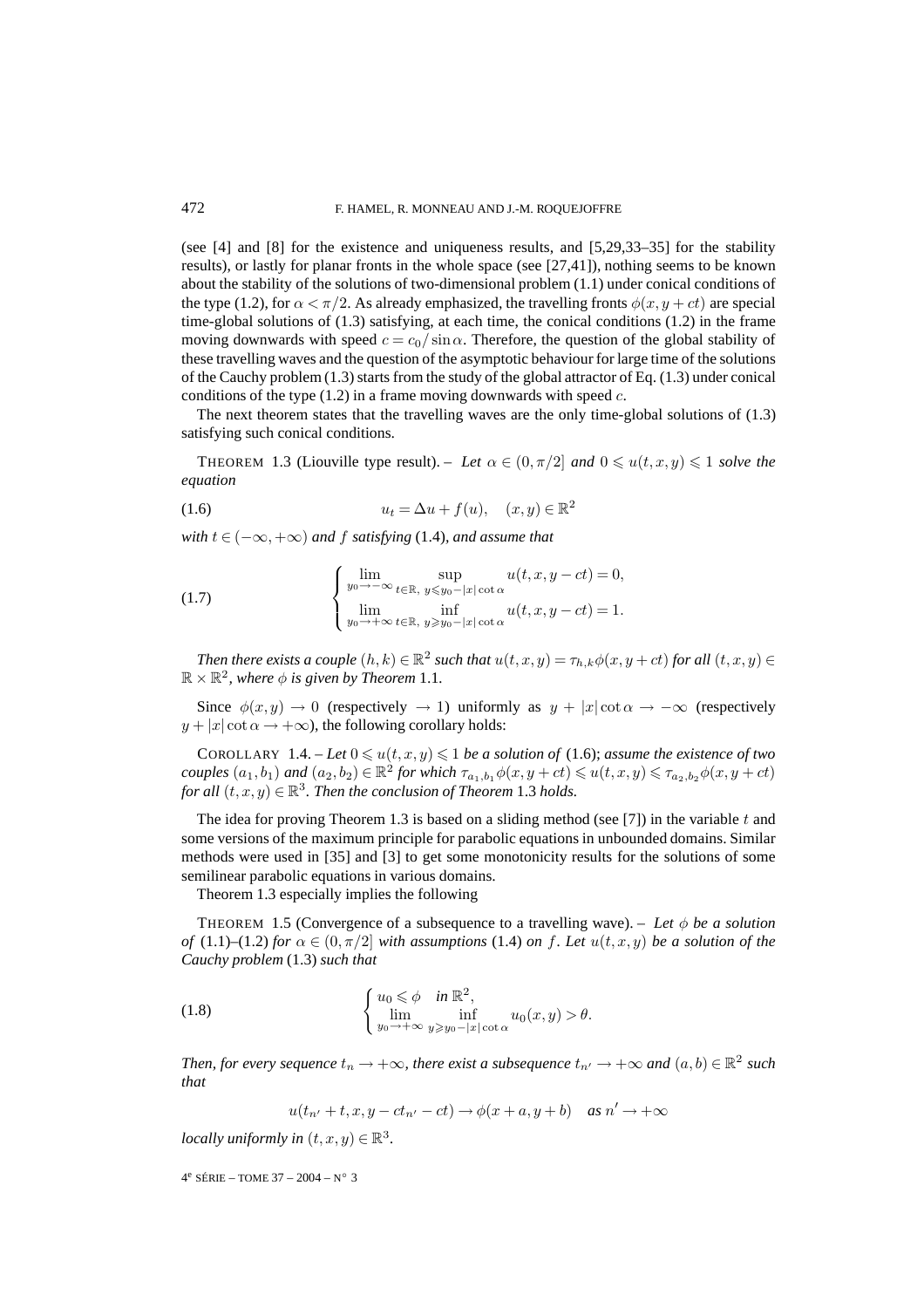A consequence of this result is that, if  $u_0$  satisfies (1.8) and if  $\omega(u_0)$  is the  $\omega$ -limit set of  $u_0$  for the semi-group  $S(t)$  given by (1.3), then  $\omega(u_0)$  is made up of travelling waves. Condition (1.8) is especially satisfied when  $u_0$  lies between two translates of a solution  $\phi$  of (1.1)–(1.2). But, even under condition (1.8), the  $\omega$ -limit set  $\omega(u_0)$  of  $u_0$  may well be a continuum, and one may ask for sufficient conditions for  $\omega(u_0)$  to be a singleton. This is the goal of Theorem 1.6 below.

Before stating this result, let us first introduce some notations. Denote by  $UC(\mathbb{R}^2)$  the space of all bounded uniformly continuous functions from  $\mathbb{R}^2$  to  $\mathbb{R}$ . We fix a  $C^{\infty}$  function  $g : \mathbb{R} \to \mathbb{R}$ such that  $g(x) = |x|$  for  $|x|$  large enough. For  $\rho > 0$ , we set

(1.9) 
$$
q(x,y) = e^{-\rho(g(x)\sin\alpha - y\cos\alpha)}
$$

and

$$
G_{\rho} = \{ w \in UC(\mathbb{R}^2), \limsup_{|(x,y)| \to +\infty} |w(x,y)| = 0, w/q \in L^{\infty}(\mathbb{R}^2) \}.
$$

The space  $G_{\rho}$  is a Banach space with the norm

$$
||w||_{G_{\rho}} = ||w||_{L^{\infty}(\mathbb{R}^2)} + ||w/q||_{L^{\infty}(\mathbb{R}^2)}.
$$

THEOREM 1.6 (Stability result). – *Choose*  $\alpha \in (0, \pi/2)$  *and let* f *satisfy* (1.4)*. Let*  $u(t, x, y)$ *be a solution of the Cauchy problem* (1.3) *with initial datum*  $u_0 \in UC(\mathbb{R}^2)$  *such that*  $0 \leq u_0 \leq 1$ *. Assume the existence of*  $\rho_0$ ,  $C_0 > 0$  *and of a solution*  $\phi$  *of* (1.1)–(1.2) *such that* 

$$
\left| u_0(x,y) - \phi(x,y) \right| \leqslant C_0 e^{-\rho_0 \sqrt{x^2 + y^2}}
$$

*in*  $\mathbb{R}^2$ . Also assume that there exists  $(a, b) \in \mathbb{R}^2$  *such that*  $u_0 \leq \tau_{a,b} \phi$  *in*  $\mathbb{R}^2$ *.* Then there are four constants  $T \geqslant 0, K \geqslant 0, \, \omega > 0$  and  $\rho > 0$ , such that

$$
\forall t\geqslant T,\quad \left\Vert u(t,x,y-ct)-\phi(x,y)\right\Vert_{G_{\rho}}\leqslant Ke^{-\omega t}.
$$

Under the above assumptions, it especially follows that  $u(t, \cdot, \cdot -ct)$  converges to  $\phi$  uniformly in  $\mathbb{R}^2$ , and exponentially in time. Notice also that if  $|u_0 - \phi| \leq C_0 e^{-\rho_0 \sqrt{x^2 + y^2}}$  in  $\mathbb{R}^2$  for some solution  $\phi$  of (1.1)–(1.2), then  $u_0$  and  $\phi$  have the same limits along the lines  $y = -|x| \cot \alpha$  as  $x \rightarrow \pm \infty$ , whence such a  $\phi$ , if any, is unique.

Notice that Theorem 1.6 holds especially if  $u_0 \in UC(\mathbb{R}^2)$  is such that, say,  $0 \leq u_0 < 1$  and if there exists a solution  $\phi$  of (1.1)–(1.2) such that  $u_0 - \phi$  has compact support.

Lastly, the following theorem holds:

THEOREM 1.7. – Let  $\alpha \in (0, \pi/2)$ *, and* f *satisfy* (1.4)*. Let*  $0 \leq u(t, x, y) \leq 1$  *be a solution of the Cauchy problem* (1.3) *with*  $u_0$  *bounded in*  $C^1(\mathbb{R}^2)$  *and*  $0 \le u_0 \le 1$ *. Assume that*  $\lim_{y\to+\infty} \inf_{\mathcal{C}_+(y,\pi-\alpha)} u_0 > \theta$  *and that there exists a solution*  $\phi$  *of* (1.1)–(1.2) *such that*  $u_0 \leq \phi$ *in*  $\mathbb{R}^2$ . Also assume that for some  $\rho_0 > 0$ 

$$
\left|\partial_{e_\alpha} u_0(x,y)\right| \leqslant Ce^{\rho_0(y\sin\alpha - x\cos\alpha)}, \quad \left|\partial_{e'_\alpha} u_0(x,y)\right| \leqslant Ce^{\rho_0(y\sin\alpha + x\cos\alpha)}
$$

*for all*  $(x, y) \in \mathbb{R}^2$ , where

(1.10) 
$$
e_{\alpha} = (\sin \alpha, -\cos \alpha) \quad \text{and} \quad e'_{\alpha} = (-\sin \alpha, -\cos \alpha).
$$

*Then the function*  $u(t, \cdot, \cdot - ct)$  *converges uniformly in*  $\mathbb{R}^2$ *, as*  $t \to +\infty$ *, to a solution*  $\phi'$  *of* (1.1)–(1.2)*.*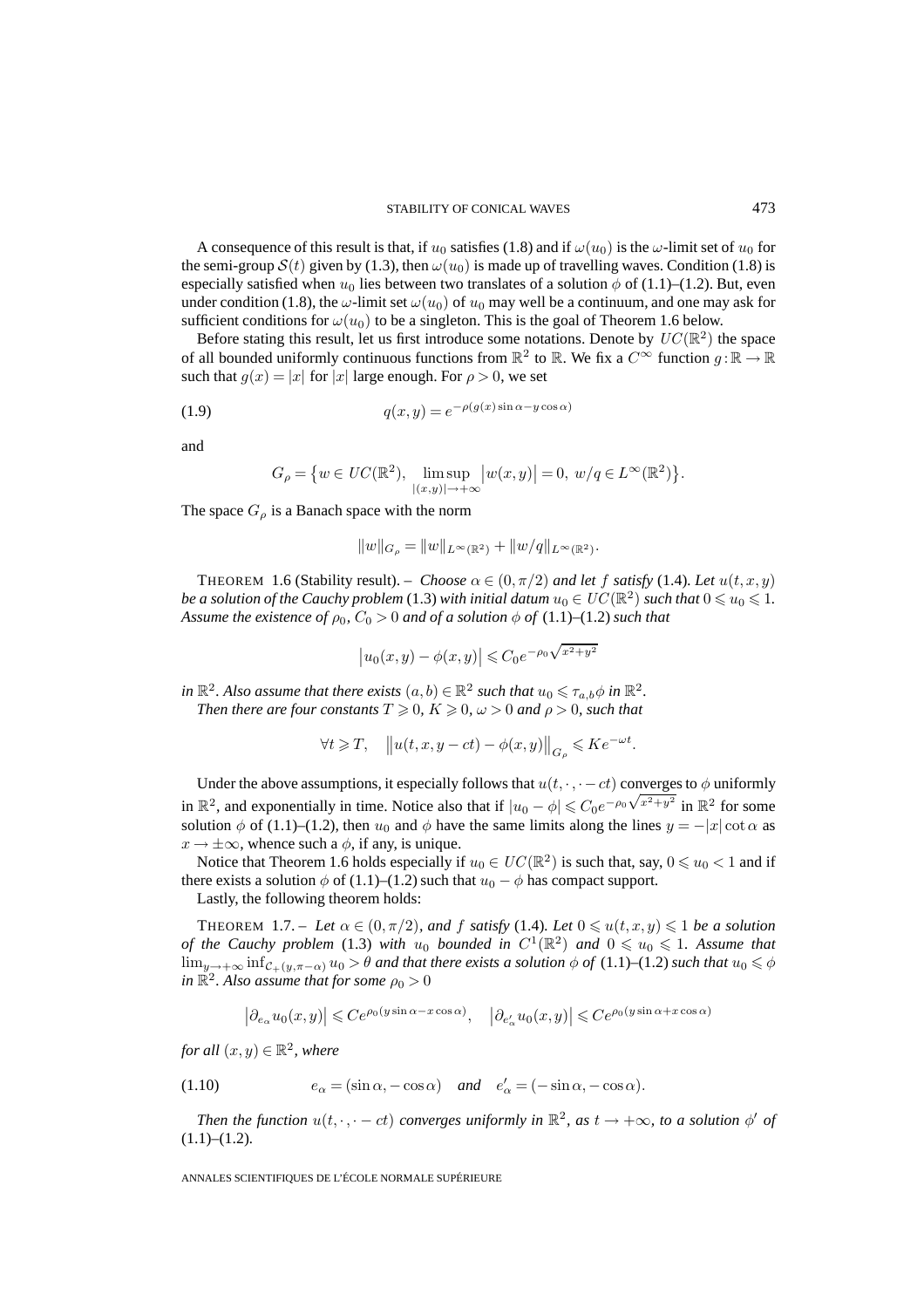*Remark* 1.8. – The convergence phenomenon is really governed by the behaviour of the initial datum when the space variable becomes infinite along the directions  $e_{\alpha}$  and  $e'_{\alpha}$ . In that sense, the situation is similar to the KPP situation; see [29]. It may well happen that, if the initial datum  $u_0$ has no limit in the  $e_{\alpha}$  and  $e'_{\alpha}$  directions, its  $\omega$ -limit is made up of a continuum of waves (see [15]).

Let us mention here similar stability results were obtained by Ninomiya and Taniguchi [32] for curved fronts in singular limits for Allen–Cahn bistable equations. Existence of smooth solutions of problem (1.1)–(1.2) with bistable nonlinearity f was obtained by Fife [16] for angles  $\alpha < \pi/2$ close to  $\pi/2$ . Conical-shaped and more general curved fronts also exist for the Fisher-KPP equation, with concave nonlinearity  $f$  (see [11,21]). Other stability results were also obtained by Michelson [31] for Bunsen fronts solving the Kuramoto–Sivashinsky equation, in some asymptotic regimes. Formal stability results in the nearly equidiffusional case were also given in [30].

The plan of the paper is the following. Section 2 is devoted to the proof of the existence of travelling waves with the conical conditions at infinity. In Section 3, we prove that global solutions – i.e. defined for all  $t \in \mathbb{R}$  – are travelling wave solutions. In order to prove Theorem 1.6, we present a local stability result in Section 4; combined to Section 3, this implies the global stability: this last item will be treated in Section 5.

#### **2. Existence of travelling wave solutions**

#### **2.1. Proof of Theorem 1.1**

Let  $\alpha \in (0, \pi/2]$  be given. We are looking for a solution  $\phi$  of (1.1), i.e.

$$
\Delta \phi - c \partial_y \phi + f(\phi) = 0, \quad 0 < \phi < 1 \quad \text{in } \mathbb{R}^2
$$

with  $c = c_0 / \sin \alpha$ , satisfying the conditions (1.2) at infinity, i.e.

$$
\begin{cases} \lim_{y_0 \to +\infty} \inf_{y \ge y_0 - |x| \cot \alpha} \phi(x, y) = 1, \\ \lim_{y_0 \to -\infty} \sup_{y \le y_0 - |x| \cot \alpha} \phi(x, y) = 0. \end{cases}
$$

The strategy to prove Theorem 1.1 is to build a solution  $\phi$  between a sub- and a supersolution in the whole plane  $\mathbb{R}^2$ .

We perform the proof in three steps.

*Step* 1: *Construction of a subsolution.* A natural candidate for a subsolution is the following function:

$$
\underline{\phi}(x,y) = \phi_0((y - \gamma_0(x))\sin\alpha),
$$

where

$$
\gamma_0(x) = -\frac{1}{c_0 \sin \alpha} \ln(\cosh(x \ c_0 \cos \alpha)),
$$

and  $\phi_0$  is the solution of the one-dimensional problem (1.5) satisfying  $\phi_0(0) = \theta$ . It can easily be checked (see also [19] where such subsolutions were used) that  $\phi$  is a classical subsolution of

$$
\Delta \underline{\phi} - c \partial_y \underline{\phi} + f(\underline{\phi}) = \frac{\cos^2 \alpha}{\cosh^2(x \ c_0 \cos \alpha)} f(\phi_0((y - \gamma_0(x)) \sin \alpha)) \ge 0 \quad \text{in } \mathbb{R}^2.
$$

Furthermore,  $\phi$  is a solution of  $\Delta\phi - c\partial_y\phi = 0$  in  $\{y \le \gamma_0(x)\}\.$  Notice that since  $\phi$  is of class  $C^2$ , it is also a subsolution of  $\Delta \phi - c \partial_y \phi + f(\phi) \geqslant 0$  in the viscosity sense.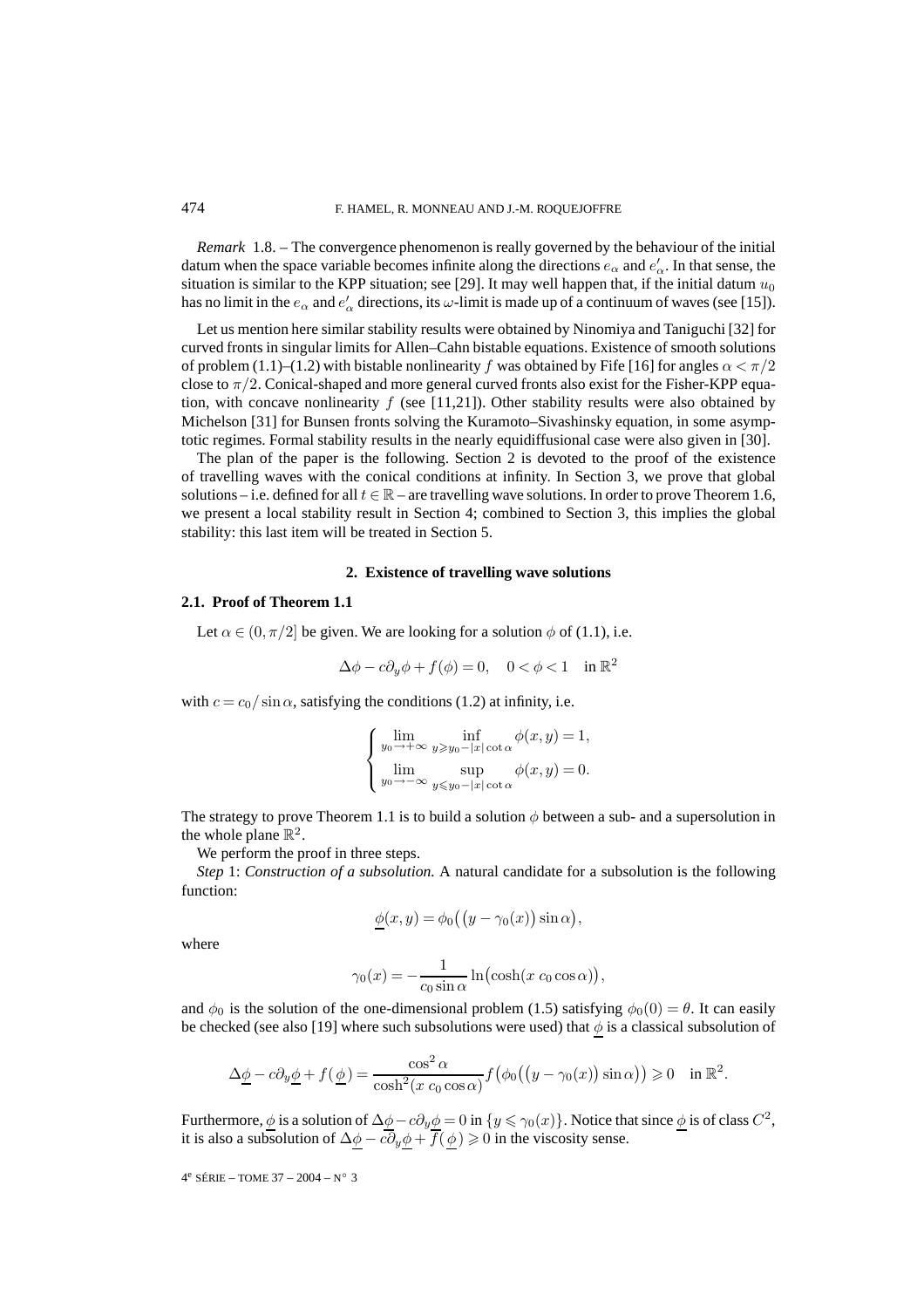Moreover, the function  $\gamma_0$  satisfies  $\sup_{x \in \mathbb{R}} |\gamma_0(x) + |x| \cot \alpha| < +\infty$ . This implies in particular

(2.1) 
$$
\lim_{y_0 \to -\infty} \sup_{\{y \leq y_0 - |x| \cot \alpha\}} \underline{\phi}(x, y) = 0
$$

and

(2.2) 
$$
\lim_{y_0 \to +\infty} \inf_{\{y \geq y_0 - |x| \cot \alpha\}} \underline{\phi}(x, y) = 1.
$$

*Step* 2: *Construction of a supersolution.* On the contrary, the construction of a supersolution which is above the subsolution is a nontrivial fact, and requires the use of the solution  $\psi$  to an associated free boundary problem.

We define the candidate for the supersolution as:

$$
\bar{\phi}(x, y) = \begin{cases} \theta \psi(x, y) & \text{in } \Omega := \{ \psi < 1 \}, \\ \phi_0 \big( \text{dist}\big((x, y), \Omega\big) \big) & \text{in } \mathbb{R}^2 \setminus \Omega \end{cases}
$$

where dist denotes the euclidean distance function and  $\psi$  is the unique (up to shift) solution to the following free boundary problem (see [20]):

THEOREM 2.1 (A free boundary problem,  $\frac{1}{2}$  [20]). – *For*  $\alpha \in (0, \pi/2]$ ,  $c_0 > 0$  and  $c = c_0 / \sin \alpha$ , *there exists a function*  $\psi$  *satisfying* 

(2.3)  
\n
$$
\begin{cases}\n\Delta \psi - c \partial_y \psi = 0 & \text{in } \Omega := \{ \psi < 1 \}, \\
0 < \psi \le 1 & \text{in } \mathbb{R}^2, \\
\frac{\partial \psi}{\partial n} = c_0 & \text{on } \Gamma := \partial \Omega, \\
\lim_{y \to -\infty} \sup_{C - (y, \alpha)} \psi = 0, \\
\psi = 1 & \text{in } C^+(y_0, \pi - \alpha) \text{ for some } y_0 \in \mathbb{R},\n\end{cases}
$$

*where*  $\frac{\partial \psi}{\partial n}$  *stands for the normal derivative on*  $\Gamma$  *of the restriction of*  $\psi$  *to*  $\overline{\Omega}$ *. Furthermore,*  $\psi$  *is continuous in*  $\mathbb{R}^2$ , the set  $\Gamma = \partial \Omega$  is a  $C^{\infty}$  graph  $\Gamma = \{y = \varphi(x), x \in \mathbb{R}\}\$  such that

$$
\sup_{x \in \mathbb{R}} |\varphi(x) + |x| \cot \alpha| < +\infty,
$$

 $\Omega$  *is the subgraph*  $\Omega = \{y < \varphi(x)\}\$ , the restriction of  $\psi$  *is*  $C^{\infty}$  *in*  $\overline{\Omega}$ *, and*  $|\varphi'(x)| \leqslant \cot \alpha$  *in*  $\mathbb{R}$ *. Lastly,*  $\psi$  *is nondecreasing in y, even in x and satisfies* 

$$
\partial_x \psi(x, y) \geqslant 0 \quad \text{for } x \geqslant 0, \ y < \varphi(x).
$$

From Theorem 2.1 and from the definition of  $\gamma_0$ , it is easy to see that there exist two positive constants  $r_0$  and  $C$  such that

$$
\forall r \geq r_0, \quad \underline{\phi}^r(x, y) := \underline{\phi}(x, y - r) \leq \theta \quad \text{in } \overline{\Omega}
$$

and

<sup>&</sup>lt;sup>1</sup> This problem arises in models of equidiffusional premixed Bunsen flames in the limit of high activation energy. The existence of a solution  $\psi$  of problem (2.3) can be obtained by regularizing approximations, starting from solutions of problems of the type (1.1) with nonlinearities  $f_{\varepsilon}$  approximating a Dirac mass at 1.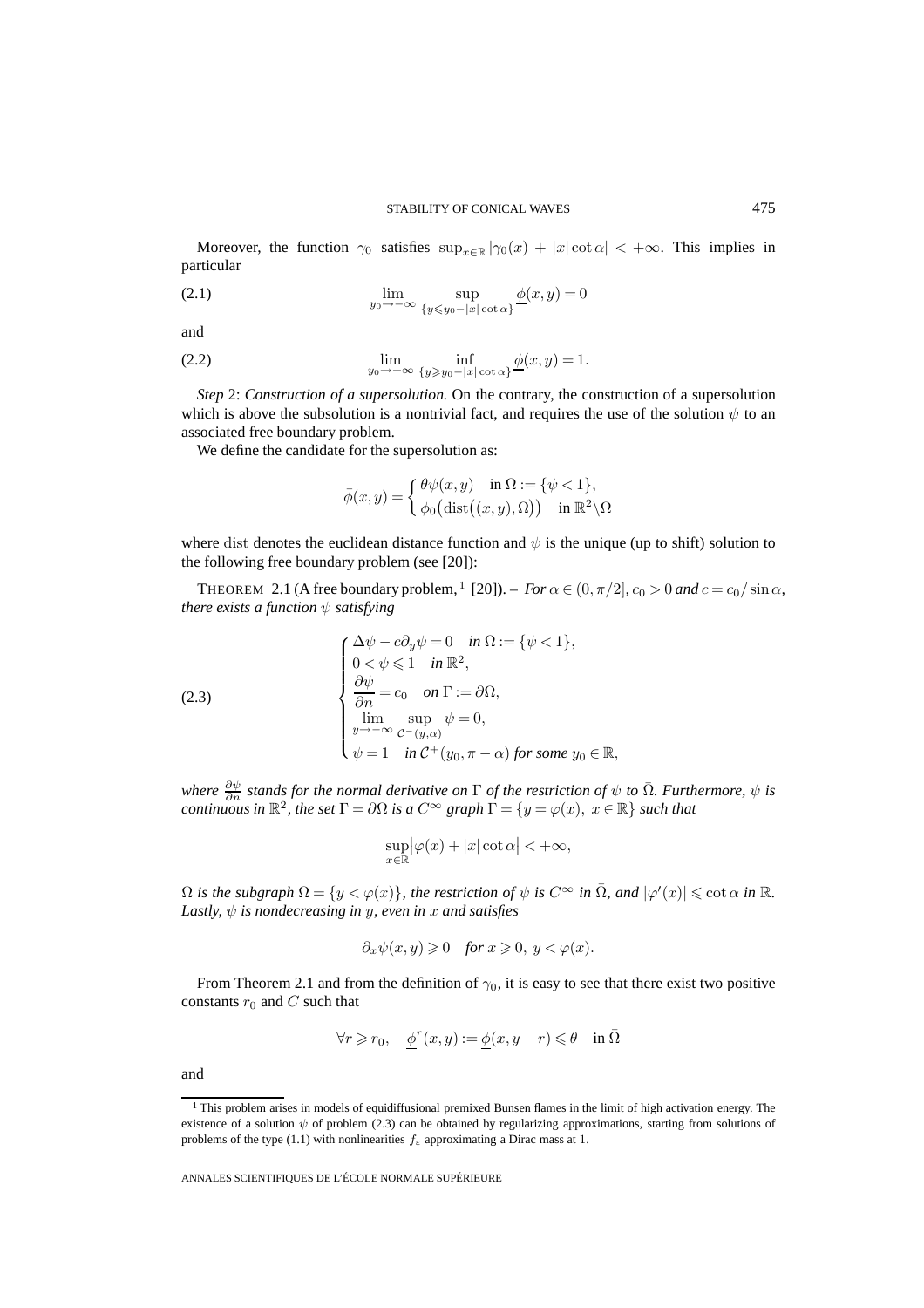$$
\text{dist}((x,y),\Omega)) \geqslant -C + \big(y-\gamma_0(x)\big) \sin \alpha \quad \text{in } \mathbb{R}^2 \setminus \Omega = \{\psi = 1\}.
$$

Because of (2.1), and from the comparison principles proved in [19], it follows that  $\phi^r \leq \phi$  in  $\Omega$ for all  $r \ge r_0$  and then, by construction of  $\bar{\phi}$ , we get that

$$
\phi^r\leqslant \bar{\phi}\quad \text{in } \mathbb{R}^2
$$

as soon as  $r \ge \max(r_0, C/\sin \alpha)$ .

Moreover, notice that the construction of  $\bar{\phi}$  implies that

(2.4) 
$$
\lim_{y_0 \to -\infty} \sup_{\{y \le y_0 - |x| \cot \alpha\}} \bar{\phi}(x, y) = 0.
$$

We shall prove in Section 2.2 the following result.

**PROPOSITION** 2.2. – *The function*  $\bar{\phi}$  *is a supersolution of* (1.1) *in the vicosity sense.* 

*Step* 3. *Existence of a solution*. Choose a real number r such that  $r \ge \max(r_0, C/\sin \alpha)$ . By using the Perron method for viscosity solutions (see [14] and H. Ishii [23], Theorem 7.2, p. 41), we get the existence of a vicosity solution  $\phi$  of  $\Delta \phi - c \partial_y \phi + f(\phi) = 0$ , which satisfies:

$$
0\leqslant \phi^r\leqslant \phi\leqslant \bar{\phi}\leqslant 1\quad \text{in } \mathbb{R}^2.
$$

Now by the regularity theory for viscosity solutions (see [13]), it follows that  $\phi$  is  $C^{2+\beta}$  (with  $\beta$  > 0), and then  $\phi$  is a classical solution of (1.1). Finally  $\phi$  satisfies the conditions at infinity (1.2) because of (2.2) and (2.4). This completes the proof of Theorem 1.1.

## **2.2. Proof of Proposition 2.2**

The proof of Proposition 2.2 is based on the following result:

LEMMA 2.3. – *Let* ξ *be the function defined by*

$$
\xi(x,y) = \phi_0^{-1} \big( \theta \psi(x,y) \big) \quad \text{in } \overline{\Omega} = \big\{ y \leqslant \varphi(x) \big\},
$$

*where* ψ *is the solution to the free boundary problem given by Theorem* 2.1*. Then*

$$
|\nabla \xi| \leqslant 1 \quad \text{in } \bar{\Omega}.
$$

*Proof. –* We have

$$
\begin{cases} \Delta \xi + c_0 \left( |\nabla \xi|^2 - \frac{\partial_y \xi}{\sin \alpha} \right) = 0 & \text{in } \Omega = \{ \xi < 0 \}, \\ \xi = 0 \text{ and } \frac{\partial \xi}{\partial n} = 1 & \text{on } \Gamma = \partial \{ \xi < 0 \} \end{cases}
$$

since  $\phi_0(s) = \theta e^{c_0 s}$  for all  $s \le 0$ . A straightforward computation gives, for  $v = |\nabla \xi|^2$ :

$$
\Delta v + b \cdot \nabla v = 2|D^2 \xi|^2,
$$

where  $b = 2c_0 \nabla \xi - c_0 / \sin \alpha e_y$  and  $e_y = (0, 1)$ .

Let us define  $M = \sup v$ . We want to prove that  $M \le 1$ . Let us assume that  $M > 1$ . We know that  $v = 1$  on  $\Gamma$  and  $v(x, y) \to 1$  as  $|x| \to +\infty$  and  $d((x, y), \Gamma)$  stays bounded. From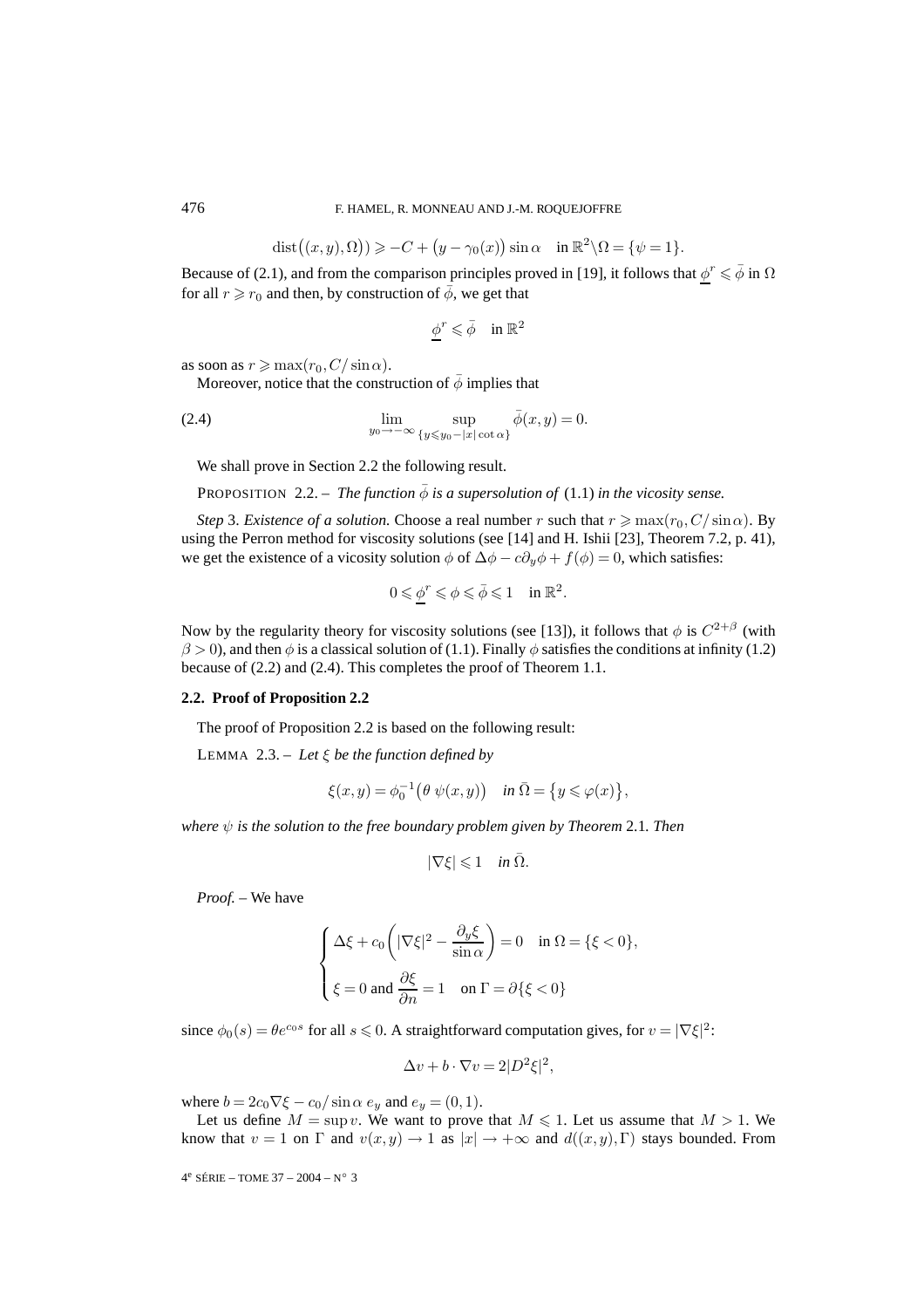the maximum principle we conclude that there exists a sequence of points  $(x_n, y_n)$  such that  $v(x_n, y_n) \to M$ ,  $d((x_n, y_n), \Gamma) \to +\infty$ , and the sequence of functions

$$
v_n(x, y) = v(x_n + x, y_n + y)
$$

converges to the function  $v_{\infty}(x, y)$  which from the strong maximum principle satisfies  $v_{\infty}(x, y) \equiv M$ . Moreover  $\xi_{0,n}(x, y) = \xi_{0,n}(x_n + x, y_n + y) - \xi_{0,n}(x_n, y_n)$  converges to a function  $\xi_{0,\infty}(x,y)$  such that  $v_{\infty} = |\nabla \xi_{0,\infty}|^2$ , and  $D^2 \xi_{0,\infty} \equiv 0$ .

On the other hand, the following function

$$
w(x,y) = e^{c_0(y\sin\alpha + x\cos\alpha)} + e^{c_0(y\sin\alpha - x\cos\alpha)} = e^{c_0\sin\alpha(y - g(x))}
$$

is a solution of the equation  $\Delta w - \frac{c_0}{\sin \alpha} \partial_y w = 0$  on the whole space. Using the comparison principle on the Lipschitz subgraph  $\Omega = \{y < \varphi(x)\}\$ , we can deduce that there exist two constants  $y_1 > y_2$  such that

$$
e^{c_0 \sin \alpha (y - g(x) - y_1))} \leqslant \psi \leqslant e^{c_0 \sin \alpha (y - g(x) - y_2))} \quad \text{on } \Omega
$$

and then a simple computation implies

$$
|\xi_{0,\infty}(x,y)| \le |y_1 - y_2| \sin \alpha + \sqrt{x^2 + y^2}.
$$

Because  $M > 1$ , this is in contradiction with  $\nabla \xi_{0,\infty} \equiv \nu$ √ M for a constant vector  $\nu$  satisfying  $\|\nu\| = 1$ . This ends the proof of the lemma.  $\Box$ 

Let us now turn to the

*Proof of Proposition 2.2. –* Let us define

$$
I[u] := \Delta u - c \partial_y u + f(u).
$$

By construction  $\bar{\phi}$  is a classical solution of  $I[\bar{\phi}]=0$  in the open set  $\Omega = {\bar{\phi} < \theta}$ . Moreover the gradient of  $\bar{\phi}$  is continuous across  $\Gamma = \partial {\bar{\phi}} < \theta$ , which is smooth.

Let us now consider the function  $\xi(x, y) = \phi_0^{-1}(\bar{\phi}(x, y))$ , defined in the whole plane  $\mathbb{R}^2$ . We have

(2.5) 
$$
J[\xi] := \frac{I[\bar{\phi}]}{\phi_0'(\xi)} = \Delta \xi + c_0 \left( |\nabla \xi|^2 - \frac{\partial_y \xi}{\sin \alpha} \right) + G(\xi) \left( 1 - |\nabla \xi|^2 \right)
$$

in the viscosity sense in  $\mathbb{R}^2$ , where  $G(\xi) = f(\phi_0(\xi))/\phi'_0(\xi) \geq 0$ . Because  $\xi(x, y) = d((x, y), \Gamma)$ in  $\mathbb{R}^2 \setminus \Omega = \{\xi \geq 0\}$ , the following inequality holds in the *viscosity sense*:

(2.6) 
$$
J[\xi] \le H[\xi] := -\frac{K}{1 - K\xi} + c_0 \left(1 - \frac{n \cdot e_y}{\sin \alpha}\right) \quad \text{in } \{y > \varphi(x)\},
$$

and equality holds where  $\xi$  is smooth (see Gilbarg, Trudinger [18]). Here  $K = K(Y)$  and  $n = n(Y)$  are respectively the curvature<sup>2</sup> and the exterior normal to the set  $\overline{\Omega}$  at a point  $Y = Y(x, y) \in \Gamma$  where the ball  $B_{\xi(x, y)}((x, y))$  is tangent to  $\Gamma$ .

On the other hand, on the level set  $\Gamma$  we have  $|\nabla \xi| = 1$  and because of Lemma 2.3 we get  $D_{nn}^2 \xi \geq 0$ . Therefore, since  $I[\bar{\phi}] = 0$  in  $\bar{\Omega}$ , we deduce from (2.5) that

<sup>2</sup> Under the convention that the curvature of a disk is negative.

ANNALES SCIENTIFIQUES DE L'ÉCOLE NORMALE SUPÉRIEURE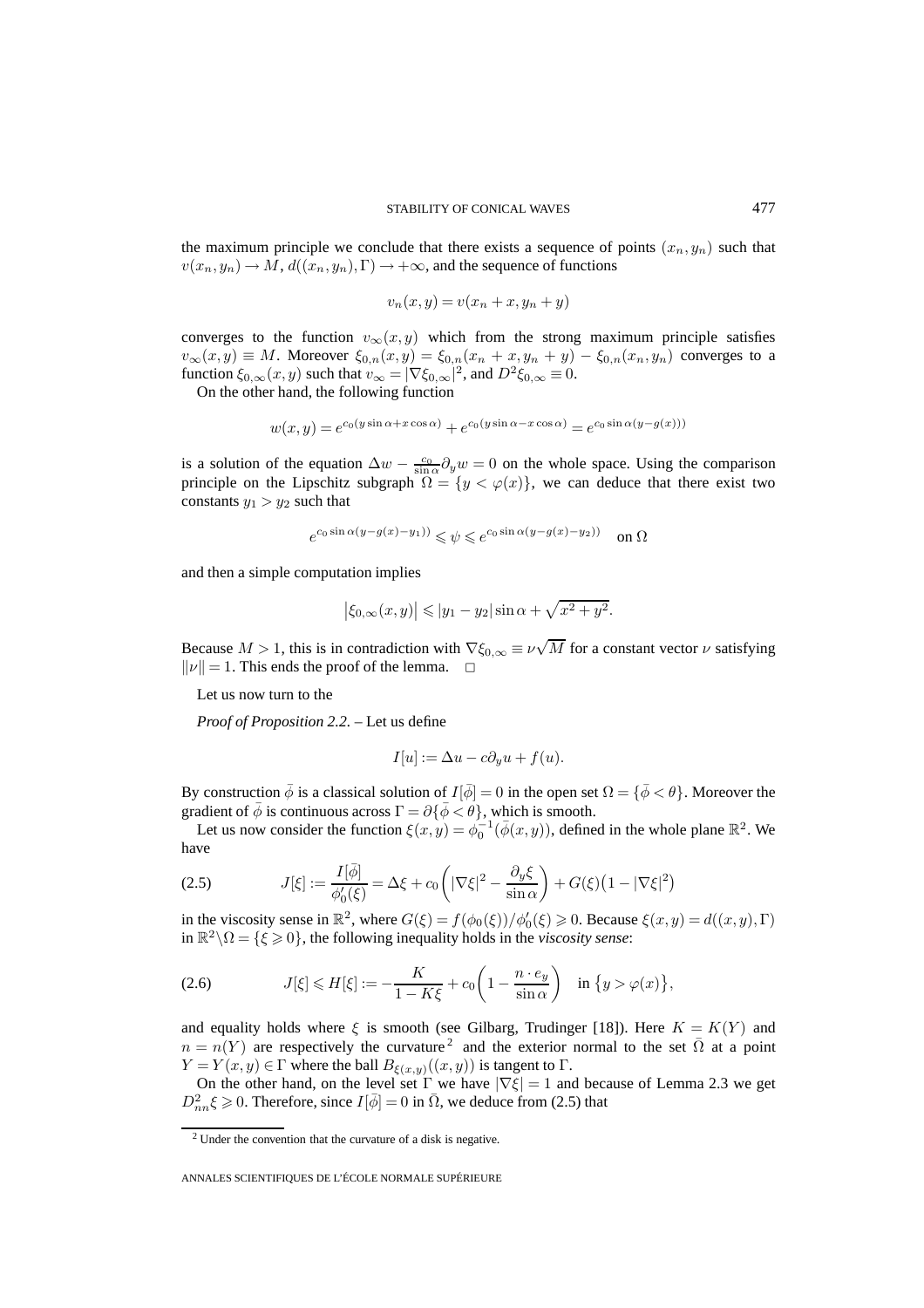$$
-K(Y) + c_0 \left( 1 - \frac{n(Y) \cdot e_y}{\sin \alpha} \right) \leq 0 \quad \text{for all } Y \in \Gamma.
$$

Furthermore, observe that the inequality

$$
\frac{-K(Y)}{1 - K(Y)\xi(x, y)} \leqslant -K(Y)
$$

holds for all  $(x, y) \in \mathbb{R}^2 \setminus \Omega = \{\xi \geq 0\}$ , whatever the sign of K is, under the same notations as above for Y.

Therefore,  $H[\xi] \leq 0$  in  $\mathbb{R}^2 \setminus \Omega$  and finally  $J[\xi] \leq 0$  in  $\{y > \varphi(x)\} = \{\xi > 0\}$  in the viscosity sense. Hence,  $I[\bar{\phi}] \leq 0$  in  $\mathbb{R}^2$  in the viscosity sense, which ends the proof of Proposition 2.2.  $\Box$ 

## **3. Global solutions are travelling waves**

This section is devoted to the proof of Theorems 1.3 and 1.5 below, the latter being a consequence of the former.

One of the main tools in the proof of Theorem 1.3 is the following comparison principle:

**PROPOSITION 3.1 (Comparison principle).** – Let  $\delta \in \mathbb{R}$  and  $g : \mathbb{R} \to \mathbb{R}$  be a Lipschitz*continuous function which is nonincreasing in*  $(-\infty, \delta]$ *. Let*  $\psi : \mathbb{R} \to \mathbb{R}$  *be a Lipschitz-continuous function. Let*  $\underline{v}$ :  $(t, x, y) \mapsto \underline{v}(t, x, y)$  *and*  $\overline{v}$ :  $(t, x, y) \mapsto \overline{v}(t, x, y)$  *be two bounded and Lipschitzcontinuous functions defined on*  $\mathbb{R} \times \Omega$ *, where*  $\Omega = \{y \lt \psi(x)\}\$ *. Let*  $\kappa \in \mathbb{R}$ *. Assume that* 

$$
\begin{cases} \underline{v}_t \leq \Delta \underline{v} + \kappa \partial_y \underline{v} + g(\underline{v}) & \text{in } \mathcal{D}'(\mathbb{R} \times \Omega), \\ \overline{v}_t \geq \Delta \overline{v} + \kappa \partial_y \overline{v} + g(\overline{v}) & \text{in } \mathcal{D}'(\mathbb{R} \times \Omega), \end{cases}
$$

 $v \leq \delta$  *in*  $\mathbb{R} \times \overline{\Omega}$ ,  $v(t, x, \psi(x)) \leq \overline{v}(t, x, \psi(x))$  *for all*  $(t, x) \in \mathbb{R}^2$ *, and* 

$$
\lim_{y_0 \to -\infty} \sup_{t \in \mathbb{R}, y < \psi(x) + y_0} \left( \underline{v}(t, x, y) - \bar{v}(t, x, y) \right) \leqslant 0.
$$

*Then*  $v(t, x, y) \leq v(t, x, y)$  *for all*  $(t, x, y) \in \mathbb{R} \times \overline{\Omega}$ *.* 

*Proof.* – Since <u>v</u> and  $\bar{v}$  are bounded in  $\mathbb{R} \times \bar{\Omega}$ , one has  $\underline{v} - \varepsilon \leq \bar{v}$  in  $\mathbb{R} \times \bar{\Omega}$  for  $\varepsilon > 0$  large enough. Let us now define

$$
\varepsilon^* = \inf \{ \varepsilon > 0, \, \underline{v} - \varepsilon' \leq \overline{v} \text{ in } \mathbb{R} \times \overline{\Omega} \text{ for all } \varepsilon' \geqslant \varepsilon \}.
$$

By continuity, one can immediately say that  $\underline{v} - \varepsilon^* \leq \overline{v}$  in  $\mathbb{R} \times \overline{\Omega}$ .

Let us now assume that  $\varepsilon^* > 0$ . There exist then a sequence  $\varepsilon_n \stackrel{\leq}{\to} \varepsilon^*$  and a sequence of points  $(t_n, x_n, y_n)$  in  $\mathbb{R} \times \overline{\Omega}$  such that

$$
\underline{v}(t_n, x_n, y_n) - \varepsilon_n > \overline{v}(t_n, x_n, y_n).
$$

Since  $\varepsilon_n \geq \varepsilon^*/2 > 0$  for n large enough, it follows from the assumptions of Proposition 3.1 that there exist two real numbers  $0 < A \leq B$  such that

$$
(3.1) \t\t\t \psi(x_n) - B \leqslant y_n \leqslant \psi(x_n) - A
$$

for  $n$  large enough.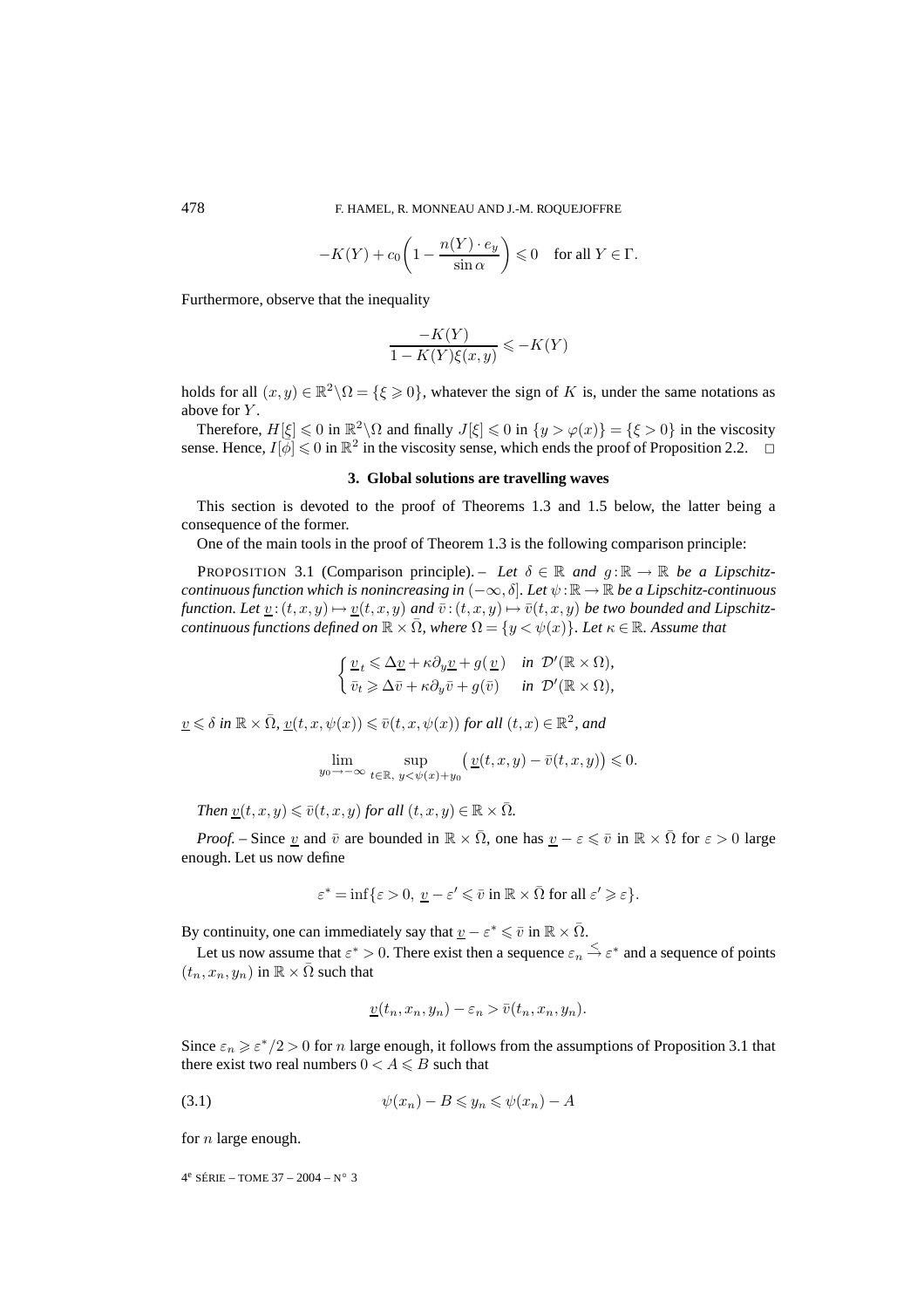Call 
$$
\psi_n(x) = \psi(x + x_n) - y_n
$$
 and let  $\underline{v}_n$  and  $\overline{v}_n$  the functions defined in  $\mathbb{R} \times \{y \le \psi_n(x)\}$  by

$$
\underline{v}_n(t,x,y) = \underline{v}(t+t_n, x+x_n, y+y_n) \quad \text{and} \quad \overline{v}_n(t,x,y) = \overline{v}(t+t_n, x+x_n, y+y_n).
$$

Since the functions  $\psi_n$  are uniformly Lipschitz-continuous, they locally converge, up to extraction of some subsequence, to a globally Lipschitz-continuous function  $\psi_{\infty}$ . Similarly, up to extraction of another subsequence, the functions  $v_n$  and  $\bar{v}_n$  converge locally uniformly in  $\mathbb{R} \times \{y < \psi_\infty(x)\}\$ to two globally Lipschitz-continuous functions  $\underline{v}_\infty$  and  $\overline{v}_\infty$ , which can be extended by continuity on  $\mathbb{R} \times \{y = \psi_{\infty}(x)\}\)$ . Call

$$
\Omega_\infty=\left\{(x,y)\in\mathbb{R}^2,\;y<\psi_\infty(x)\right\}.
$$

Since  $v(t, x, \psi(x)) \leq \overline{v}(t, x, \psi(x))$  for all  $(t, x) \in \mathbb{R}^2$  and since v and  $\overline{v}$  are globally Lipschitzcontinuous in  $\mathbb{R} \times \overline{\Omega}$ , it follows that

$$
\underline{v}_{\infty}(t, x, \psi_{\infty}(x)) \leq \overline{v}_{\infty}(t, x, \psi_{\infty}(x))
$$

for all  $(t, x) \in \mathbb{R}^2$ .

By passage to the limit, the functions  $\underline{v}_{\infty}$  and  $\overline{v}_{\infty}$  satisfy

$$
\label{eq:21} \left\{ \begin{aligned} &(\underline{v}_\infty)_t \leqslant \Delta \underline{v}_\infty + \kappa \partial_y \underline{v}_\infty + g(\,\underline{v}_\infty) \quad \text{in} \ \ \mathcal{D}'(\mathbb{R} \times \Omega_\infty) \\ &(\bar{v}_\infty)_t \geqslant \Delta \bar{v}_\infty + \kappa \partial_y \bar{v}_\infty + g(\bar{v}_\infty) \qquad \text{in} \ \ \mathcal{D}'(\mathbb{R} \times \Omega_\infty) \end{aligned} \right.
$$

and  $\underline{v}_{\infty} - \varepsilon^* \leq \underline{v}_{\infty}$  in  $\mathbb{R} \times \overline{\Omega_{\infty}}$ . On the other hand,  $\psi_{\infty}(0) \geqslant A > 0$  from (3.1), and

$$
\underline{v}_{\infty}(0,0,0) - \varepsilon^* = \underline{v}_{\infty}(0,0,0).
$$

Lastly,  $v_{\infty} - \varepsilon^* \leq v_{\infty} \leq \delta$  in  $\mathbb{R} \times \overline{\Omega_{\infty}}$  and the function g was assumed to be nonincreasing in  $(-\infty, \delta]$ . Hence,  $g(\overline{v_{\infty}} - \varepsilon^*) \geq g(\overline{v_{\infty}})$  in  $\mathbb{R} \times \overline{\Omega_{\infty}}$ .

Therefore, the function  $w := v_{\infty} - \varepsilon^* - \overline{v}_{\infty}$  is a bounded, globally Lipschitz-continuous and nonpositive function in  $\mathbb{R} \times \overline{\Omega_{\infty}}$ , vanishing at the point  $(0,0,0)$  and satisfying

$$
w_t \leq \Delta w + \kappa \partial_y w + \gamma(t, x, y) w \quad \text{in } \mathcal{D}'(\mathbb{R} \times \Omega_\infty),
$$

where  $\gamma$  is globally bounded function (here we use the fact that g is globally Lipschitzcontinuous). The strong parabolic maximum principle then implies that  $w(t, x, y)=0$ , i.e.  $v_{\infty}(t, x, y) - \varepsilon^* = \overline{v}_{\infty}(t, x, y)$ , for all  $t \le 0$  and  $(x, y) \in \overline{\Omega_{\infty}}$ . But the positivity of  $\varepsilon^*$  contradicts the fact that  $\underline{v}_{\infty} \leq \overline{v}_{\infty}$  on  $\mathbb{R} \times \partial \Omega_{\infty}$ .

As a conclusion,  $\varepsilon^* = 0$  and  $\underline{v} \leq \overline{v}$  in  $\mathbb{R} \times \overline{\Omega}$ .  $\Box$ 

*Remark* 3.2. – The above comparison principle is a version of a parabolic maximum principle for time-global solutions in an unbounded space-domain. This comparison principle actually holds the same way in any space-dimension for more general second-order parabolic operators with smooth coefficients depending on time and space and a non-linearity  $g(t, x_1, \ldots, x_N, u)$ satisfying the same monotonicity assumption with respect to  $u$  as in Proposition 3.1.

Let us now turn to the

*Proof of Theorem 1.3.* – Under the assumptions of Theorem 1.3, the function v defined in  $\mathbb{R}^3$ by  $v(t, x, y) := u(t, x, y - ct)$  is such that  $0 \le v \le 1$  and it solves

$$
(3.2) \t\t v_t = \Delta v - c\partial_y v + f(v).
$$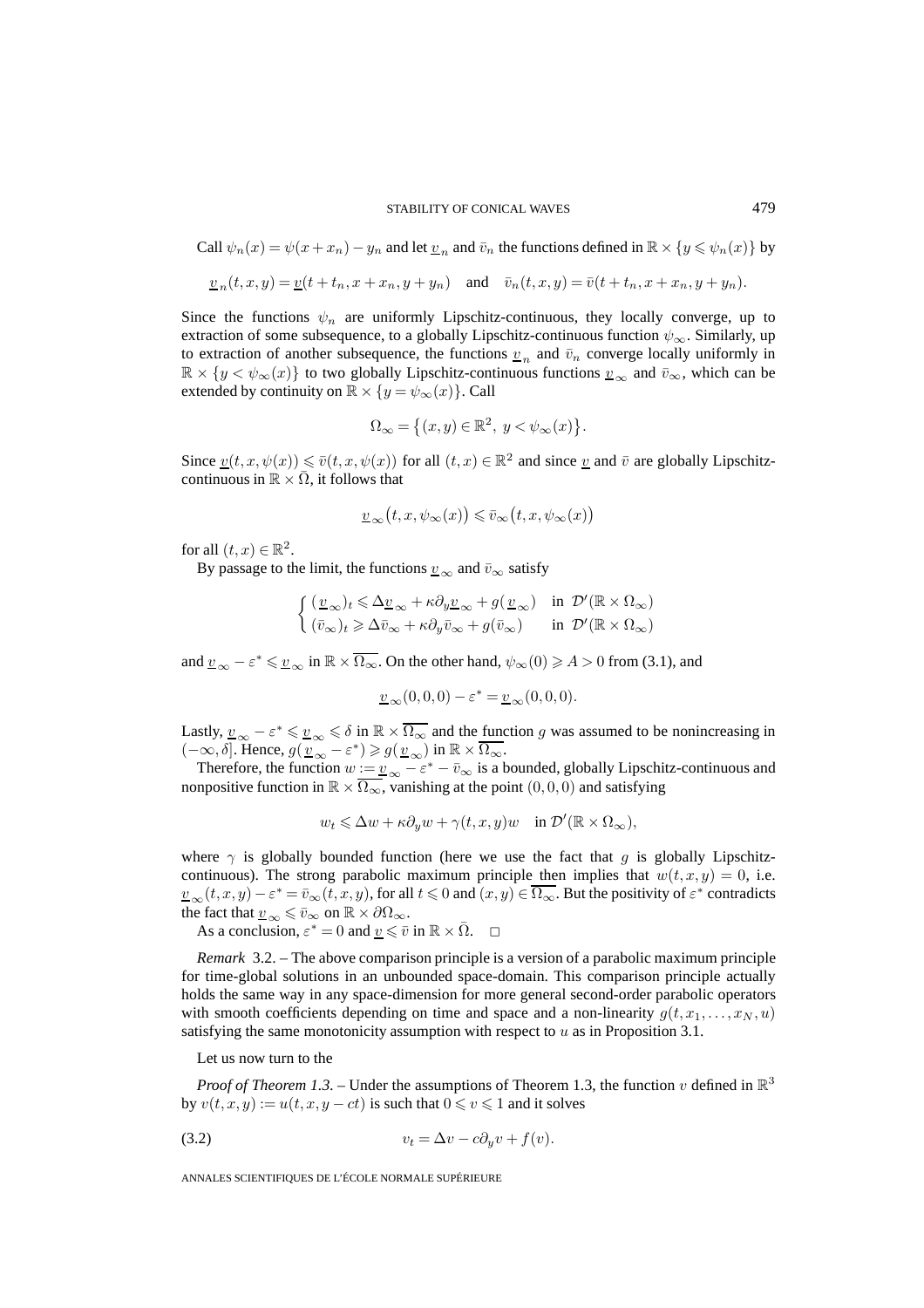From standard parabolic estimates, the function  $v$  is globally Lipschitz-continuous with respect to all variables  $(t, x, y)$ . Furthermore, v satisfies

(3.3) 
$$
\begin{cases} \lim_{y_0 \to -\infty} \sup_{t \in \mathbb{R}, y \leq y_0 - |x| \cot \alpha} v(t, x, y) = 0, \\ \lim_{y_0 \to +\infty} \inf_{t \in \mathbb{R}, y \geq y_0 - |x| \cot \alpha} v(t, x, y) = 1. \end{cases}
$$

We shall now prove that v is actually independent of t. That will imply that  $v = v(x, y)$  is a solution of (1.1)–(1.2) (notice that from the strong maximum principle, one then has  $0 < v < 1$ ). From Theorem 1.1 and from the uniqueness results in [19], it will follow that  $v = \tau_{a,b} \phi$  in  $\mathbb{R}^2$ , for some pair  $(a, b) \in \mathbb{R}^2$ .

Fix now any real number  $t_0$ . For  $s \in \mathbb{R}$ , call  $w^s$  the function defined in  $\mathbb{R}^3$  by

$$
w^s(t, x, y) = v(t + t_0, x, y + s).
$$

The function  $w^s$  is a solution of (3.2) as well.

From the assumptions on f, there exists  $\rho > 0$  such that  $\theta \leq 1 - \rho$  and f is nonincreasing on the interval  $[1 - \rho, +\infty)$ . Remember also that f is identically equal to 0 on  $(-\infty, \theta]$ . From (3.3), there exists  $A > 0$  such that

$$
\begin{cases} v(t,x,y) \geqslant 1-\rho & \text{for all} \;\; t \in \mathbb{R}, \; y \geqslant A-|x|\cot\alpha, \\ v(t,x,y) \leqslant \theta & \text{for all} \;\; t \in \mathbb{R}, \; y \leqslant -A-|x|\cot\alpha. \end{cases}
$$

Choose any  $s \geqslant 2A$  and observe that

$$
w^{s}(t, x, -A - |x| \cot \alpha) = v(t + t_{0}, x, s - A - |x| \cot \alpha)
$$
  

$$
\geq 1 - \rho \geq \theta \geq v(t, x, -A - |x| \cot \alpha)
$$

for all  $(t, x) \in \mathbb{R}^2$ . It is then immediate to check that all the assumptions of Proposition 3.1 are satisfied with  $q = f$ ,  $\delta = \theta$ ,  $\psi(x) = -A - |x| \cot \alpha$ ,  $\kappa = -c$ ,  $v = v$ ,  $\bar{v} = w^s$ . Therefore,

$$
w^s(t, x, y) \geq v(t, x, y) \quad \text{for all } t \in \mathbb{R} \text{ and } y \leq -A - |x| \cot \alpha.
$$

Similarly, the assumptions of Proposition 3.1 are also satisfied with the choices

$$
\begin{aligned} g(\tau) &= -f(1-\tau), \quad \delta = \rho, \quad \psi(x) = A + |x| \cot \alpha, \quad \kappa = c, \\ &\underline{v}(t,x,y) = 1 - w^s(t,x,-y) \quad \text{and} \quad \bar{v}(t,x,y) = 1 - v(t,x,-y). \end{aligned}
$$

Therefore,  $y(t, x, y) \leq \bar{v}(t, x, y)$  for all  $t \in \mathbb{R}$  and  $y \leq A + |x| \cot \alpha$ , which means that

$$
v(t, x, y) \leqslant w^s(t, x, y) \quad \text{for all } t \in \mathbb{R} \text{ and } y \geqslant -A - |x| \cot \alpha.
$$

As a consequence, one has  $v \leq w^s$  in  $\mathbb{R}^3$  for all  $s \geq 2A$ . Let us now define

$$
s^* = \inf \{ s > 0, \ v \leq w^{\tau} \text{ in } \mathbb{R}^3 \text{ for all } \tau \geq s \}.
$$

By continuity, one has  $v \leqslant w^{s^*}$ . Let us assume by contradiction that  $s^* > 0$ . One shall consider two cases, namely whether the infimum of  $w^{s^*} - v$  is positive or zero on the strip

$$
S = \left\{ (t, x, y) \in \mathbb{R}^3, \ |y + |x| \cot \alpha \right\} \le A \right\}.
$$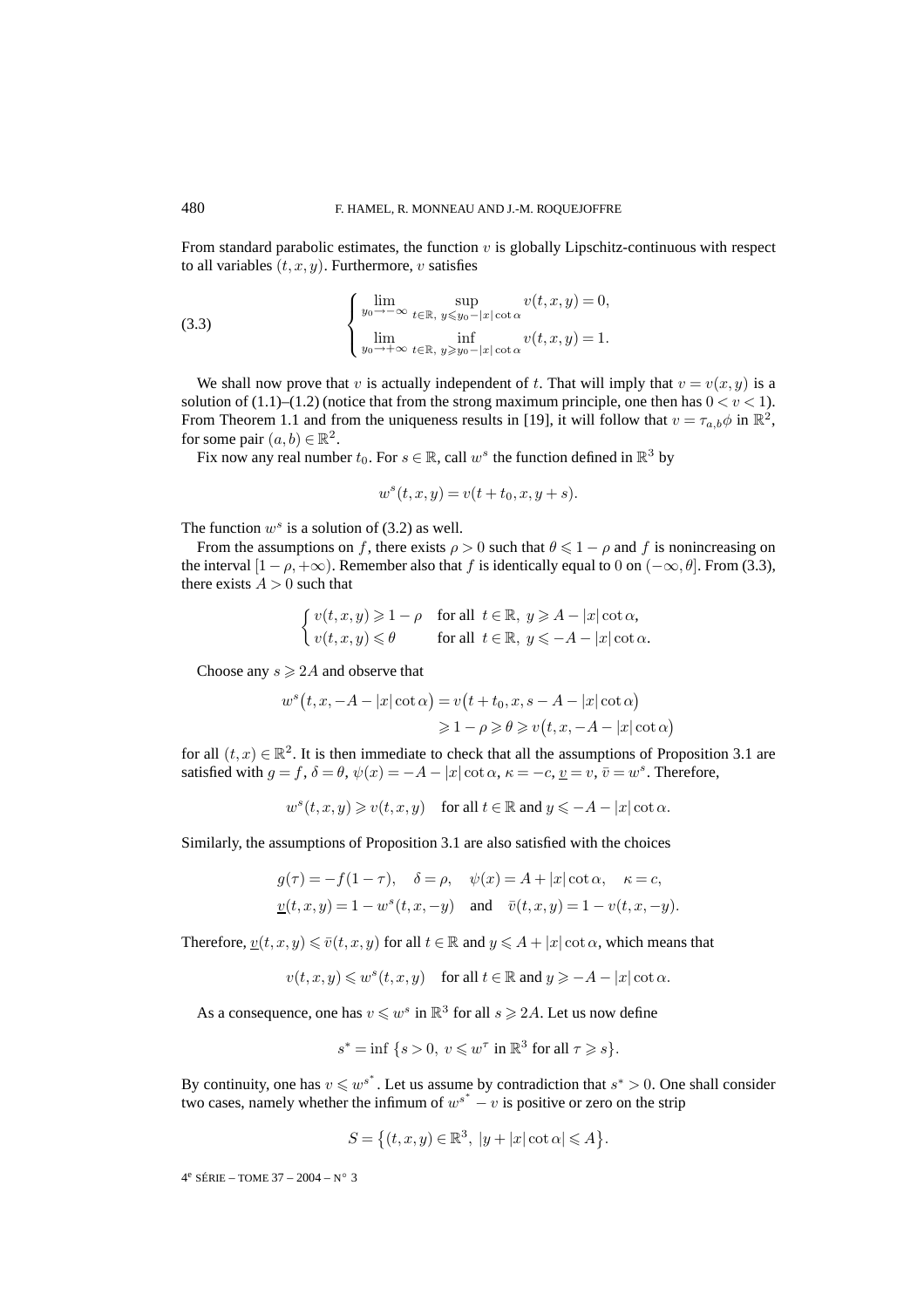*Case* 1:  $\inf_S(w^{s^*} - v) > 0$ . Since the function v, as well as  $w^{s^*}$ , is globally Lipschitzcontinuous, there exists  $\eta_0 \in (0, s^*)$  such that  $w^{s^*-\eta} \geq v$  in S for all  $\eta \in [0, \eta_0]$ . Choose any  $\eta \in [0, \eta_0]$ . Since  $s^* - \eta \geq 0$ , one has  $w^{s^* - \eta}(t, x, y) \geq 1 - \rho$  for all  $t \in \mathbb{R}$  and  $y \geq A - |x| \cot \alpha$ . It also follows from the choice of  $\eta$  that

$$
w^{s^*-\eta}(t, x, A-|x|\cot\alpha) \geq v(t, x, A-|x|\cot\alpha)
$$

for all  $(t, x) \in \mathbb{R}^2$  (since  $(t, x, A - |x| \cot \alpha) \in \partial S$  for all  $(t, x) \in \mathbb{R}^2$ ). As above, it is straightforward to check that Proposition 3.1 implies that

$$
w^{s^*-\eta}(t,x,y)\geqslant v(t,x,y)\quad\text{for all }t\in\mathbb{R}\text{ and }y\geqslant A-|x|\cot\alpha.
$$

Similarly, it can also be deduced that

$$
w^{s^*-\eta}(t, x, y) \geq v(t, x, y) \quad \text{for all } t \in \mathbb{R} \text{ and } y \leq -A - |x| \cot \alpha.
$$

Putting all the preceding facts together, one concludes that  $w^{s^*-\eta} \geq v$  in  $\mathbb{R}^3$  for all  $\eta \in [0, \eta_0]$ . This is in contradiction with the minimality of  $s^*$ , since  $\eta_0 > 0$ . Therefore, case 1 is ruled out.

*Case* 2:  $\inf_S(w^{s^*} - v) = 0$ . There exists then a sequence  $(t_n, x_n, y_n)$  such that  $t_n \in \mathbb{R}$ ,  $-A - |x_n| \cot \alpha \leqslant y_n \leqslant A - |x_n| \cot \alpha$  and

$$
w^{s^*}(t_n, x_n, y_n) - v(t_n, x_n, y_n) \to 0 \quad \text{as } n \to +\infty.
$$

Call  $v_n(t, x, y) = v(t + t_n, x + x_n, y + y_n)$ . Each function  $v_n$  is a solution of (3.2) and ranges in [0, 1]. From standard parabolic estimates, the functions  $v_n$  converge locally uniformly, up to extraction of some subsequence, to a global solution  $v_{\infty}$  of (3.2) such that  $0 \le v_{\infty} \le 1$ . Furthermore,  $v_{\infty}(t_0, 0, s^*) = v_{\infty}(0, 0, 0)$ . Therefore, the function

$$
z(t, x, y) := v_{\infty}(t + t_0, x, y + s^*) - v_{\infty}(t, x, y),
$$

which is nonnegative since  $v \leq w^{s^*}$ , vanishes at  $(0,0,0)$  and is a global bounded solution of

$$
z_t = \Delta z - c\partial_y z + \gamma(t, x, y)z
$$

for some bounded function  $\gamma$  (here we use the fact that f is globally Lipschitz-continuous). The strong maximum principle for  $t \leq 0$  and the uniqueness of the Cauchy problem for the above equation then imply that  $z(t, x, y)=0$  for all  $(t, x, y) \in \mathbb{R}^3$ . As a consequence,

(3.4) 
$$
v_{\infty}(t + nt_0, x, y + ns^*) = v_{\infty}(t, x, y)
$$

for all  $(t, x, y) \in \mathbb{R}^3$  and  $n \in \mathbb{Z}$ .

Furthermore, from the definitions of  $(t_n, x_n, y_n)$ , one of the following three cases occur up to extraction of some subsequence: (i) the sequence  $(x_n, y_n)$  is bounded, (ii)  $x_n \to -\infty$ , or (iii)  $x_n \rightarrow +\infty$ .

If case (i) occurs, then (3.3) holds for  $v_{\infty}$ . If case (ii) occurs, then the function  $v_{\infty}$  satisfies

$$
\begin{cases}\n\lim_{y_0 \to -\infty} \sup_{t \in \mathbb{R}, y \leq y_0 + x \cot \alpha} v_{\infty}(t, x, y) = 0, \\
\lim_{y_0 \to +\infty} \inf_{t \in \mathbb{R}, y \geq y_0 + x \cot \alpha} v_{\infty}(t, x, y) = 1.\n\end{cases}
$$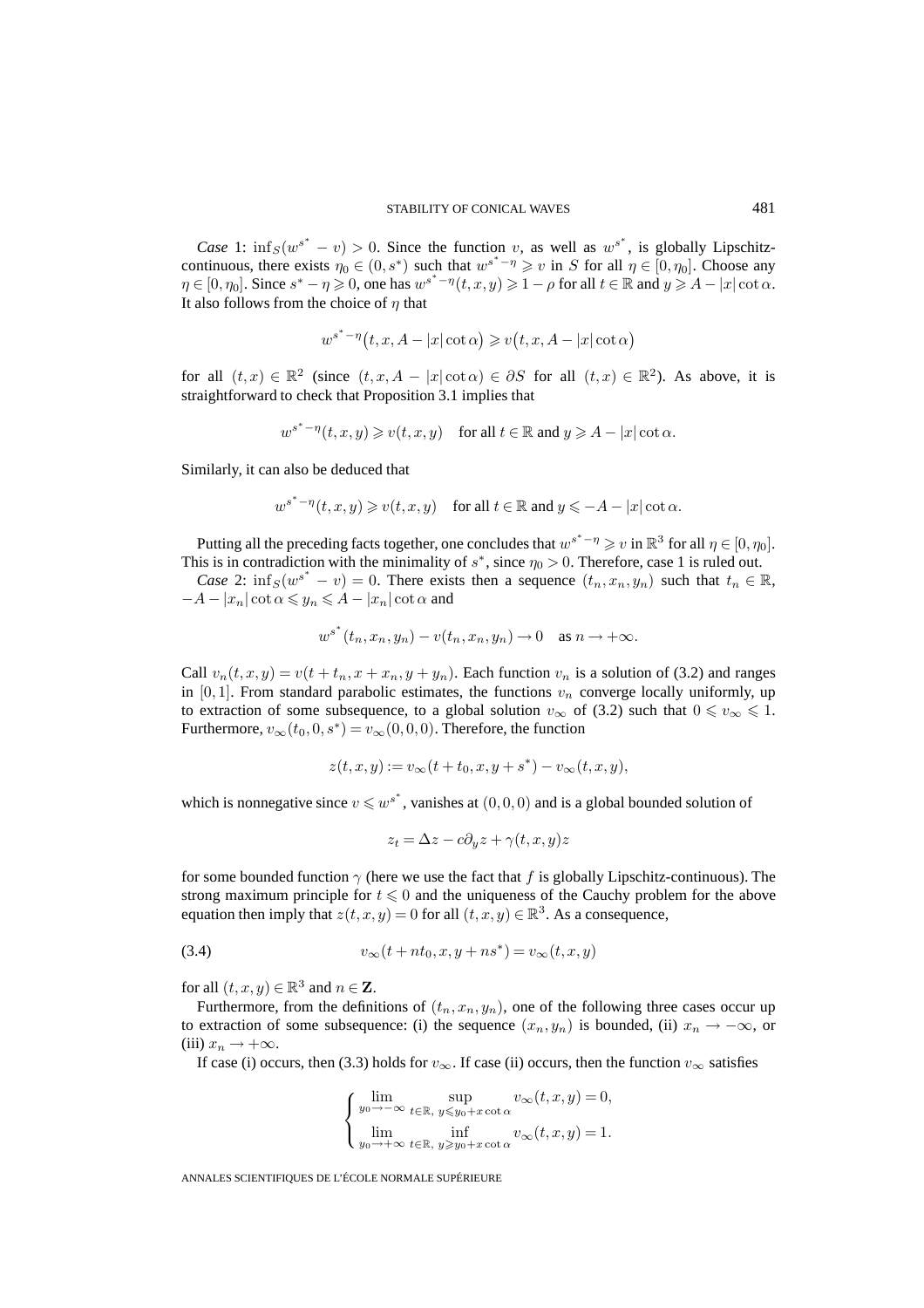Lastly, if case (iii) occurs, then  $v_{\infty}$  satisfies

$$
\begin{cases} \lim_{y_0 \to -\infty} \sup_{t \in \mathbb{R}, y \leq y_0 - x \cot \alpha} v_{\infty}(t, x, y) = 0, \\ \lim_{y_0 \to +\infty} \inf_{t \in \mathbb{R}, y \geq y_0 - x \cot \alpha} v_{\infty}(t, x, y) = 1. \end{cases}
$$

In each of the three cases (i), (ii) or (iii), one gets a contradiction with property (3.4). Therefore case 2 is ruled out too.

As a conclusion, the assumption  $s^* > 0$  is impossible, whence

$$
v(t, x, y) \leqslant w^{0}(t, x, y) = v(t + t_0, x, y)
$$

for all  $(t, x, y) \in \mathbb{R}^3$ . Since  $t_0$  is arbitrary in R, one concludes that v does not depend on the variable t. As already emphasized, that completes the proof of Theorem 1.3.  $\Box$ 

Let us now turn to the

*Proof of Theorem 1.5.* – The functions  $v_n(t, x, y) = u(t_n + t, x, y - ct_n - ct)$  solve

$$
(3.5) \t\t\t \partial_t v_n = \Delta v_n - c \partial_y v_n + f(v_n)
$$

for  $t > -t_n$ . Furthermore, since  $\phi$  is a solution of (1.1), the maximum principle implies that

$$
v_n(t, x, y) \leq \phi(x, y)
$$

for all  $(x, y) \in \mathbb{R}^2$  and for all  $t \geq -t_n$ . On the other hand, because of the second inequality in (1.8) and because  $u_0$  is nonnegative, there exist  $\eta \in (\theta, 1]$  and  $s_0 \in \mathbb{R}$  such that

$$
\forall (x, y) \in \mathbb{R}^2, \quad u_0(x, y) \ge \max\bigl(H(\pm x \cos \alpha + y \sin \alpha + s_0)\bigr),
$$

where  $H(s) = 0$  if  $s < 0$  and  $H(s) = \eta$  if  $s \ge 0$ . Therefore,

$$
\forall t \geq -t_n, \ \forall (x, y) \in \mathbb{R}^2, \quad v_n(t, x, y) \geq \max(v^+(t_n + t, x, y), v^-(t_n + t, x, y)),
$$

where the functions  $v^{\pm}$  solve Eq. (3.5) with initial conditions

$$
v^{\pm}(0, x, y) = H(\pm x \cos \alpha + y \sin \alpha + s_0).
$$

Consider the function  $v^+$ . Since Eq. (3.5) is invariant up to translation and since  $v^+(0, \cdot, \cdot)$  only depends on the variable  $s = x \cos \alpha + y \sin \alpha$ , so does  $v^+(t, \cdot, \cdot)$  at any time  $t \ge 0$ . Therefore,  $v^+(t, x, y)$  can be written as  $v^+(t, x, y) = V^+(t, s)$  where  $V^+$  solves

$$
\begin{cases} \partial_t V^+ = \partial_s^2 V^+ - c_0 \partial_s V^+ + f(V^+), \\ V^+(0, s) = H(s + s_0). \end{cases}
$$

A result of Kanel' [25,26] (see also Roquejoffre [35]) yields the convergence of  $V^+(t,s)$ to  $\phi_0(s + s_1)$  uniformly in  $s \in \mathbb{R}$  as  $t \to +\infty$ , for some  $s_1 \in \mathbb{R}$ , where  $\phi_0$  is the solution of (1.5) such that, say,  $\phi_0(0) = \theta$ . By symmetry in the x-variable, it follows that  $v^-(t, x, y) \to \phi_0(s'+s_1)$ uniformly in  $(x, y) \in \mathbb{R}^2$  as  $t \to +\infty$ , where  $s' = -x \cos \alpha + y \sin \alpha$ . Consequently,

$$
\forall (t, x, y) \in \mathbb{R}^3, \quad \liminf_{n \to +\infty} v_n(t, x, y) \ge \max(\phi_0(\pm x \cos \alpha + y \sin \alpha + s_1)).
$$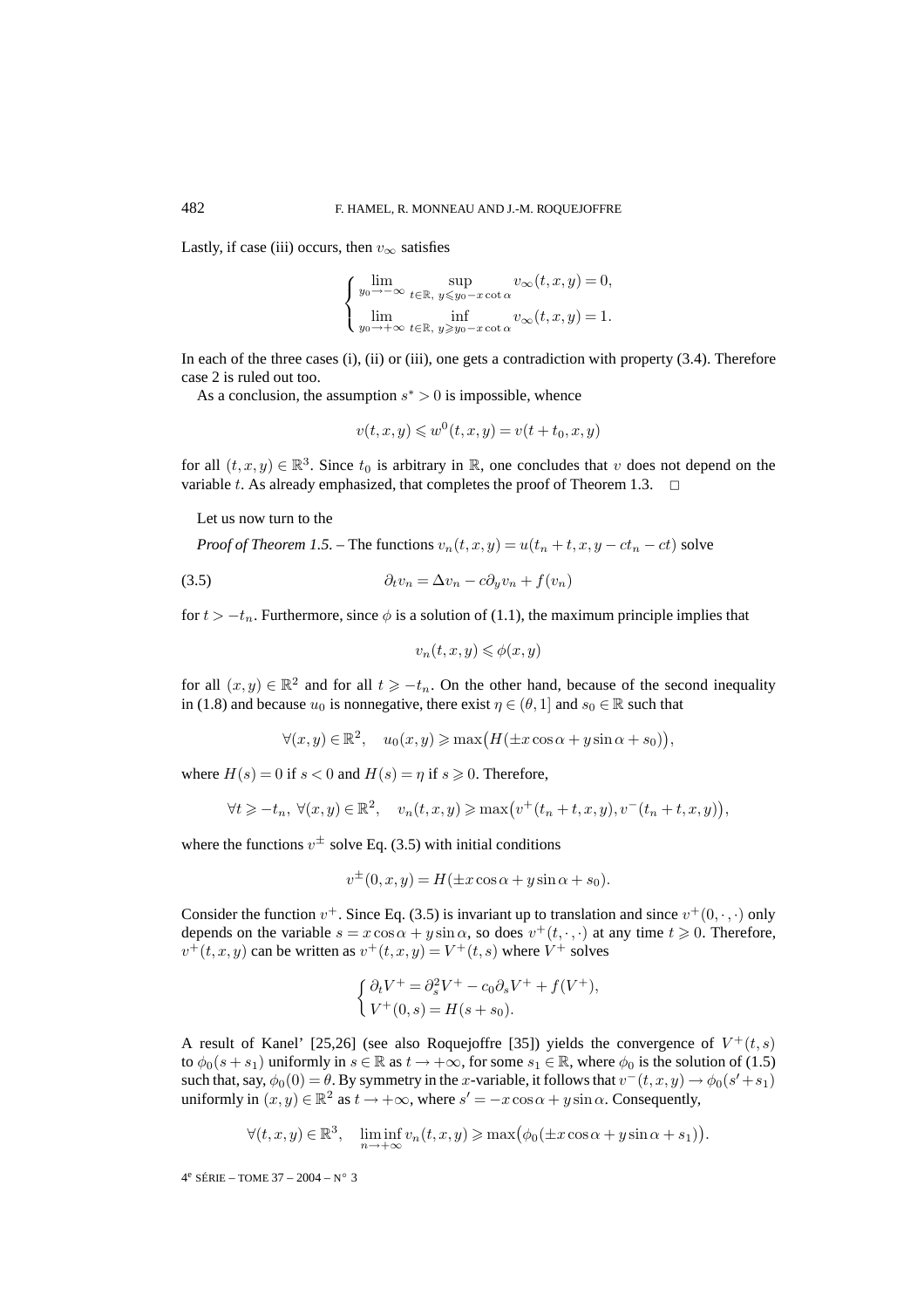Eventually, from standard parabolic estimates, there exists a subsequence  $n' \rightarrow +\infty$  such that the functions  $v_{n'}$  converge locally uniformly in  $\mathbb{R} \times \mathbb{R}^2$  to a classical solution  $v(t, x, y)$ of  $v_t = \Delta v - cv_y + f(v)$  such that

$$
\max(\phi_0(\pm x\cos\alpha + y\sin\alpha + s_1)) \leq v(t, x, y) \leq \phi(x, y)
$$

for all  $(t, x, y) \in \mathbb{R}^3$ .

The function  $u(t, x, y) = v(t, x, y + ct)$  then satisfies (1.6) and (1.7). Theorem 1.3 yields that  $u(t, x, y) = \phi(x + a, y + b + ct)$  for some  $(a, b) \in \mathbb{R}^2$  and for all  $(t, x, y) \in \mathbb{R} \times \mathbb{R}^2$ . Therefore,  $v(t, x, y) = \phi(x + a, y + b)$  and the conclusion of Theorem 1.5 follows.  $\Box$ 

#### **4. Local stability**

The goal of this section is to prove the following stability result:

THEOREM 4.1 (Local stability). – Let  $\alpha \in (0, \pi/2)$  and f satisfy (1.4). Let  $u(t, x, y)$  be a *solution of the Cauchy problem* (1.3)*. There exists*  $\bar{\rho} > 0$  (*one may choose*  $\bar{\rho} = c_0 \cot \alpha$ ) *such that the following holds: for any*  $\rho \in (0, \bar{\rho})$ *, there is*  $\varepsilon > 0$  *such that if*  $0 \leq u_0 \leq 1$ *,*  $u_0 \in UC(\mathbb{R}^2)$ *,* and  $\|u_0 - \phi\|_{G_\rho} \leqslant \varepsilon$  for some solution  $\phi$  of (1.1)–(1.2), then there are two constants  $K \geqslant 0$  and  $\omega > 0$  *such that* 

$$
\forall t \geqslant 0, \quad \left\| u(t, \cdot, \cdot - ct) - \phi(\cdot, \cdot) \right\|_{G_{\rho}} \leqslant K e^{-\omega t}.
$$

The object to study is the linearized operator around a wave solution  $\phi$ :

$$
Lv = -\Delta v + c\partial_y v - f'(\phi)v.
$$

In the whole section, we choose the (unique) wave  $\phi$  solving (1.1)–(1.2) such that:

$$
\phi(x, y) = \phi(-x, y), \quad \phi(0, 0) = \theta.
$$

PROPOSITION 4.2 (No eigenvalue with negative real part). – Let  $\rho > 0$  and  $u \in C(\mathbb{R}^2, \mathbb{C})$  be *a classical solution of*  $Lu = \lambda u$  *such that*  $\text{Re}(u)$ ,  $\text{Im}(u) \in G_\rho$ .

- *If*  $\text{Re}(\lambda) < 0$ *, then*  $u = 0$ *.*
- *If*  $\text{Re}(\lambda) = 0$ *, then there is*  $C > 0$  *such that*

$$
|u| \leqslant C\phi_y \quad \text{in } \mathbb{R}^2.
$$

*Proof.* – We wish to follow the idea in [5]. The result is obtained by proving first that u decays faster than any derivative of the wave, then to conclude with the aid of the parabolic equation

(4.1) 
$$
U_t + LU = 0, \quad U(0) = \text{Re}(u).
$$

This first part of the programme does not seem to be done as easily as in [5], due to the lack of precise boundaries where to apply an exact boundary condition – hence an evolution equation approach.

In order to circumvent the difficulty we directly use Eq. (4.1) and construct a Fife–McLeod type super-solution (see [17]): set

$$
w_0(x, y) = \min(e^{\tilde{\rho}(y \sin \alpha - x \cos \alpha)}, e^{\tilde{\rho}(y \sin \alpha + x \cos \alpha)}),
$$

where  $\tilde{\rho} \in (0, c_0)$  shall be chosen later. We also set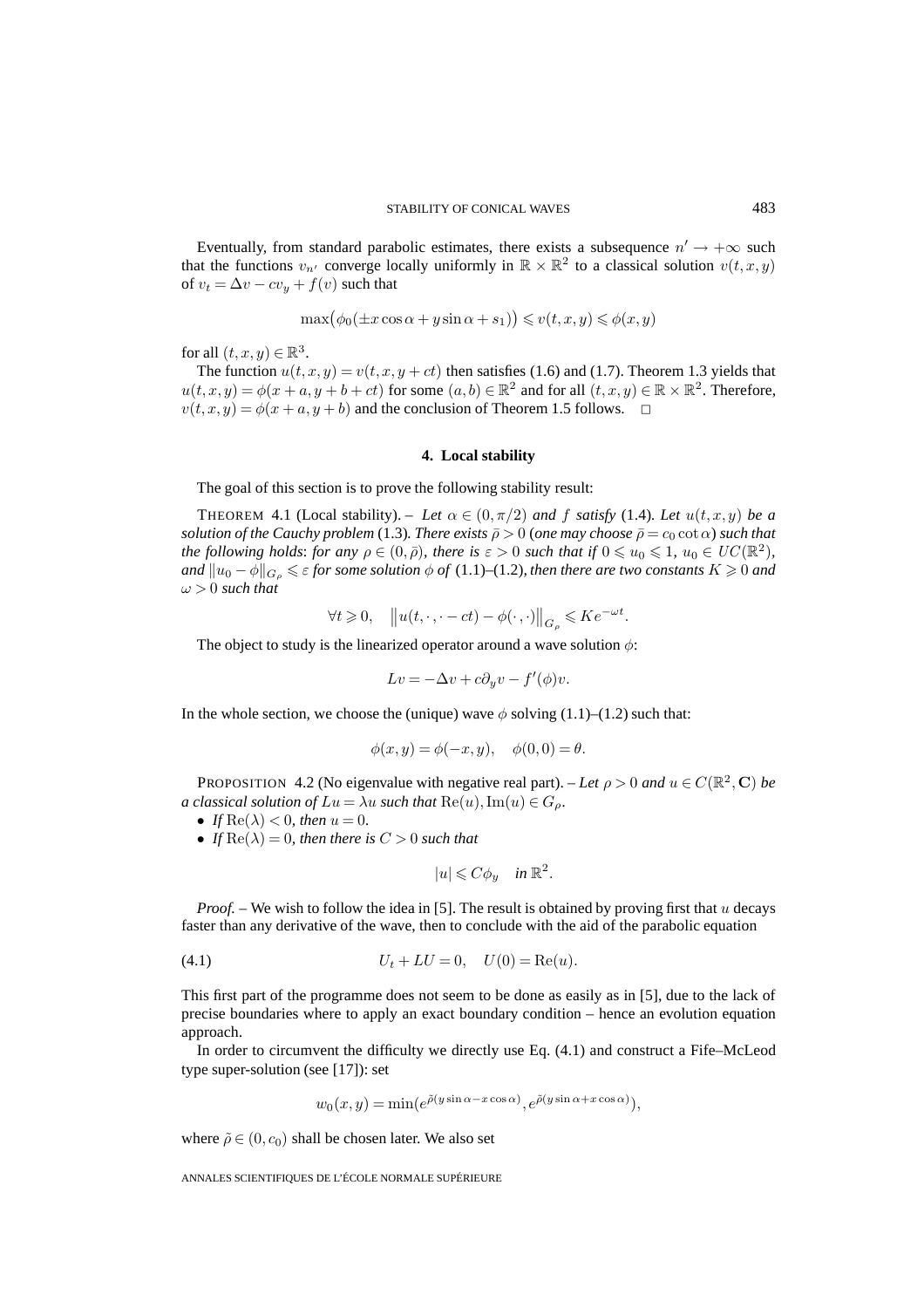$$
\overline{U}(t,x,y) = a_0(t)\phi_y(x,y) + a_1(t)\gamma_1(x,y) + a_2(t)w_0(x,y)\gamma_2(x,y).
$$

Define  $y_1 > 0$  and  $k > 0$  such that

(4.2) 
$$
\forall (x, y) \in \mathcal{C}_+(y_1, \pi - \alpha), \quad f'(\phi(x, y)) \leq -k
$$

and choose  $y_2 < 0$  such that

(4.3) 
$$
\forall (x, y) \in \mathcal{C}_-(y_2, \alpha), \quad f'(\phi(x, y)) = 0.
$$

Actually, any negative  $y_2$  works since  $\phi(0,0) = \theta$  and it is known ([9,19]) that  $\phi$  is nonincreasing in any direction  $\tau = (\cos \beta, \sin \beta)$  such that  $-\pi/2 - \alpha \le \beta \le -\pi/2 + \alpha$ . The functions  $\gamma_1$  and  $\gamma_2$  are required to be in  $C^2(\mathbb{R}^2)$  and to satisfy

- $0 \leq \gamma_1, \gamma_2 \leq 1$  in  $\mathbb{R}^2$ ; •  $\gamma_1 \equiv 1$  in  $\mathcal{C}_+(2y_1, \pi - \alpha)$  and  $\gamma_1 \equiv 0$  in  $\mathcal{C}_-(y_1, \alpha)$ ; •  $\gamma_2 \equiv 1$  in  $\mathcal{C}_-(2y_2, \alpha)$  and  $\gamma_2 \equiv 0$  in  $\mathcal{C}_+(y_2, \pi - \alpha)$ ;
- $\partial_x \gamma_1(0, y) = \partial_x \gamma_2(0, y) \equiv 0.$

Then set

$$
\mathcal{L}\bar{U}=\bar{U}_t+L\bar{U};
$$

as is now classical we anticipate that  $\dot{a}_0(t)$  will be nonnegative, and break the evaluation of  $\mathcal{L}\overline{U}$ in three parts.

1.  $(x, y) \in \mathcal{C}_-(2y_2, \alpha)$ . Then we have, because of (4.3) and because  $\phi_y \ge 0$ :

$$
\mathcal{L}\bar{U} \geq (a_2(t) + (c\tilde{\rho}\sin\alpha - \tilde{\rho}^2)a_2(t))w_0,
$$

provided that  $a_2(t)$  is nonnegative. Remember that  $c \sin \alpha = c_0$  and set

$$
a_2(t) = \alpha_2 e^{-t\tilde{\rho}(c_0 - \tilde{\rho})}
$$

with  $\alpha_2 > 0$  to be chosen later. Observe here that  $\tilde{\rho}(c_0 - \tilde{\rho}) > 0$  since  $\tilde{\rho}$  is in  $(0, c_0)$ .

2.  $(x, y) \in C_+(2y_1, \pi - \alpha)$ . Then we have, because of (4.2) and provided that  $a_1(t)$  is nonnegative:

$$
\mathcal{L}\bar{U} \geq \dot{a}_1(t) + ka_1(t),
$$

and we define

$$
a_1(t) = \alpha_1 e^{-kt}
$$

with  $\alpha_1 > 0$  to be chosen later.

3.  $(x, y) \in \mathcal{C}_-(2y_1, \alpha) \cap \mathcal{C}_+(2y_2, \pi - \alpha)$ . There is a large constant  $C_1 > 0$  and a small positive constant  $\omega$  such that

$$
\mathcal{L}\bar{U} \geq \dot{a}_0(t)\phi_y(x,y) - C_1 e^{-\omega t}.
$$

Then, because  $\phi_y$  is positive and bounded away from 0 in the region under consideration, there is a large constant  $C_2$  such that we may take

$$
a_0(t) = \alpha_0 - C_2 e^{-\omega t}, \quad \alpha_0 > 0,
$$

and

$$
\mathcal{L}\bar{U} \geq 0
$$
 in  $\mathcal{C}_{-}(2y_1, \alpha) \cap \mathcal{C}_{+}(2y_2, \pi - \alpha)$ .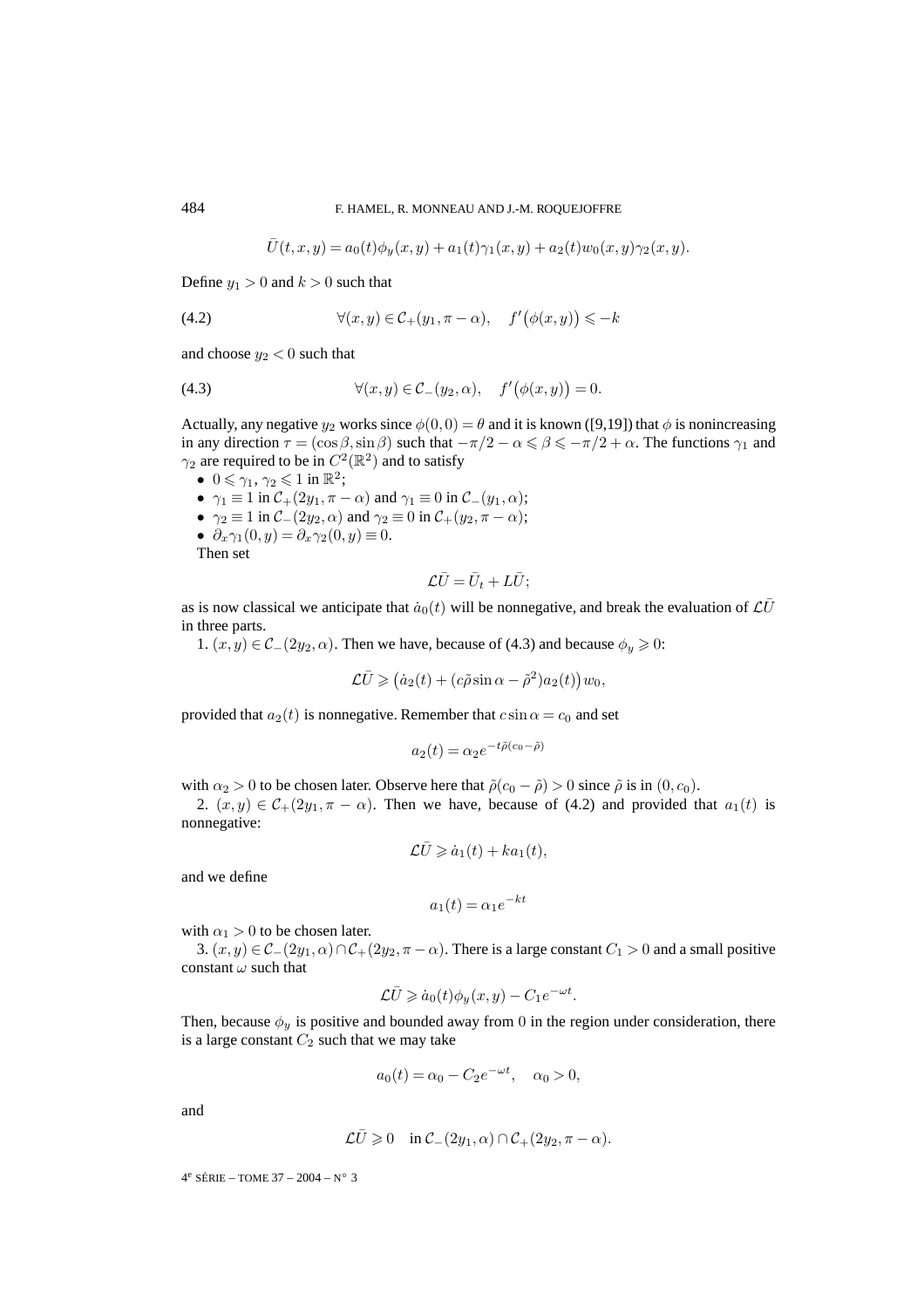Combining the above steps, and since  $\text{Re}(u) \in G_{\rho}$ , one can choose  $\alpha_0$ ,  $\alpha_1$ ,  $\alpha_2$  large enough and  $\tilde{\rho} > 0$  small enough so that  $\bar{U}$  satisfies  $\mathcal{L}\bar{U} \geq 0$  in  $\mathbb{R}_+ \times \mathbb{R}^2$  and  $\text{Re}(u) \leq \bar{U}(0,.)$ . Then we have:

$$
\operatorname{Re}(e^{-\lambda t}u)(t,x,y) \le \overline{U}(t,x,y).
$$

We may repeat the argument with  $-Re(u)$  so as to obtain a similar lower bound for  $\text{Re}(e^{-\lambda t}u)$ .

We can now conclude:

- If  $\text{Re}(\lambda) < 0$ , assuming  $u \neq 0$  contradicts the unboundedness of  $\text{Re}(e^{-\lambda t}u)$ .
- If  $\text{Re}(\lambda)=0$ , then we argue similarly with  $\text{Im}(u)$  and  $\text{Im}(e^{-\lambda t}u)$  and we get an upper bound of the type  $|\text{Im}(e^{-\lambda t}u)| \leq \overline{V}(t, x, y)$ , where  $\overline{V}$  is of the same type as  $\overline{U}$ . We then only have to let  $t \to +\infty$  to get that  $|u| \leq C\phi_u$  in  $\mathbb{R}^2$ .

This ends the proof of Proposition 4.2.

The next step is to show that 0 is NOT an eigenvalue of L when L is restricted to  $G_{\rho}$ . We first observe that

$$
L(\phi_x) = L(\phi_y) = 0,
$$

but neither  $\phi_x$  nor  $\phi_y$  belongs to  $G_\rho$  since

$$
\liminf_{|x| \to +\infty} \phi_x(x, -|x| \cot \alpha) \quad \text{and} \quad \liminf_{|x| \to +\infty} \phi_y(x, -|x| \cot \alpha)
$$

are positive (indeed,  $\phi(x + \xi, y - |\xi| \cot \alpha) \rightarrow \phi_0(\pm x \cos \alpha + y \sin \alpha + t_{\pm})$  as  $\xi \rightarrow \pm \infty$  in  $C^2_{\text{loc}}(\mathbb{R}^2)$ , for some  $t_{\pm} \in \mathbb{R}$ ). <sup>3</sup>

Then remark that a function  $u(x, y)$  may be decomposed in an even and odd part (with respect to x):  $u = u_1 + u_2$  with

$$
u_1(x,y) = \frac{u(x,y) + u(-x,y)}{2}
$$
,  $u_2(x,y) = \frac{u(x,y) - u(-x,y)}{2}$ .

Notice also that  $\partial_x u_1(0, y) = 0$  – provided  $u_1$  is smooth enough – and that  $u_2(0, y) = 0$ . This trivial remark implies in fact boundary conditions for  $u_1$  and  $u_2$  on the y-axis if  $u_1$  and  $u_2$  are considered as functions from the right half-space that we denote  $\mathbb{R}^2_+ = \{x > 0\}$ . Notice finally that  $\phi_x$  is odd and  $\phi_y$  is even (with respect to the x-variable).

On the other hand, the operator  $L$  commutes with the reflections with respect to the  $y$  axis. Hence, if a function u in  $G_\rho$  solves  $Lu = 0$ , then both functions  $u_1$  and  $u_2$  are in  $G_\rho$  and solve  $Lu = 0$ . On the basis of all the above remarks we have the

PROPOSITION 4.3 (No eigenfunctions in the null space of L). – (i) Let  $\rho > 0$  and  $u \in$  $C^2(\overline{\mathbb{R}^2_+})\cap G_\rho$  solve

(4.4) 
$$
Lu = 0 \quad in \ \mathbb{R}^2_+, \qquad u(0, y) = 0.
$$

*Then*  $u = 0$ *.* 

(ii) Let  $\rho > 0$  and  $u \in C^2(\overline{\mathbb{R}^2_+}) \cap G_\rho$  solve

$$
Lu = 0
$$
 in  $\mathbb{R}^2_+$ ,  $u_x(0, y) = 0$ .

*Then*  $u = 0$ *.* 

<sup>&</sup>lt;sup>3</sup> We have of course  $t_ - = t_ +$  as soon as  $\phi$  is symmetric with respect to the x-variable.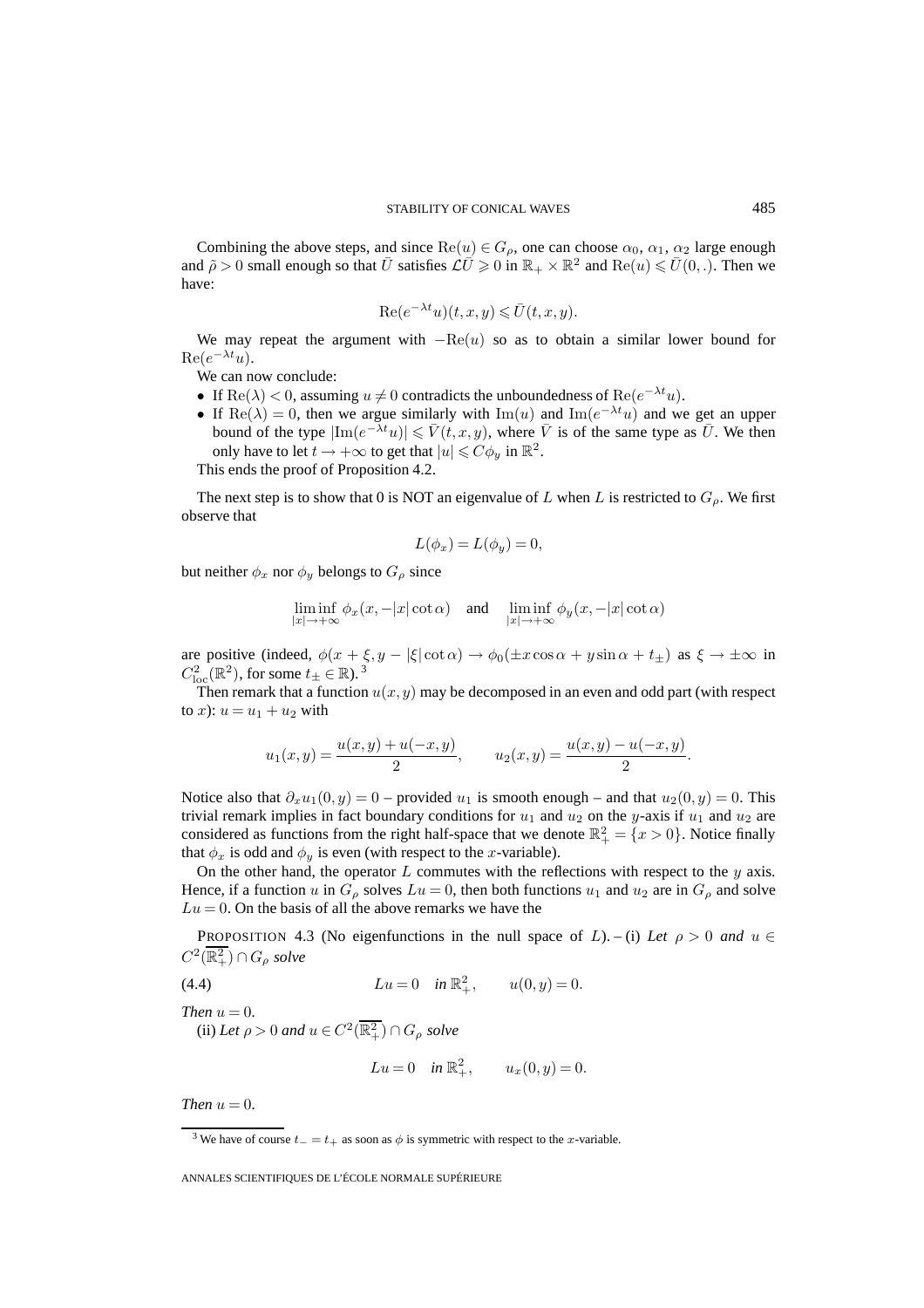We will only prove part (i) of Proposition 4.3, part (ii) being completely similar and being actually included in the proof of Proposition 4.5 below. The proof of part (i) will be based on the following

LEMMA 4.4. – Let  $\rho > 0$  and  $u \in C^2(\overline{\mathbb{R}^2_+}) \cap G_\rho$  satisfy (4.4). Then there is a constant  $C > 0$ *such that*

$$
|u| \leqslant C\phi_x \quad \text{in } \mathbb{R}_+^2.
$$

*Proof.* – Argue as in Proposition 4.2, but this time u vanishes at the boundary  $\{x = 0\}$ , as well as  $\phi_x$ . To circumvent this we define the supersolution  $\bar{U}$  as

$$
\overline{U}(t,x,y) = a_0(t)\phi_x(x,y) + (a_1(t)\gamma_1(x,y) + a_2(t)w_0(x,y)\gamma_2(x,y))w_1(x),
$$

where  $w_1$  is bounded, increasing and concave, and satisfies moreover  $w_1(0) = w''_1(0) = 0$  and  $w_1(+\infty)=1$ . With similar choices for the functions  $a_0, a_1, a_2, w_0$  as in Proposition 4.2, one has  $\mathcal{L} \overline{U} \geq 0$  for all  $t \geq 0$  and  $(x, y) \in \mathbb{R}^2_+$ . Furthermore, since  $L\phi_x = 0$ ,  $\phi_x > 0$  in  $\mathbb{R}^2_+$  and  $\phi_x = 0$ on  $\{x=0\}$ , it follows from Hopf lemma that  $\phi_{xx}(0, y) > 0$  for all  $y \in \mathbb{R}$ . On the other hand, the standard elliptic estimates up to the boundary imply that, say,

$$
\|\nabla u\|_{L^{\infty}(\{0 \leq x \leq 1, y_0 \leq y \leq y_0+1\})} \leq C_0 \|u\|_{L^{\infty}(\{0 \leq x \leq 2, y_0-1 \leq y \leq y_0+2\})}
$$

for some constant  $C_0$  independent of  $y_0 \in \mathbb{R}$ . Therefore, suitable choices of  $a_0, a_1, a_2$  and  $\tilde{\rho}$  guarantee that  $u(x,y) \leq U(0,x,y)$  in  $\mathbb{R}^2_+$ . Hence,  $u(x,y) \leq U(t,x,y)$  for all  $t \geq 0$  and  $(x, y) \in \mathbb{R}^2_+$ . Passing to the limit  $t \to +\infty$  as in Proposition 4.2 leads to  $u \leq C\phi_x$  in  $\mathbb{R}^2_+$ . The same reasoning with  $-u$  completes the proof of Lemma 4.4.  $\Box$ 

*Proof of Proposition 4.3.* – As already emphasized, we will only prove part (i). Under the assumptions of part (i), and from Lemma 4.4, let us denote by  $C_0$  the biggest (maybe negative) constant C such that  $u \geqslant C\phi_x$  in  $\mathbb{R}^2_+$ . We would like to prove that  $C_0 \geqslant 0$ . To see this, we assume the contrary and try to prove that  $u \geqslant (C_0 + \delta)\phi_x$ , for all  $\delta$  in a small range.

First of all, since  $u \in G_\rho$ ,  $\phi_x \notin G_\rho$  and  $C_0 \neq 0$ , one gets that  $u \not\equiv C_0 \phi_x$ . Therefore,  $u > C_0 \phi_x$ in  $\mathbb{R}^2_+$  and  $u_x(0, y) > C_0 \phi_{xx}(0, y)$  for all  $y \in \mathbb{R}$ , due to the strong maximum principle and the Hopf lemma. Consequently, for all subdomain  $\Omega$  of  $\mathbb{R}^2_+$  such that  $\mathbb{R}^2_+\setminus\Omega$  is bounded, there exists  $\delta_0(\Omega) > 0$  such that

(4.5) 
$$
\forall \delta \in [0, \delta_0(\Omega)], \ \forall (x, y) \in \mathbb{R}^2_+ \backslash \Omega, \quad u(x, y) \geq (C_0 + \delta) \phi_x(x, y).
$$

Rotate the coordinates  $(x, y)$  so as to bring the vector  $(1, 0)$  to the vector  $e_{\alpha}$  defined by (1.10); let

$$
(X, Y) = (x \sin \alpha - y \cos \alpha, x \cos \alpha + y \sin \alpha)
$$

be the new coordinates.

In this new system the operator  $L$  reads

$$
L = -\Delta - c \cos \alpha \frac{\partial}{\partial X} + c_0 \frac{\partial}{\partial Y} - f'(\phi).
$$

To describe some portions of the plane, we will indifferently use the  $(x, y)$  or  $(X, Y)$  coordinate system, and we make a slight abuse of notations identifying a point in  $\Omega$  with its coordinates in the rotated frame.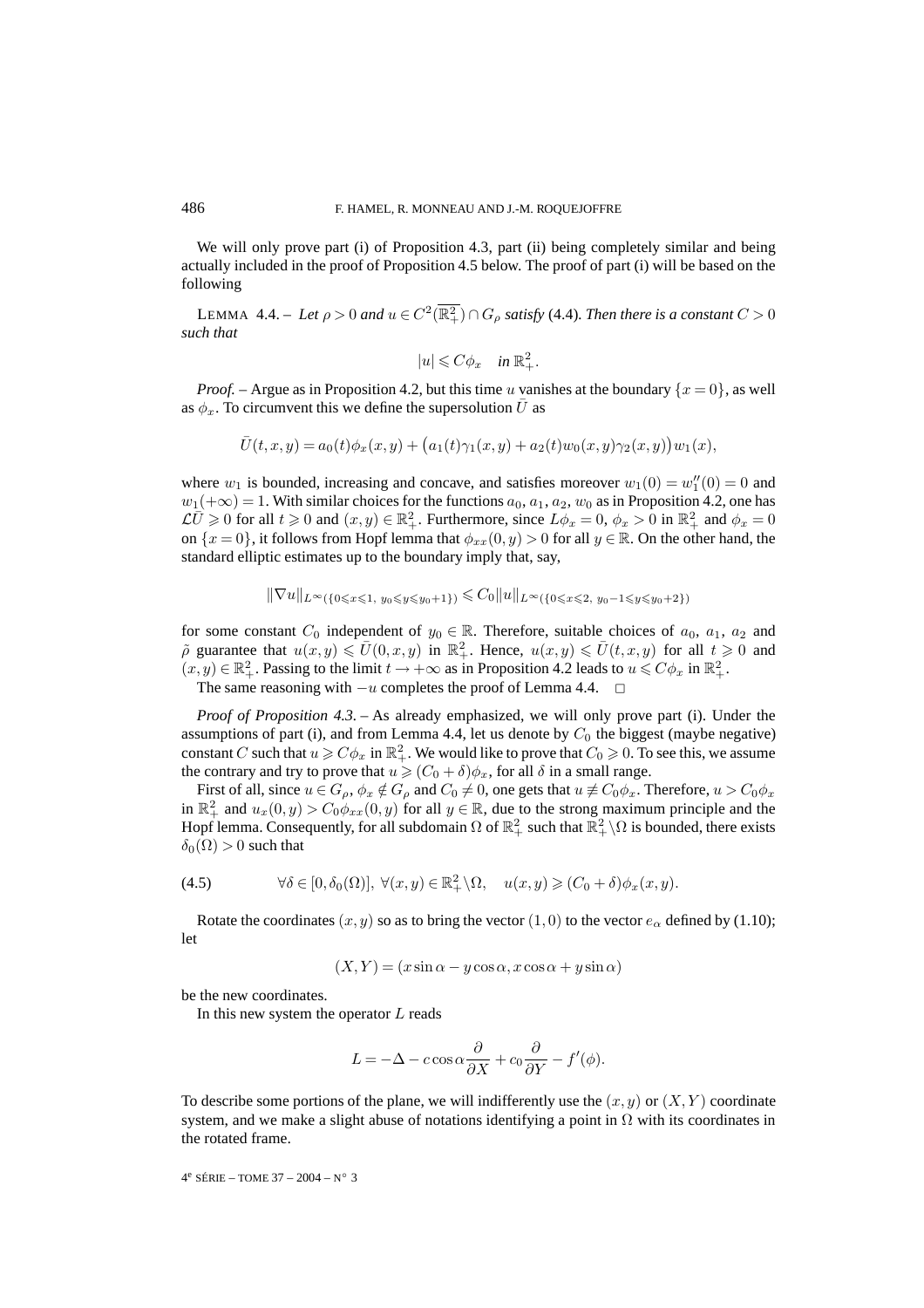

Fig. 2. Rotated axes.

Since  $f'(1^-) < 0$  and  $\phi \to 1^-$  uniformly in  $\mathcal{C}_+(y, \pi - \alpha)$  as  $y \to +\infty$ , one can then choose  $Y_1 > 0$  such that:

$$
\exists k > 0, \ \forall Y \geq Y_1, \quad f'(\phi(X, Y)) \leq -k.
$$

Let  $\Omega$  and S be the subsets of  $\mathbb{R}^2_+$  defined by

(4.6) 
$$
\Omega = \{x > 0 \text{ and } (Y > Y_1 \text{ or } X > 1)\},
$$

$$
(4.7) \t S = \{X_1 \geq 1, \ 0 \leq Y \leq Y_1\},
$$

and let  $\delta_0(\Omega) > 0$  satisfy (4.5).

Since  $u \geqslant C_0 \phi_x$  in  $\mathbb{R}^2_+$ , two cases may occur:

*Case* 1:  $\inf_S(u - C_0\phi_x) = 0$ . In that case, there exists a sequence  $(X_n, Y_n)$  (in the  $(X, Y)$ frame) such that  $u(X_n, Y_n) - C_0 \phi_x(X_n, Y_n) \to 0$  as  $n \to +\infty$ . Since the distance between S and  $\partial \mathbb{R}^2_+ = \{x = 0\}$  is positive and  $u > C_0 \phi_x$  in  $\mathbb{R}^2_+$ , one concludes that  $X_n \to +\infty$ . Furthermore, since the sequence  $(Y_n)$  ranges in  $[0, Y_1]$ , one can assume, up to extraction of some subsequence, that  $Y_n \to Y_\infty$  as  $n \to +\infty$ .

On the one hand, one has already mentioned the existence of  $t_+ \in \mathbb{R}$  such that

$$
\phi(x+\xi, y-|\xi|\cot\alpha) \to \phi_0(x\cos\alpha + y\sin\alpha + t_+)
$$

as  $\xi \to +\infty$  in  $C^2_{loc}(\mathbb{R}^2)$ . Therefore, the functions  $(X,Y) \mapsto \phi_x(X+X_n, Y+Y_n)$  locally converge to the function  $\cos \alpha \phi_0'(Y + Y_\infty + t_+)$  as  $n \to +\infty$ .

On the other hand, from standard elliptic estimates, the functions

$$
(X,Y)\mapsto u_n(X+X_n,Y+Y_n)
$$

locally converge, up to extraction of some subsequence, to a solution  $u_{\infty}(X, Y)$  of

$$
-\Delta u_{\infty} - c \cos \alpha \partial_X u_{\infty} + c_0 \partial_Y u_{\infty} - f'(\phi_0(Y + Y_{\infty} + t_+))u_{\infty} = 0 \quad \text{in } \mathbb{R}^2.
$$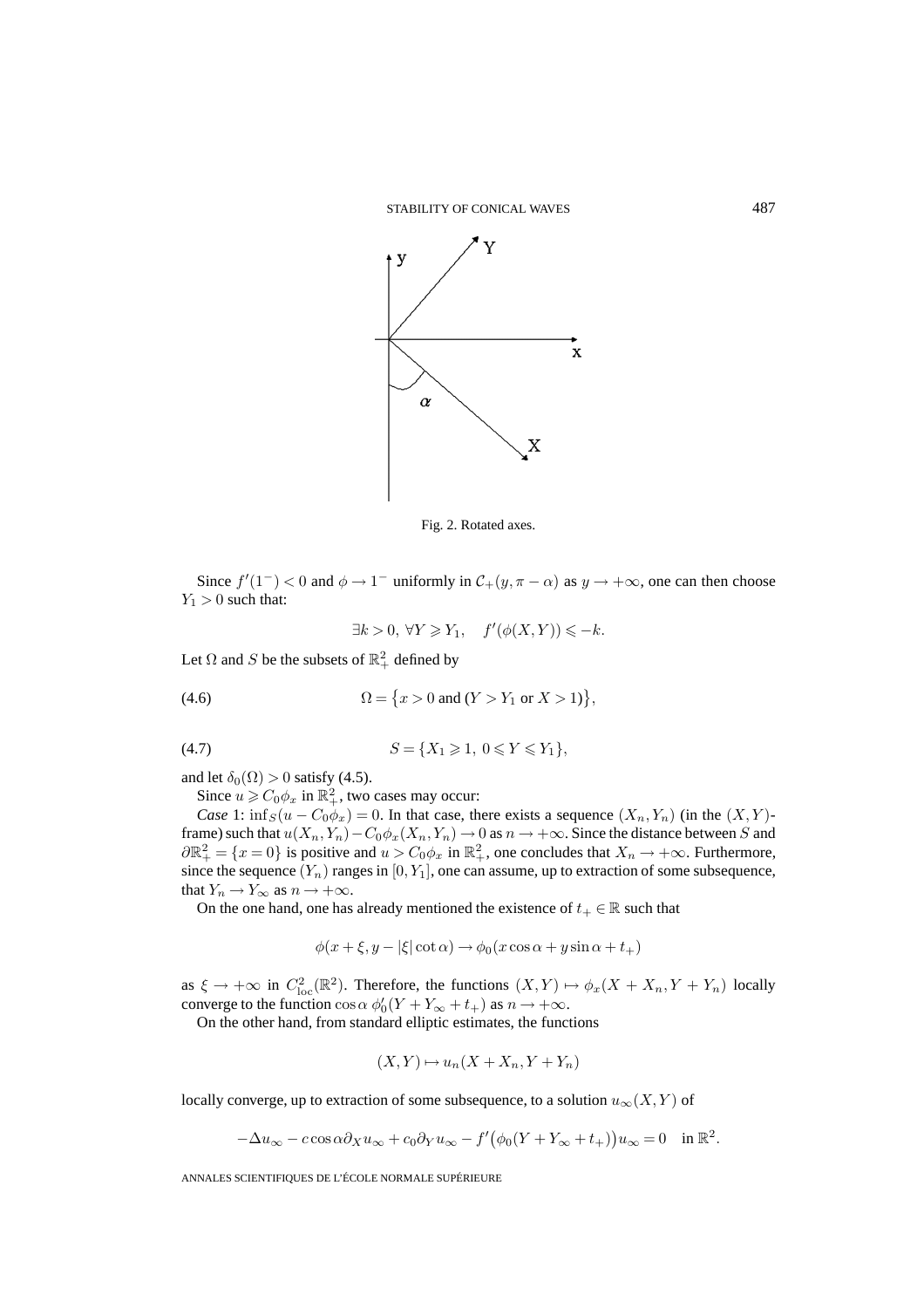Both functions  $u_{\infty}$  and  $C_0 \cos \alpha \phi_0'(Y + Y_{\infty} + t_+)$  satisfy the above equation, and

$$
u_{\infty}(X, Y) \geqslant C_0 \cos \alpha \phi_0'(Y + Y_{\infty} + t_+) \quad \text{in } \mathbb{R}^2
$$

with equality at  $(0, 0)$ . The strong maximum principle implies that

$$
u_{\infty}(X,Y) \equiv C_0 \cos \alpha \phi_0'(Y + Y_{\infty} + t_+) \quad \text{in } \mathbb{R}^2.
$$

But, since  $u \in G_\rho$ , one has, say,  $u(X, 0) \to 0$  as  $X \to +\infty$ . Hence,  $u_\infty(0, -Y_\infty) = 0$ , and  $\phi'_0(t_+) = 0$  since  $C_0 \cos \alpha \neq 0$ . But  $\phi'_0 > 0$  in  $\mathbb R$ . Therefore, case 1 is ruled out.

*Case* 2:  $\inf_S(u - C_0\phi_x) > 0$ . In that case, since  $\phi_x$  is globally bounded, there exists  $\eta_0 > 0$ such that  $u \geqslant (C_0 + \eta)\phi_x$  in S for all  $\eta \in [0, \eta_0]$ .

Choose now any  $\delta$  such that  $0 < \delta \leq \min(\delta_0(\Omega), \eta_0)$ . One then has  $u \geq (C_0 + \delta)\phi_x$  in  $S \cup (\mathbb{R}^2_+\setminus\Omega)$ . Let us now prove that the latter also holds in the two other parts of  $\mathbb{R}^2_+$ , namely in  $\Omega_1 = \{x > 0, Y < 0, X > 1\}$  and  $\Omega_2 = \{x > 0, Y > Y_1\}.$ 

Let us first deal with  $\Omega_1$ . Notice that  $f(\phi) = f'(\phi) = 0$  in  $\mathcal{C}_-(0, \alpha)$  since  $\phi(0, 0) = \theta$  and  $\phi$  is nonincreasing in any direction of this cone  $\mathcal{C}_{-}(0, \alpha)$ . Hence,  $f'(\phi(X, Y)) = 0$  in  $\Omega_1$  and both u and  $(C_0 + \delta)\phi_x$  satisfy

$$
-\Delta v - c \cos \alpha v_X + c_0 v_Y = 0 \quad \text{in } \Omega_1.
$$

Furthermore,  $u \geqslant (C_0 + \delta)\phi_x$  on  $\partial\Omega_1$ . Lastly, remember that  $|u| \leqslant C\phi_x$  in  $\mathbb{R}^2$  from Lemma 4.4. Because of (1.2) and standard elliptic estimates, one can say that  $\lim_{y\to-\infty}$  sup<sub>C−(y,α)</sub>  $|\phi_x| = 0$ . Hence, as  $\phi_x$  does,  $u(X, Y) \to 0$  uniformly as  $Y \to -\infty$  with  $(X, Y) \in \Omega_1$ . Therefore, with a method similar to the proof of Proposition 3.1 (see also Lemma 5.1 in [19]), one can prove that  $u \geqslant (C_0 + \delta)\phi_x - \varepsilon$  in  $\Omega_1$  for all  $\varepsilon > 0$ , whence  $u \geqslant (C_0 + \delta)\phi_x$  in  $\Omega_1$ .

Similarly, both u and  $(C_0 + \delta)\phi_x$  satisfy

(4.8) 
$$
-\Delta v - c \cos \alpha v_X + c_0 v_Y - f'(\phi)v = 0 \quad \text{in } \Omega_2,
$$

with  $f'(\phi(X, Y)) \leq 0$  in  $\Omega_2$ . Furthermore,  $u \geq (C_0 + \delta)\phi_x$  on  $\partial\Omega_2$ . Lastly,

$$
\lim_{y \to +\infty} \sup_{\mathcal{C}_+(y,\pi-\alpha)} |\phi_x| = 0,
$$

whence  $u(X, Y)$  and  $\phi_x(X, Y) \to 0$  uniformly as  $Y \to +\infty$  with  $(X, Y) \in \Omega_2$ . Since  $(C_0 + \delta)\phi_x - \varepsilon$  is a subsolution of (4.8) for all  $\varepsilon > 0$ , it then follows similarly that

$$
u \geqslant (C_0 + \delta)\phi_x - \varepsilon
$$

in  $\Omega_2$  for all  $\varepsilon > 0$ , whence  $u \geqslant (C_0 + \delta)\phi_x$  in  $\Omega_2$ .

As a conclusion,  $u \geq (C_0 + \delta)\phi_x$  in  $\mathbb{R}^2_+$  for all  $\delta \in [0, \min(\delta_0(\Omega), \eta_0)]$ . This contradicts the definition of  $C_0$ .

Therefore,  $C_0 \ge 0$  and  $u \ge 0$  in  $\mathbb{R}^2_+$ . However we would prove in the same way that  $u \le 0$ in  $\mathbb{R}^2_+$ . This proves  $u = 0$  in  $\mathbb{R}^2_+$ .  $\Box$ 

PROPOSITION 4.5 (No eigenfunctions with pure imaginary eigenvalue). – Let  $\rho > 0$  and  $u \in C^2(\mathbb{R}^2, \mathbb{C})$  *such that*  $\text{Re}(u)$ *,*  $\text{Im}(u) \in G_\rho$ *. Assume that*  $Lu = \lambda u$  *with*  $\text{Re}(\lambda) = 0$  *and*  $Im(\lambda) \neq 0$ *. Then*  $u = 0$ *.* 

*Proof.* – The proof is a generalisation of the above proposition, combined with the parabolic maximum principle. Once again, we may assume that  $u$  is either odd or even; suppose it is

$$
4^e\ \text{SÉRIE} -\text{TOME 37} - 2004 - N^\circ\ 3
$$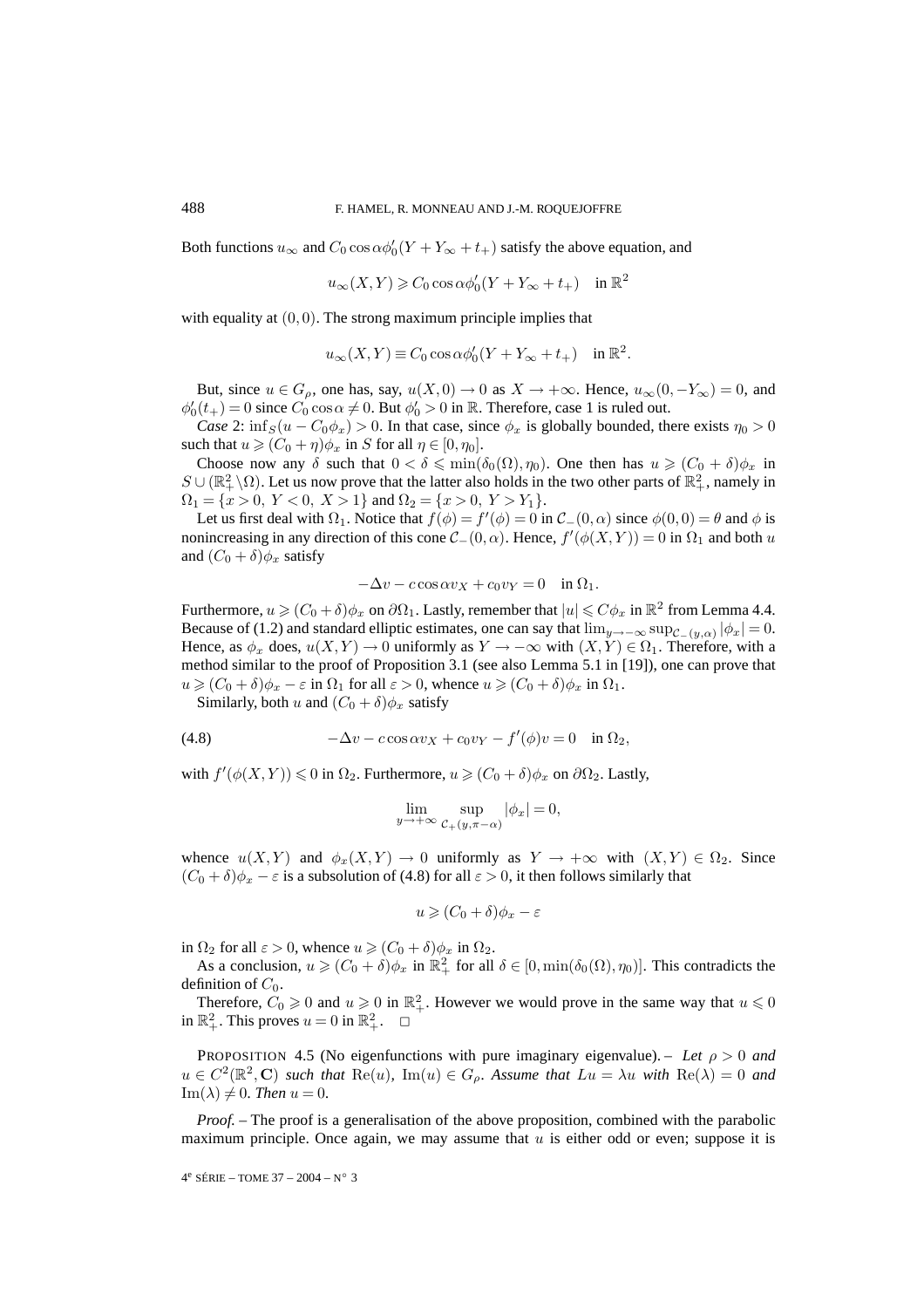even. If  $u$  is as described above, Proposition 4.2 applies, and we may define the infimum (maybe nonpositive) of all C such that  $\text{Re}(u) \leq C \phi_y$  in  $\overline{\mathbb{R}^2_+}$  (or equivalently in  $\mathbb{R}^2$  by evenness). Denote it by  $C_0$ .

We wish to prove that  $C_0 \leq 0$ , as is now usual. Assume by contradiction that  $C_0 > 0$ . Set  $\lambda = i\omega$ , with  $\omega \neq 0$ . The function

$$
U(t) = \text{Re}(e^{-\lambda t}u) = \text{Re}(u)\cos\omega t + \text{Im}(u)\sin\omega t
$$

solves (4.1) in  $\overline{\mathbb{R}^2_+}$  together with Neumann boundary conditions on  $\partial \mathbb{R}^2_+$  for all  $t \in \mathbb{R}$ , as does  $\phi_y$ . Therefore,  $U(t)(x, y) \leq C_0 \phi_y(x, y)$  for all  $(x, y) \in \overline{\mathbb{R}^2_+}$  and for all  $t \geq 0$ , whence for all  $t \in \mathbb{R}$ since  $U(t)$  is  $2\pi/\omega$ -periodic in t.

If there exists  $(x_0, y_0) \in \mathbb{R}^2_+$  such that  $\text{Re}(u)(x_0, y_0) = C_0\phi_y(x_0, y_0)$ , then  $U(t) - C_0\phi_y$ has an interior minimum at  $t = 0$  and  $(x_0, y_0)$ . Hence,  $U(t) \equiv C_0 \phi_y$  in  $\mathbb{R}^2_+$  for all  $t \le 0$ , and thus  $\text{Re}(u) \equiv C_0 \phi_y$ . The latter is impossible since  $\text{Re}(u) \in G_\rho$  and  $\phi_y \notin G_\rho$ . Therefore,  $\text{Re}(u) < C_0 \phi_y$  in  $\mathbb{R}^2_+$ . Similarly, the parabolic Hopf lemma then implies that  $\text{Re}(u) < C_0 \phi_y$ in  $\partial \mathbb{R}^2_+$ .

Under the notations in the proof of Proposition 4.3, let  $S'$  be the strip

$$
S' = \{x \geq 0, \ 0 \leq Y \leq Y_1\}.
$$

Since  $\text{Re}(u) \leq C_0 \phi_y$  (in  $\mathbb{R}^2$ ), two cases may occur:

*Case* 1:  $\sup_{S'}$  (Re(u) –  $C_0\phi_y$ ) = 0. Since Re(u) <  $C_0\phi_y$  in  $\overline{\mathbb{R}^2_+}$ , there exists then a sequence of points  $(X_n, Y_n) \in S'$  such that  $X_n \to +\infty$ ,  $Y_n \to Y_\infty \in \mathbb{R}$  and

$$
Re(u)(X_n, Y_n) - C_0 \phi_y(X_n, Y_n) \to 0 \quad \text{as } n \to +\infty.
$$

From standard elliptic estimates, the functions  $(X, Y) \mapsto \text{Re}(u)(X + X_n, Y + Y_n)$  and  $(X, Y) \mapsto \text{Im}(u)(X + X_n, Y + Y_n)$  converge, up to extraction of some subsequence, to two real-valued bounded functions  $v_{\infty}(X, Y)$  and  $w_{\infty}(X, Y)$  solving

$$
L_\infty v_\infty=-\omega w_\infty\quad\text{and}\quad L_\infty w_\infty=\omega v_\infty\quad\text{in }\mathbb{R}^2,
$$

where

$$
L_{\infty} = -\Delta - c \cos \alpha \partial_X + c_0 \partial_Y - f'(\phi_0(Y + Y_{\infty} + t_+)).
$$

Therefore, the function  $u_{\infty} = v_{\infty} + iw_{\infty}$  solves  $L_{\infty}u_{\infty} = \lambda u_{\infty}$ .

On the other hand, one recalls that the functions  $(X, Y) \mapsto \phi_u(X + X_n, Y + Y_n)$  locally converge to the function  $\sin \alpha \phi_0'(Y + Y_\infty + t_+)$  as  $n \to +\infty$ .

Furthermore,  $\text{Re}(u_{\infty}) = v_{\infty} \leq C_0 \sin \alpha \phi_0'(Y + Y_{\infty} + t_+)$  in  $\mathbb{R}^2$  with equality at  $(0,0)$ , and both functions  $\text{Re}(e^{-\lambda t}u_{\infty})$  and  $C_0 \sin \alpha \phi_0'(Y + Y_{\infty} + t_+)$  solve (4.1) with the operator  $L_{\infty}$ instead of L. As done several lines above, one then concludes that

$$
v_{\infty} = \text{Re}(u_{\infty}) \equiv C_0 \sin \alpha \phi_0'(Y + Y_{\infty} + t_{+}).
$$

But  $\text{Re}(u) \in G_\rho$ , whence, say,  $\text{Re}(u)(X,0) \to 0$  as  $X \to +\infty$  and  $v_\infty(0,-Y_\infty) = 0$ . Thus  $\phi'_0(t_+) = 0$  since  $C_0 \sin \alpha \neq 0$ . One gets a contradiction and case 1 is ruled out.

*Case* 2:  $\sup_{S'}$  ( $\text{Re}(u) - C_0 \phi_y$ ) < 0. In that case, there exists  $\eta_0 > 0$  such that

$$
\operatorname{Re}(u) \leqslant (C_0 - \delta)\phi_y
$$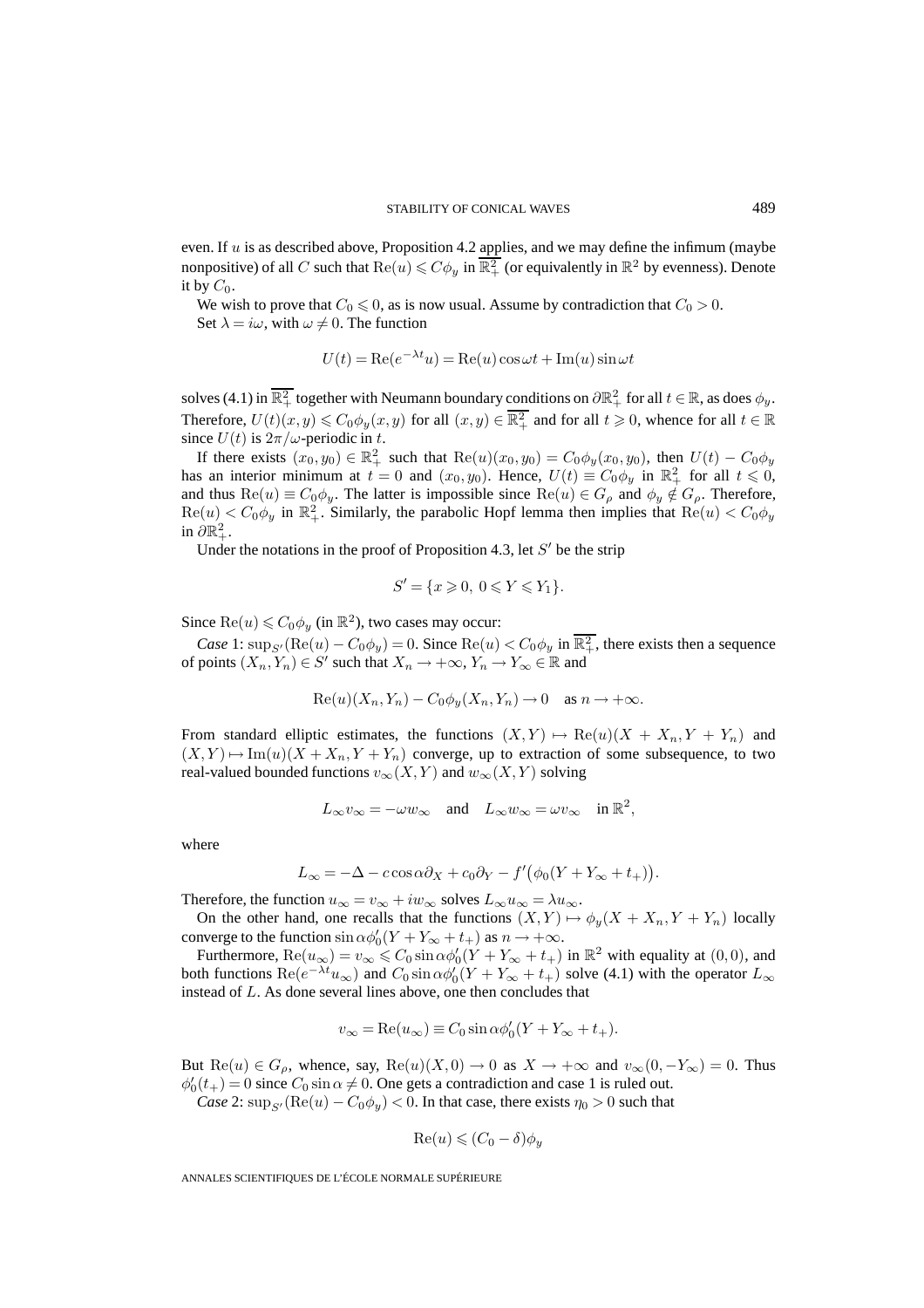in S' for all  $\delta \in [0, \eta_0]$ . Choose any  $\delta$  such that  $0 \le \delta \le \eta_0$ . Let  $\Omega'_1 = \{x \ge 0, Y \le 0\}$  and  $\Omega'_2 = \{x \ge 0, Y \ge Y_1\}$ , and let us prove that  $\text{Re}(u) \le (C_0 - \delta)\phi_y$  in  $\Omega'_1 \cup \Omega'_2$ , which would yield that  $\text{Re}(u) \leqslant (C_0 - \delta) \phi_y$  in  $\mathbb{R}^2_+$  and would contradict the minimality of  $C_0$ .

Let us first deal with  $\Omega'_1$ . Since  $f'(\phi) = 0$  in  $\mathcal{C}_-(0, \alpha)$ , both even (in x) functions  $U(t)(x, y)$ and  $(C_0 - \delta)\phi_y(x, y)$  satisfy

$$
v_t - \Delta v + c\partial_y v = 0 \quad \text{for all } (t, x, y) \in \mathbb{R} \times C_-(0, \alpha),
$$

and  $\text{Re}(u) \leq C_0 - \delta \phi_u$  on  $\partial \mathcal{C}_-(0, \alpha)$ . Let  $\varepsilon^*$  be the smallest nonnegative  $\varepsilon$  such that  $\text{Re}(u) \leqslant (C_0 - \delta)\phi_y + \varepsilon$  in  $\mathcal{C}_-(0, \alpha)$ . Assume  $\varepsilon^* > 0$ . Since  $|u| \leqslant C\phi_y$ , one knows that  $\lim_{y\to-\infty}$  sup<sub>C−(y,α)</sub>  $\text{[Re}(u) - (C_0 - \delta)\phi_y$  = 0. Therefore, we may assume the existence of some sequence  $\varepsilon_n \to \varepsilon^*$  and  $(X_n, Y_n) \in \mathcal{C}_-(0, \alpha)$  such that  $X_n \to +\infty$  and  $Y_n \to Y_\infty < 0$  such that

$$
\operatorname{Re}(u)(X_n, Y_n) - (C_0 - \delta)\phi_y(X_n, Y_n) - \varepsilon_n \to 0 \quad \text{as } n \to +\infty.
$$

Arguing as in case 1 above and in the proof of Proposition 3.1, one then gets a contradiction with the positivity of  $\varepsilon^*$ .

Therefore,  $\varepsilon^* = 0$  and  $\text{Re}(u) \leq (C_0 - \delta)\phi_u$  in  $\mathcal{C}_-(0, \alpha)$ .

Similarly, using the fact that

$$
f'(\phi) \leqslant 0
$$

in  $\{(x, y), (x, y) \in \Omega'_2 \text{ or } (-x, y) \in \Omega'_2\} = C_+(Y_1/\sin \alpha, \pi - \alpha)$ , one can prove that

 $\text{Re}(u) \leqslant (C_0 - \delta)\phi_u \quad \text{in } C_+(Y_1/\sin \alpha, \pi - \alpha).$ 

Eventually,  $\text{Re}(u) \leq (C_0 - \delta) \phi_u$  in  $\mathbb{R}^2$  for all  $\delta > 0$  small enough. This contradicts the definition of  $C_0$ .

Therefore,  $C_0 \le 0$  and  $\text{Re}(u) \le 0$ . We may prove that  $\text{Re}(u) \ge 0$  in the same fashion, which implies  $\text{Re}(u) = 0$ , and then  $u = 0$  since  $Lu = i\omega u$ .  $\Box$ 

*Proof of Theorem 4.1.* – It remains to prove that L is a Fredholm operator; namely

$$
L = T + K, \quad \text{Re}(\sigma(T)) \ge \beta \quad \text{for some } \beta > 0, \quad KT^{-1} \text{ compact.}
$$

To do so, we wish to find a weight function  $p(x, y)$  such that the operator M, defined by

$$
L = pM(pI)
$$

is a second order elliptic operator whose zero-order coefficient is positive and bounded away from 0 outside a compact subset. A natural choice would be – at least in the right half-space

$$
p(x, y) = e^{-\rho X} \phi_0'(Y)
$$

where  $\rho > 0$  is small and X, Y are the rotated coordinates. Such a choice would almost work, up to the fact that we are here asking too much decay at infinity. Therefore the weight will have to be slightly modified, in order to keep only the decay that is asked to functions belonging to  $G<sub>o</sub>$ .

In the sequel of the proof of Theorem 4.1, we fix  $\rho \in (0, c_0 \cot \alpha)$ , and call

$$
\lambda = \frac{\rho(c_0 \cot \alpha - \rho)}{4} > 0.
$$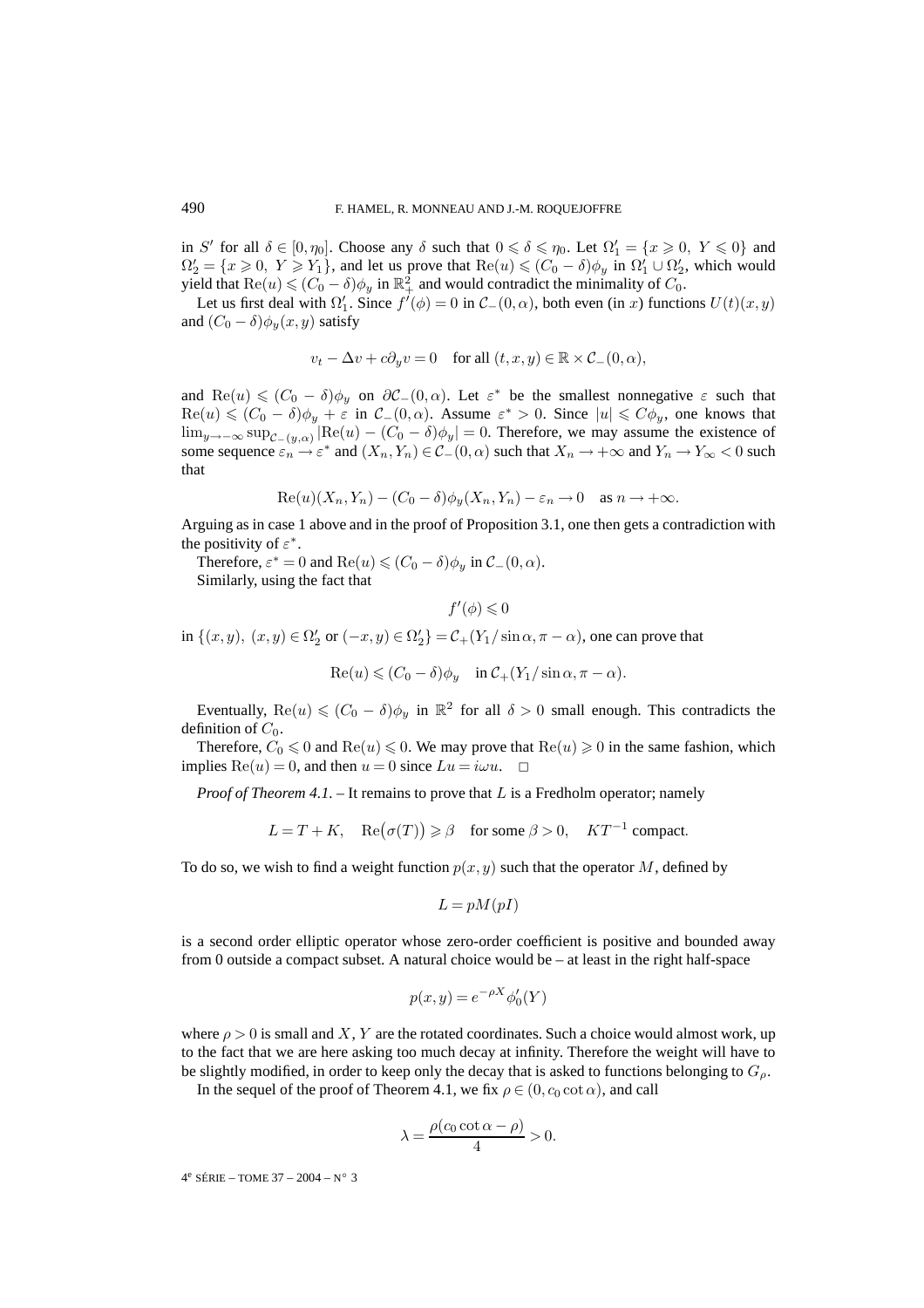*Step* 1 (an auxiliary function). Let  $\phi_0$  be the 1D wave, and let the real number  $t_+$  be chosen so that  $\phi(x + x_n, y - |x_n|\cot\alpha) \rightarrow \phi_0(\pm x \cos\alpha + y \sin\alpha + t_+)$  as  $x_n \rightarrow \pm \infty$  (we recall that  $\phi$  is assumed to be even in the variable  $x$ ). Set

$$
L_0 = -\partial_Y^2 + c_0 \partial_Y - f'(\phi_0(. + t_+)).
$$

It is known that  $\phi'_0 > 0$  in  $\mathbb{R}$ ,  $\phi''_0(s)/\phi'_0(s) \to c_0$  (respectively  $\to -\mu$ ) as  $s \to -\infty$  (respectively as  $s \to +\infty$ ), and  $\phi_0'''(s)/\phi_0'(s) \to c_0^2$  (respectively  $\to \mu^2$ ) as  $s \to -\infty$  (respectively as  $s \to +\infty$ ), where  $\mu = (c_0 + \sqrt{c_0^2 - 4f'(1^-)})/2$ .

Lastly, one has that  $f'(\phi_0(s)) = 0$  for  $-s$  large enough, and  $f'(\phi_0(s)) \to f'(1^-)$  as  $s \to +\infty$ . Therefore, there exist  $A > 0$  and a function  $\psi$  of class  $C^2$  such that

$$
\begin{cases}\n\forall |Y| \leqslant A, & \psi(Y) = \phi_0'(Y + t_+), \\
\forall |Y| \geqslant 2A, & \psi'(Y) = 0, \\
\forall -2A \leqslant Y \leqslant -A, & -\frac{\psi''(Y)}{\psi(Y)} + c_0 \frac{\psi'(Y)}{\psi(Y)} - f'(\phi_0(Y + t_+)) \geqslant -\lambda, \\
\forall A \leqslant Y \leqslant 2A, & -\frac{\psi''(Y)}{\psi(Y)} + c_0 \frac{\psi'(Y)}{\psi(Y)} - f'(\phi_0(Y + t_+)) \geqslant -\lambda, \\
\min_{\mathbb{R}} \psi > 0.\n\end{cases}
$$

The existence of such a function  $\psi$  can be obtained through a slight perturbation of the exponential tails of  $\phi'_0$ . We call  $C_0$  a positive constant such that

$$
\left\|\frac{\psi'}{\psi}\right\|_{L^{\infty}(\mathbb{R})} + \left\|\frac{\psi''}{\psi}\right\|_{L^{\infty}(\mathbb{R})} \leqslant C_0.
$$

We also choose two  $C^{\infty}$  functions  $k_1$  and  $k_2 : \mathbb{R} \to \mathbb{R}$  such that  $0 \leq k_1, k_2 \leq 1$ ,  $k_1 = k_2 = 1$  on  $[-A, A]$  and  $k_1 = k_2 = 0$  outside  $[-2A, 2A]$ .

*Step* 2 (construction of T). We next choose a  $C^{\infty}$  convex function  $h : \mathbb{R} \to \mathbb{R}$  such that  $h(x) = |x|$  for  $|x|$  large enough, and

$$
(4.9) \t\t 0 \le h'' \le \lambda/(C_0 \cos \alpha),
$$

where  $C_0$  is as above. Notice that the above properties especially imply that  $|h'| \leq 1$ .

We set, *only in this particular step* 2:

$$
X = h(x)\sin\alpha - y\cos\alpha,
$$
  

$$
Y = h(x)\cos\alpha + y\sin\alpha.
$$

Since  $f'(\phi_0(Y+t_+)) - f'(\phi(x,y)) \to 0$  uniformly as  $|(x,y)| \to +\infty$ , and

$$
\lim_{y_0 \to +\infty} \sup_{y \ge y_0 - |x| \cot \alpha} |f'(\phi(x, y)) - f'(1^-)| = \lim_{y_0 \to -\infty} \sup_{y \le y_0 - |x| \cot \alpha} |f'(\phi(x, y))| = 0,
$$

one may, without loss of generality, choose A large enough so that

$$
(4.10) \qquad \left[ f'(\phi_0(Y+t_+)) (1 - k_1(x)) - f'(\phi(x,y)) \right] (1 - k_1(x)k_2(Y)) \ge -\lambda
$$

for all  $(x, y) \in \mathbb{R}^2$ .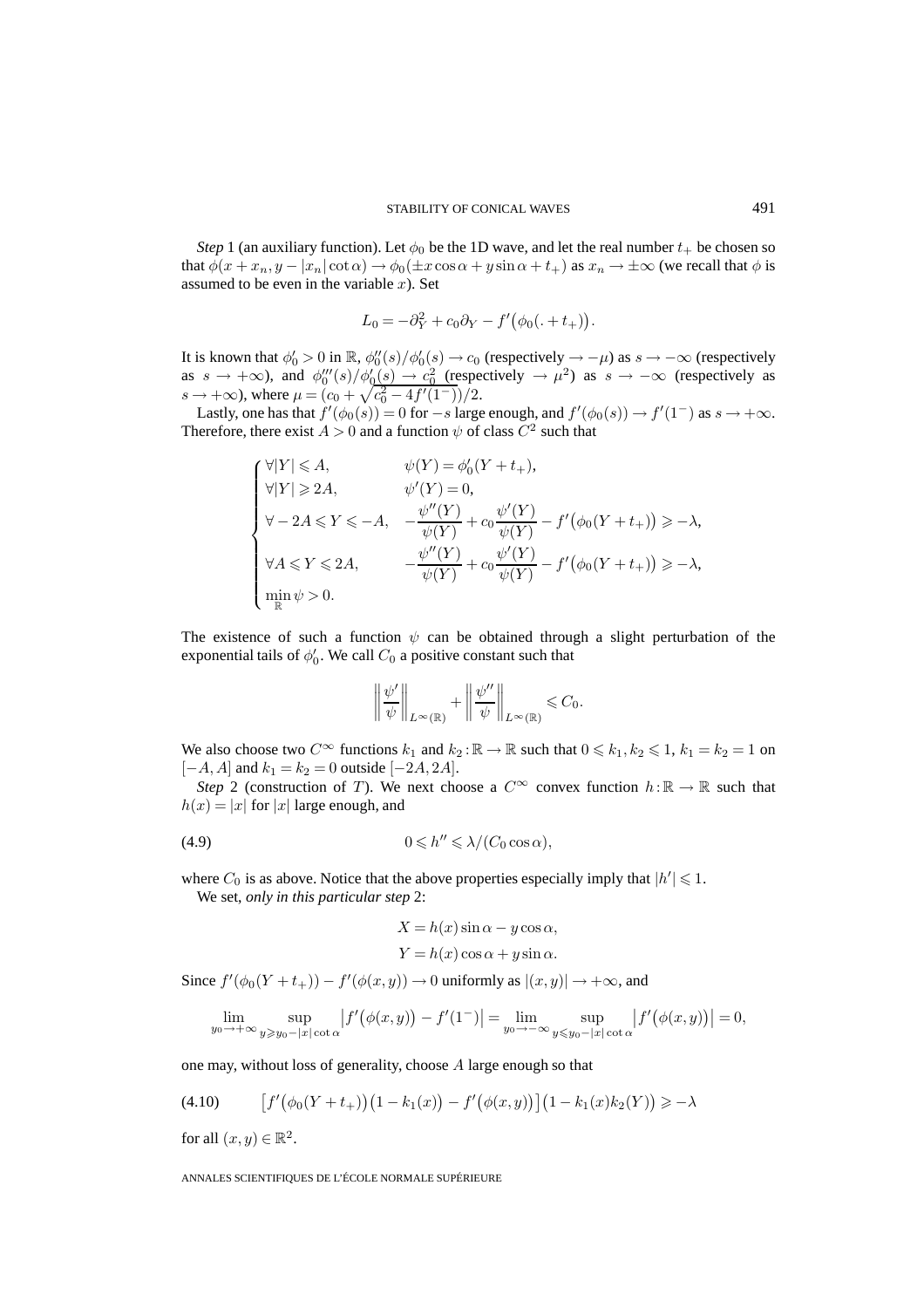We finally set

$$
u(x,y) = p(x,y)v(x,y),
$$

where

$$
p(x, y) = e^{-\rho X} \psi(Y).
$$

Let us write, for every  $C^2$  function u:

$$
Lu(x, y) = p(x, y)Mv(x, y).
$$

The operator M has the form

$$
M = -\Delta + B(x, y) \cdot \nabla + \frac{Lp}{p},
$$

where  $B = -2\nabla p/p + (0, c)$  is a  $C<sup>1</sup>$  bounded vector-valued function.

Let us now evaluate Lp. Using (1.5) and the fact that  $c = c_0 / \sin \alpha$ , a straightforward calculation gives:

$$
\frac{Lp}{p} = a(x, y) + b(x, y),
$$

where

$$
\begin{cases}\na(x,y) = c_0 \rho \cot \alpha - \rho^2 \sin^2 \alpha h'^2(x) \\
+ \left[ -\frac{\psi''(Y)}{\psi(Y)} + c_0 \frac{\psi''(Y)}{\psi(Y)} - f'(\phi_0(Y+t_+)) \right] (1 - k_1(x)) \\
+ \left[ f'(\phi_0(Y+t_+)) (1 - k_1(x)) - f'(\phi(x,y)) \right] (1 - k_1(x)k_2(Y)) \\
+ \left( \rho \sin \alpha - \cos \alpha \frac{\psi'(Y)}{\psi(Y)} \right) h''(x), \\
b(x,y) = \left[ -\frac{\psi''(Y)}{\psi(Y)} + c_0 \frac{\psi''(Y)}{\psi(Y)} \right] k_1(x) \\
+ \cos \alpha \left[ \cos \alpha \frac{\psi''(Y)}{\psi(Y)} - 2\rho \sin \alpha \frac{\psi'(Y)}{\psi(Y)} \right] (1 - h'^2(x)) \\
+ \left[ f'(\phi_0(Y+t_+)) (1 - k_1(x)) - f'(\phi(x,y)) \right] k_1(x) k_2(Y).\n\end{cases}
$$

The function  $a$  is clearly continuous and bounded in  $\mathbb{R}^2$ . Let us now estimate it from below. Assume that  $A > 0$  is large enough so that

$$
f'(\phi(s+t_+)) = 0
$$
 for  $s \le -2A$ ,  $-f'(\phi(s+t_+)) \ge -f'(1^-)/2 \ge 0$  for  $s \ge 2A$ .

It follows then from the choice of  $\psi$  that

$$
\[-\frac{\psi''(Y)}{\psi(Y)} + c_0 \frac{\psi''(Y)}{\psi(Y)} - f'(\phi_0(Y+t_+))\] (1 - k_1(x)) \geq -\lambda(1 - k_1(x)) \geq -\lambda
$$

for all  $(x, y) \in \mathbb{R}^2$ . Putting the above estimate together with (4.10), (4.9) and the fact that  $|h'| \leq 1$ , it follows that

$$
\forall (x, y) \in \mathbb{R}^2, \quad a(x, y) \geqslant \rho(c_0 \cot \alpha - \rho) - 3\lambda = \lambda > 0.
$$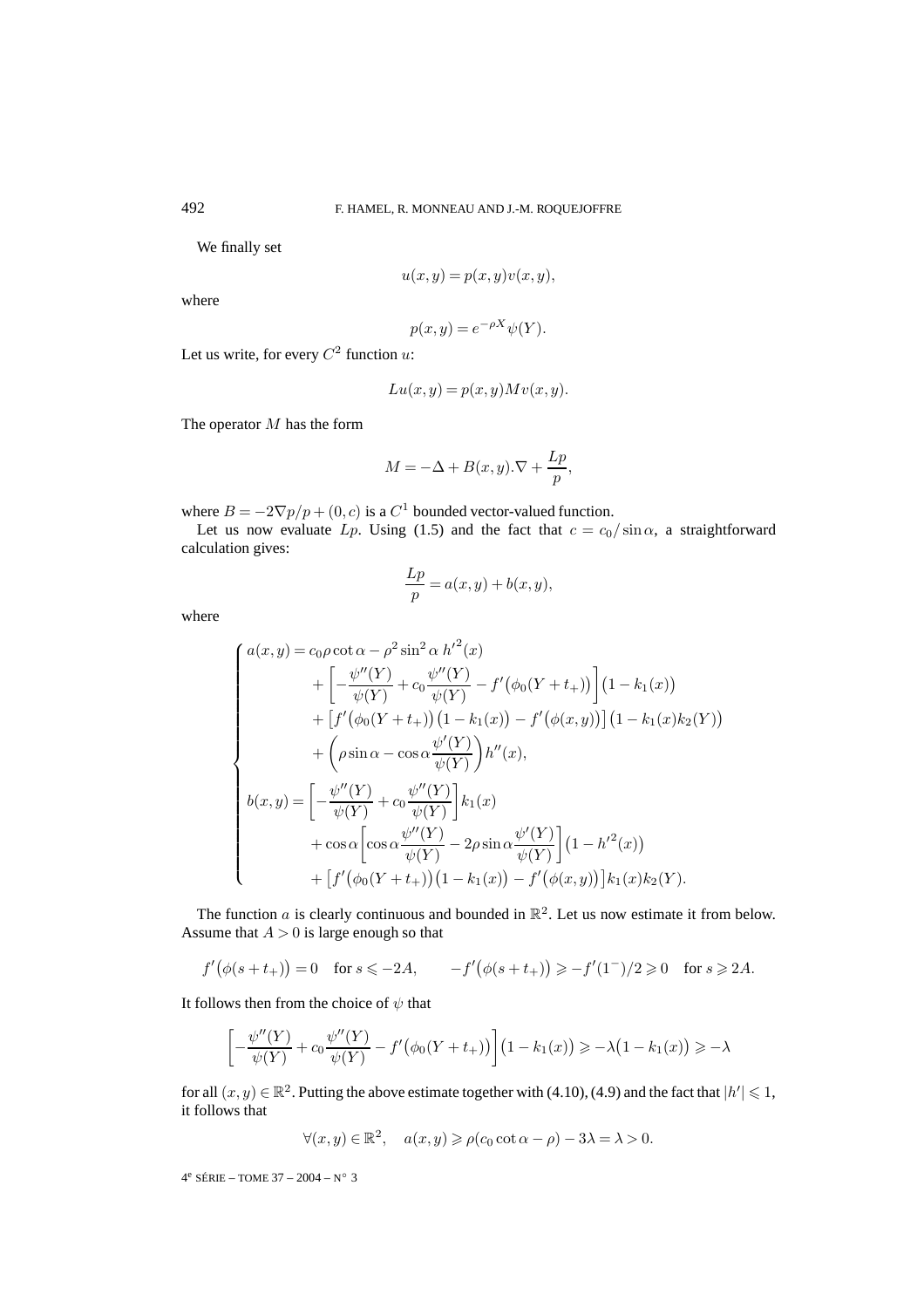On the other hand, it follows from the choices of  $h$ ,  $k_1$  and  $k_2$  that the function b is continuous with compact support in  $\mathbb{R}^2$ .

Set

$$
\tilde{M} = -\Delta + B(x, y) . \nabla + a(x, y)
$$

and

$$
Tu = p\tilde{M}\left(\frac{u}{p}\right); \quad Ku = Lu - Tu = b(x, y)u.
$$

*Step* 3. Let us prove the existence of  $\beta > 0$  such that  $\text{Re}(\sigma(T)) \ge \beta$ . For this we estimate  $||e^{-tT}||_{\mathcal{L}(G_{\rho})}$ . Let  $u_0 \in G_{\rho}$ . We have

$$
e^{-tT}u_0 = pe^{-t\tilde{M}}\left(\frac{u_0}{p}\right)
$$

and the maximum principle yields

$$
(4.11) \t\t ||p^{-1}e^{-tT}u_0||_{\infty} \leq e^{-\lambda t}||p^{-1}u_0||_{\infty} \leq Ce^{-\lambda t}||q^{-1}u_0||_{\infty},
$$

where q was defined in (1.9) and C is a constant which does not depend on  $u_0$ . We here use the definition of  $G_\rho$ , and the fact that the function  $\psi$  is bounded from below by a positive constant. Furthermore, since  $\psi$  is bounded from above, one infers that

$$
\|q^{-1}e^{-tT}u_0\|_\infty\leqslant C'\|p^{-1}e^{-tT}u_0\|_\infty
$$

for some constant  $C' > 0$ . Hence,

$$
||q^{-1}e^{-tT}u_0||_{\infty} \leqslant CC'e^{-\lambda t}||q^{-1}u_0||_{\infty}.
$$

On the other hand, let us choose  $B > 0$  large enough so that  $b = 0$  and  $f'(\phi) \leq f'(1^-)/2 < 0$ in  $C_+(B,\pi-\alpha)$ . Observe now that the function q is bounded in  $C_-(B,\alpha)$ . Therefore, there exists a constant  $C''$  (independent of  $u_0$ ) such that

$$
||e^{-tT}u_0||_{L^{\infty}(\mathcal{C}_{-}(B,\alpha))} \leq C''||q^{-1}e^{-tT}u_0||_{L^{\infty}(\mathcal{C}_{-}(B,\alpha))} \leq CC'C''e^{-\lambda t}||q^{-1}u_0||_{\infty}.
$$

Lastly, the function  $u(t) := e^{-tT}u_0$  satisfies

$$
\begin{cases} u_t - \Delta u + cu_y - f'(\phi)u = 0 & \text{in } \mathcal{C}_+(B, \pi - \alpha), \\ |u(t, x, y)| \leq CC'C''e^{-\lambda t} ||q^{-1}u_0||_{\infty} & \text{on } \partial \mathcal{C}_+(B, \pi - \alpha). \end{cases}
$$

Hence we have

$$
||e^{-tT}u_0||_{L^{\infty}(\mathcal{C}_+(B,\pi-\alpha))} \leq (1+CC'C'')e^{-\beta t} (||u_0||_{L^{\infty}(\mathcal{C}_+(B,\pi-\alpha))} + ||q^{-1}u_0||_{\infty}),
$$

where  $\beta = \min(\lambda, -f'(1^-)/2) > 0$ .

Summing up, one gets that

$$
\|e^{-tT}u_0\|_{G_{\rho}}\leqslant \tilde{C}e^{-\beta t}\|u_0\|_{G_{\rho}}
$$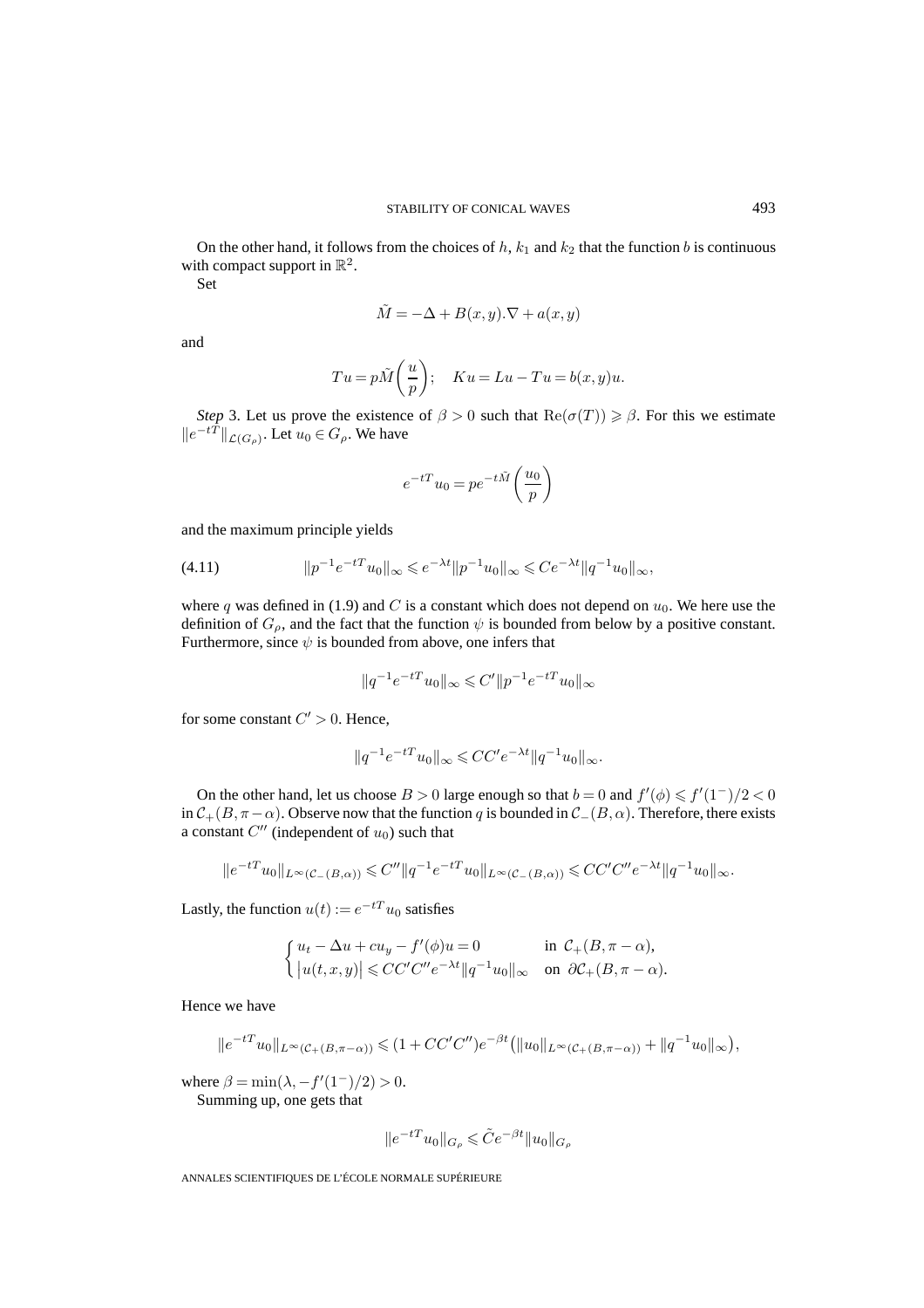for some constant  $\tilde{C}$ . Therefore - by a standard Laplace transform argument – the spectrum of L satisfies  $Re(\sigma(T)) \geq \beta$ .

*Step* 4 (conclusion). For every  $\lambda$  such that  $\text{Re}(\lambda) \in (-\infty, \beta)$ , the operator  $T - \lambda I$  is an isomorphism of a dense subspace of  $G_{\rho}$  onto  $G_{\rho}$ , and  $K(T - \lambda I)^{-1}$  is compact. Moreover, L is sectorial in  $G_{\rho}$  (Stewart [39]).

Combining these considerations with Propositions 4.2–4.5, we obtain the existence of a cone with aperture less than  $\pi/2$  and positive vertex containing the spectrum of  $L$  – see [29] for more details. Classical stability results [22] apply subsequently.  $\Box$ 

#### **5. Convergence to a single wave**

The aim of this section is to prove Theorems 1.6 and 1.7. In this section we keep the notations of the preceding section. In particular, we use the rotated coordinate system  $(X, Y)$ . We will have to investigate the behaviour of different functions as the space variable becomes infinite along the directions  $e_{\alpha} = (\sin \alpha, -\cos \alpha)$  and  $e'_{\alpha} = (-\sin \alpha, -\cos \alpha)$ . Only the direction  $e_{\alpha}$  will be investigated, the case of  $e'_{\alpha}$  being similar.

The first result that we need is another Liouville type property.

PROPOSITION  $5.1$ . – Let  $v(t, X, Y)$  ranging in  $[0, 1]$  be a classical solution of

$$
v_t - \Delta v - c_0 \cot \alpha \ v_X + c_0 v_Y = f(v), \quad (t, X, Y) \in \mathbb{R}^3,
$$

(5.1) 
$$
\limsup_{Y \to -\infty, (t,X) \in \mathbb{R}^2} v(t,X,Y) = 0,
$$

$$
\liminf_{Y \to +\infty, (t,X) \in \mathbb{R}^2} v(t,X,Y) > \theta.
$$

*Then there exists*  $Y_0 \in \mathbb{R}$  *such that*  $v(t, X, Y) = \phi_0(Y + Y_0)$  *for all*  $(t, X, Y) \in \mathbb{R}^3$ .

*Proof.* – The first part of the proof consists in observing that there exists  $Y_1 \in \mathbb{R}$  and  $\eta \in (\theta, 1]$ such that  $v(t, X, Y) \ge H(Y + Y_1)$  for all  $(t, X, Y) \in \mathbb{R}^3$ , where  $H(s) = 0$  if  $s < 0$  and  $H(s) = \eta$ if  $s \geq 0$ . Therefore, arguing as in the proof of Theorem 1.5, one gets the existence of  $Y_2 \in \mathbb{R}$  such that  $v(t, X, Y) \geq \phi_0(Y + Y_2)$  for all  $(t, X, Y) \in \mathbb{R}^3$ .

The second part of the proof is identical to the proof of Theorem 1.3.  $\Box$ 

Let  $u_0$  and  $\phi$  satisfy the assumptions of Theorem 1.6, and let  $u(t, x, y)$  be the solution of (1.3). Up to a same shift of both  $u_0$  and  $\phi$ , we may assume without loss of generality that  $\phi(0,0) = \theta$ and  $\phi$  is even in x. A standard argument from local existence theory for nonlinear parabolic equations – see [22], Chapter 3, and  $[1]$  – would yield the exponential spatial convergence of the solution u under investigation to a 1D wave in the  $X$  direction, locally in  $Y$ . Notice especially that, for the function  $\phi$ , there exists  $t_+ \in \mathbb{R}$  such that, for all  $K > 0$ , there are  $C_K > 0$  and  $\lambda_K > 0$ such that

(5.2) 
$$
\forall X \geq 0, \ \forall |Y| \leq K, \quad \left|\phi(X,Y) - \phi_0(Y+t_+)\right| \leq C_K e^{-\lambda_K X}.
$$

The same type of property holds in the left plane  $\{x < 0\}$ .

As far as the function  $u(t, x, y)$  is concerned, such an exponential decay is *a priori* not uniform in time, and our point is that this convergence is indeed uniform in time. This is the goal of the next proposition.

**PROPOSITION 5.2.** – *Under the assumptions of Theorem 1.6, there are constants*  $C > 0$ *,*  $t_0 > 0$  *and*  $\rho_1 > 0$ *, such that* 

$$
\left|\partial_{e_\alpha} u(t, x, y - ct)\right| \leqslant Ce^{-\rho_1 X + c_0 Y/2}, \qquad \left|\partial_{e_\alpha} u(t, -x, y - ct)\right| \leqslant Ce^{-\rho_1 X + c_0 Y/2}
$$

*for all*  $t \ge t_0$  *and*  $(x, y) \in \mathbb{R}^2_+$ *, where*  $X = x \sin \alpha - y \cos \alpha$ ,  $Y = x \cos \alpha + y \sin \alpha$ *.*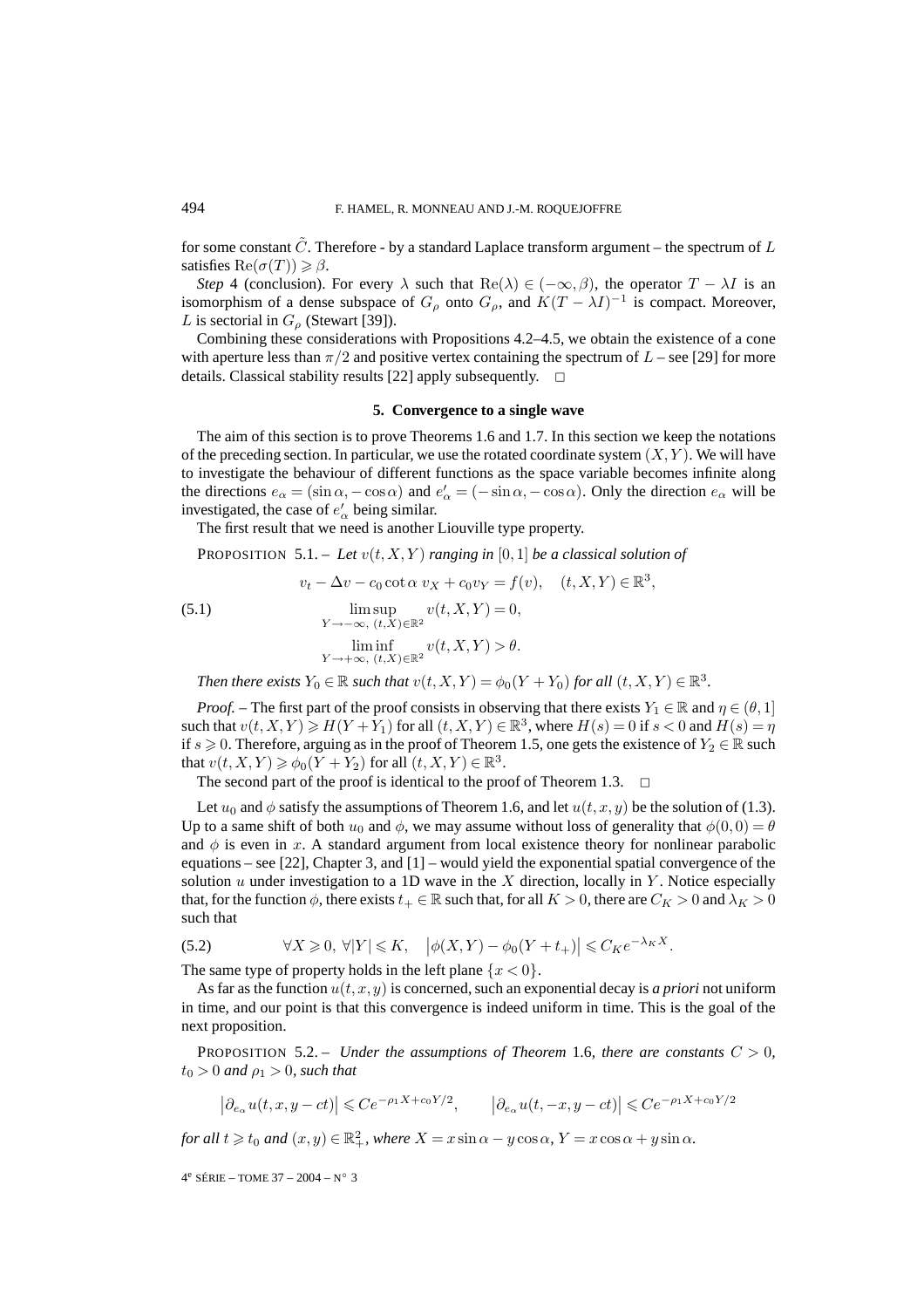*Proof. –* It is divided into several steps. *Step* 1 (estimates for u). Set

$$
\bar{u}(t,x,y) = u(t,x,y-ct).
$$

The function  $\bar{u}$  satisfies  $\bar{u}_t = \Delta \bar{u} - c\bar{u}_y + f(\bar{u})$  and  $0 \leq \bar{u}(t, x, y) \leq \tau_{a,b}\phi(x, y)$  for all  $t \geq 0$  and  $(x, y) \in \mathbb{R}^2$ . Since both functions  $\phi$  and

$$
w(x,y) = e^{c_0(x\cos\alpha + y\sin\alpha)} + e^{c_0(-x\cos\alpha + y\sin\alpha)}
$$

satisfy  $\Delta v - cv_y = 0$  in  $\mathcal{C}_-(0, \alpha)$ , together with  $\lim_{y \to -\infty} \sup_{\mathcal{C}_-(y,\alpha)} \phi$  (respectively  $w$ ) = 0 and  $\phi \le \theta \le w$  on  $\partial \mathcal{C}_-(0,\alpha)$ , it follows from Lemma 5.1 in [19] that

$$
\phi \leqslant w \quad \text{in } \mathcal{C}_-(0,\alpha).
$$

On the other hand,  $\nabla_{x,y}\bar{u}$ , as well as  $\partial_t \nabla_{x,y}\bar{u}$  and the spatial derivatives of  $\nabla_{x,y}\bar{u}$  up to the second order, are globally bounded for all  $t \geq 1$  and  $(x, y) \in \mathbb{R}^2$ . Furthermore, the function w is bounded from below by a positive constant in any strip of the type  $C_+(B,\pi-\alpha)\setminus C_-(A,\alpha)$ for each  $A < B$ . Standard parabolic estimates then imply that there exist some constants  $C_1$  and  $C_1'(y_0)$  such that

(5.3)  
\n
$$
|\nabla_{x,y}\bar{u}(t,x,y)| + |\partial_t \nabla_{x,y}\bar{u}(t,x,y)| + |D^2 \bar{u}(t,x,y)| + |D^3 \bar{u}(t,x,y)|
$$
\n
$$
\leq \begin{cases}\nC_1'(y_0)(e^{c_0(x\cos\alpha + y\sin\alpha)} + e^{c_0(-x\cos\alpha + y\sin\alpha)}) & \text{in } C_-(y_0,\alpha), \\
C_1 & \text{in } \mathbb{R}^2\n\end{cases}
$$

and for all  $t \geqslant 1$ , where  $|D^2\bar{u}|$  and  $|D^3\bar{u}|$  respectively mean the maximum of the absolute values of the second order (respectively third order) spatial derivatives of  $\bar{u}$ .

*Step* 2 (estimates for  $\phi_X$ ). First of all, it follows from (5.2) and standard elliptic estimates that

$$
|\phi_X| \leqslant C_2 e^{-\lambda X} \quad \text{on } \{y = -x \cot \alpha, \ x \geqslant 0\} = \{X \geqslant 0, \ Y = 0\}
$$

for some  $\lambda > 0$ . Similar estimates as (5.3) obviously hold for the derivatives of  $\phi$  in  $\mathcal{C}_-(0, \alpha)$ . Therefore, even if it means increasing  $C_2 > 0$ , decreasing  $\lambda > 0$ , one can assume that

$$
|\phi_X| \leqslant C_2 e^{-\lambda X + \frac{3c_0}{4} (x \cos \alpha + y \sin \alpha)} =: v(x, y) \quad \text{on } \partial (\mathcal{C}_-(0, \alpha) \cap \mathbb{R}^2_+).
$$

A direct calculation shows that v satisfies  $\Delta v - cv_y \leq 0$  in  $\mathcal{C}_-(0, \alpha) \cap \mathbb{R}^2_+$ , as soon as  $\lambda^2 - c_0 \lambda \cot \alpha \leqslant 3c_0^2/16$ , which can always be assumed even if it means decreasing  $\lambda$ . Since

$$
\limsup_{\text{dist}((x,y),\partial(\mathcal{C}_{-}(0,\alpha)\cap\mathbb{R}^{2}_{+}))\to+\infty,\ (x,y)\in\mathcal{C}_{-}(0,\alpha)\cap\mathbb{R}^{2}_{+}}\left|\phi_{X}\big(x,y\big)\right|=0
$$

and  $v \ge 0$ , it follows therefore from the proof of Lemma 5.1 in [19]<sup>4</sup> that  $|\phi_X| \le v$  in  $\mathcal{C}_-(0,\alpha) \cap \mathbb{R}^2_+$ . In other words,

(5.4) 
$$
\left|\phi_X(x,y)\right| \leqslant C_2 e^{-\lambda X + \frac{3c_0}{4}Y} \quad \text{in } C_-(0,\alpha) \cap \mathbb{R}^2_+.
$$

<sup>&</sup>lt;sup>4</sup> The proof can easily be adapted to our situation, the boundary of  $C_-(0, \alpha) \cap \mathbb{R}^2_+$  being a Lipschitz graph in a rotated frame.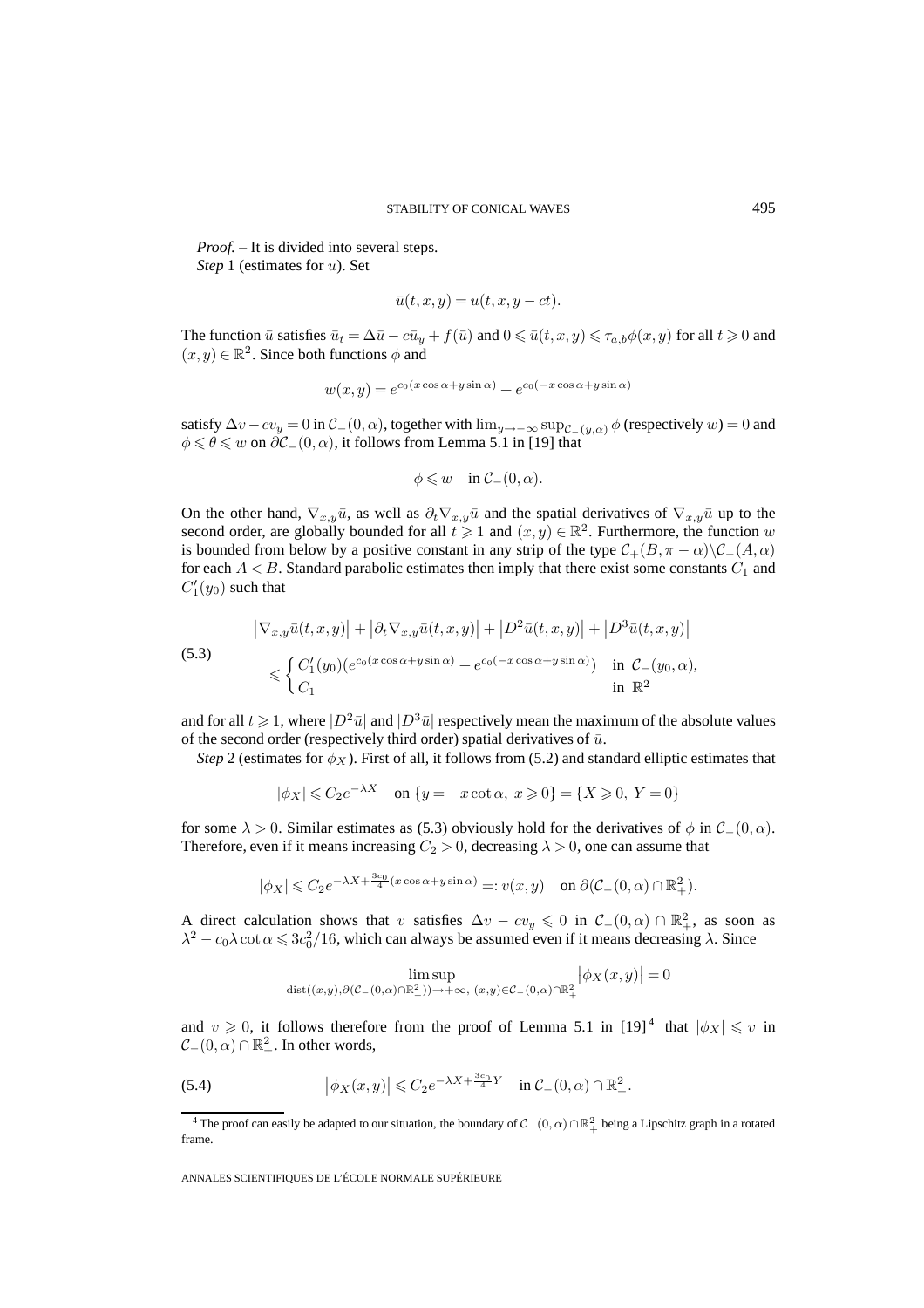On the other hand, because of (1.2) and since  $f'(1^-) < 0$ , there exists  $y_1$  such that  $f'(\phi) \leq f'(1^-)/2 < 0$  in  $\mathcal{C}_+(y_1, \pi - \alpha)$ . Even if it means decreasing  $\lambda > 0$ , the function  $\zeta := e^{-\lambda X + \lambda Y'}$  satisfies

$$
\Delta \zeta - c \partial_y \zeta + f'(\phi) \zeta \leq 0 \quad \text{in } C_+(y_1, \pi - \alpha),
$$

while  $|\phi_X| \leq C_3 \zeta$  on  $\partial(\mathcal{C}_+(y_1, \pi - \alpha) \cap \mathbb{R}^2_+)$  for some constant  $C_3$ . Since

$$
\lim_{y \to +\infty} \sup_{\mathcal{C}_+(y,\pi-\alpha)} |\phi_X| = 0,
$$

it follows from the proof of Lemma 5.1 in [19] that

(5.5) 
$$
|\phi_X| \leq C_3 \zeta = C_3 e^{-\lambda X + \lambda Y} \quad \text{in } C_+(y_1, \pi - \alpha) \cap \mathbb{R}^2_+.
$$

*Step* 3 (estimates for  $\bar{u}_X - \phi_X$ ). The function  $z(t, x, y) := \bar{u}(t, x, y) - \phi(x, y)$  satisfies an equation of the type

$$
\partial_t z - \Delta z + c \partial_y z + \gamma(t, x, y) z = 0,
$$

where  $\gamma$  is bounded and  $\|\gamma\|_{L^{\infty}((0,+\infty)\times\mathbb{R}^2)} \leq \|f\|_{\text{Lip}}$  ( $\|f\|_{\text{Lip}}$  denotes the Lipschitz norm of f). Choose now any direction  $\nu$  of  $\mathbb{R}^2$  such that  $|\nu| = 1$ . It follows from the assumptions of Theorem 1.6 that  $|z(0, x, y)| \le C_0 e^{-\rho_0 \nu \cdot (x, y)}$  in  $\mathbb{R}^2$ . Let  $\omega_0 = \rho_0^2 + c\rho_0 + ||f||_{\text{Lip}}$ . It is easy to check that the function  $\kappa(t, x, y) := C_0 e^{\omega_0 t - \rho_0 \nu \cdot (x, y)}$  satisfies

$$
\partial_t \kappa - \Delta \kappa + c \partial_y \kappa - ||f||_{\text{Lip}} \kappa \geqslant 0,
$$

together with  $\kappa(0, x, y) \geq |z(0, x, y)|$  in  $\mathbb{R}^2$ . The maximum principle then yields that  $|z(t, x, y)| \leq \kappa(t, x, y)$ , whence

$$
\left|\bar{u}(t,x,y) - \phi(x,y)\right| \leqslant C_0 e^{\omega_0 t - \rho_0 \nu \cdot (x,y)}
$$

for all  $t \ge 0$  and  $(x, y) \in \mathbb{R}^2$ . Since the above estimate holds for all  $\nu \in \mathbb{R}^2$  with  $|\nu| = 1$ , one concludes that

(5.6) 
$$
\left|\bar{u}(t,x,y) - \phi(x,y)\right| \leq C_0 e^{\omega_0 t - \rho_0 \sqrt{x^2 + y^2}}
$$

for all  $t \geqslant 0$  and  $(x, y) \in \mathbb{R}^2$ .

Standard parabolic estimates then imply that

(5.7) 
$$
\left|\bar{u}_X(t,x,y) - \phi_X(x,y)\right| \leqslant C_4 e^{\omega_0 t - \rho_0 \sqrt{x^2 + y^2}}
$$

for all  $t \geq 1$  and  $(x, y) \in \mathbb{R}^2$ , for some constant  $C_4$ .

Furthermore, estimates of the type (5.3) also hold by replacing  $\bar{u}$  with  $\phi$  (take  $u_0 = \phi$  as the initial condition). Therefore,

(5.8) 
$$
\left|\bar{u}_X(t,x,y) - \phi_X(x,y)\right| \leq C_4' \left(e^{c_0(x\cos\alpha + y\sin\alpha)} + e^{c_0(-x\cos\alpha + y\sin\alpha)}\right)
$$

in  $C_-(0, \alpha)$ , for all  $t \geq 1$ , and for some constant  $C'_4$ .

*Step* 4 (auxiliary functions and definition of a set  $\Omega'$ ). Choose now some positive coefficients  $\rho_1$ ,  $\rho_2$  and  $c_1$  such that  $0 < \rho_2 < \rho_1$ ,  $0 < c_1 < c_0$  and  $2(\rho_1 + \rho_2) < (c_0 - c_1) \tan \alpha$ . Consider the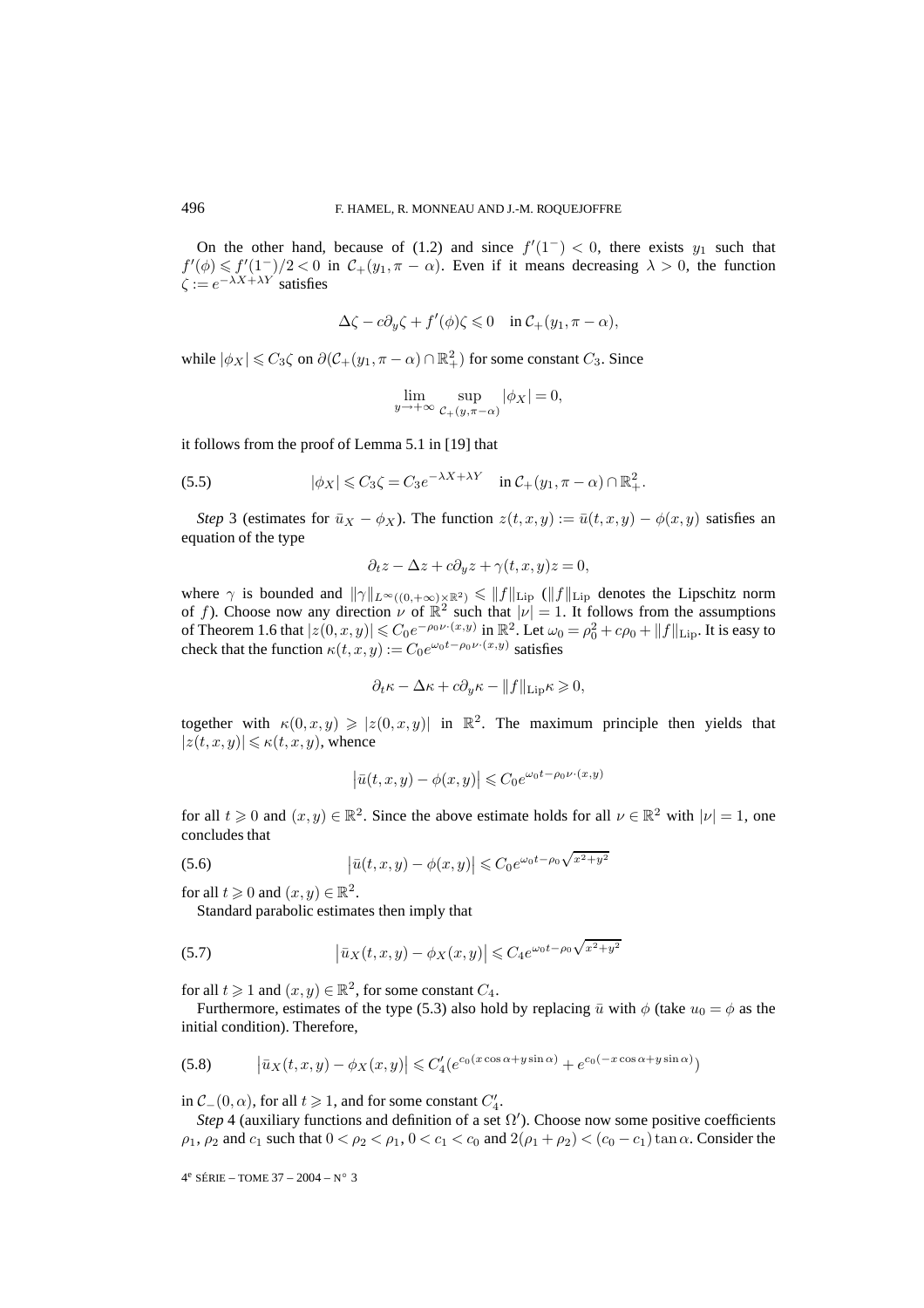function

$$
v_1(t, x, y) = e^{\rho_1 X - c_0 Y/2} \bar{u}_X(t, x, y)
$$

defined for all  $t > 0$  and  $(x, y) \in \mathbb{R}^2$ , and let  $\Omega'$  be the set defined by

$$
\Omega' = \{(x, y) \in \mathbb{R}^2, \ x > -1 \text{ and } (X > X_1 \text{ or } Y > Y_1) \},
$$

where  $X_1 > 0$  and  $Y_1 > 0$  shall be chosen below.

From the above upper bounds for  $|\nabla_{x,y}\bar{u}|$  given in step 1, it is straightforward to check that there is a constant  $C_5 = C_5(X_1, Y_1) > 0$  such that

(5.9)  

$$
\left|v_1(t,x,y)\right| + \left|\partial_t v_1(t,x,y)\right| + \left|\nabla_{x,y} v_1(t,x,y)\right| + \left|D^2 v_1(t,x,y)\right| \leq C_5 e^{-\rho_2 |X| - c_1 |Y|/2}
$$

for all  $t \geq 1$  and  $(x, y) \in \partial \Omega'$  (remember that the quantity x is bounded on  $\partial \Omega'$ ). Note that (5.9) is not optimal when  $Y$  (or  $y$ ) becomes positive and large; all we need, however, is an integrability condition for  $v_1$ .

Set  $\psi(t, x, y) = v_1(t, x, y)$  for all  $t \geq 1$  and  $(x, y) \in \partial \Omega'$  and extend  $\psi$  in  $[1, +\infty) \times \overline{\Omega}'$  by a C<sup>2</sup> function, still denoted by  $\psi$ , such that  $\psi$ , as well as  $\psi_t$  and the space derivatives of  $\psi$  up to the second order, are bounded by  $C_6e^{-\rho_2|X|-c_1|Y|/2}$  in  $[1,+\infty) \times \overline{\Omega}'$  for some constant  $C_6$ . Finally set, for all  $t \geq 1$  and  $(x, y) \in \overline{\Omega}'$ ,

$$
v(t, x, y) = v_1(t, x, y) - \psi(t, x, y).
$$

*Step* 5 ( $v(t, \cdot, \cdot) \in L^2(\Omega')$  for each  $t \ge 1$ ). First, the function  $\psi(t, \cdot, \cdot)$  is in  $L^2(\Omega')$  by construction. Write now

$$
v_1(t, x, y) = v_2(x, y) + v_3(t, x, y),
$$

where  $v_2(x, y) = e^{\rho_1 X - c_0 Y/2} \phi_X(x, y)$  and  $v_3(t, x, y) = e^{\rho_1 X - c_0 Y/2} (\bar{u}_X(t, x, y) - \phi_X(x, y)).$ 

The function  $v_2$  is in  $L^2(\Omega' \cap C_-(0,\alpha))$  because of (5.4), even if it means decreasing  $\rho_1$  so that

$$
(5.10) \t\t 0 < \rho_1 < \lambda.
$$

One has  $v_2 \in L^2(\Omega' \cap \{0 \leq Y \leq y_1 / \sin \alpha\})$  because of (5.2) and (5.10). On the other hand,  $v_2 \in L^2(\Omega' \cap \{Y \geq y_1 / \sin \alpha, X \geq 0\})$  because of (5.5), (5.10), and even if it means decreasing  $\lambda$ so that  $0 < \lambda < c_0/2$ . Lastly,  $v_2 \in L^2(\Omega' \cap \{X \le 0\})$  because  $\phi_X$  is globally bounded. Therefore,  $v_2 \in L^2(\Omega').$ 

Fix now a real number  $\beta > 0$  such that  $\rho_0 > c_0 \beta / 2$  and  $\beta < \tan \alpha$ . Let  $t \ge 1$ . The function  $v_3(t, \cdot, \cdot)$  is in  $L^2(\Omega' \cap \{Y \leq -\beta X\})$  because of (5.8), even if it means decreasing  $\rho_1$  so that  $0 < \rho_1 < c_0 \beta/2$ . The function  $v_3(t, \cdot, \cdot)$  is in  $L^2(\Omega' \cap \{|Y| \leq \beta X\})$  because of (5.7), even if it means decreasing  $\rho_1$  so that  $0 < \rho_1 < \rho_0 - c_0 \beta/2$ . On the other hand,  $v_3(t, \cdot, \cdot) \in L^2(\Omega' \cap$  $\{Y \geq \beta X, X \geq 0\}$ ) because  $u_X - \phi_X$  is globally bounded in  $L^{\infty}([1, +\infty) \times \mathbb{R}^2)$  and because  $0 < \rho_1 < c_0 \beta/2$ . Lastly,  $v_3(t, \cdot, \cdot) \in L^2(\Omega' \cap \{X \leq 0\})$  because  $u_X - \phi_X$  is globally bounded in  $L^{\infty}([1,+\infty) \times \mathbb{R}^2)$ . Therefore,  $v_3(t,\cdot,\cdot) \in L^2(\Omega')$  for each  $t \geq 1$ .

One concludes that  $v(t, \cdot, \cdot) \in L^2(\Omega')$  for each  $t \geq 1$ .

*Step* 6 (integration by parts over  $\Omega'$ ). Multiply the equation for v by v; integrate by parts over  $\Omega'$ . We get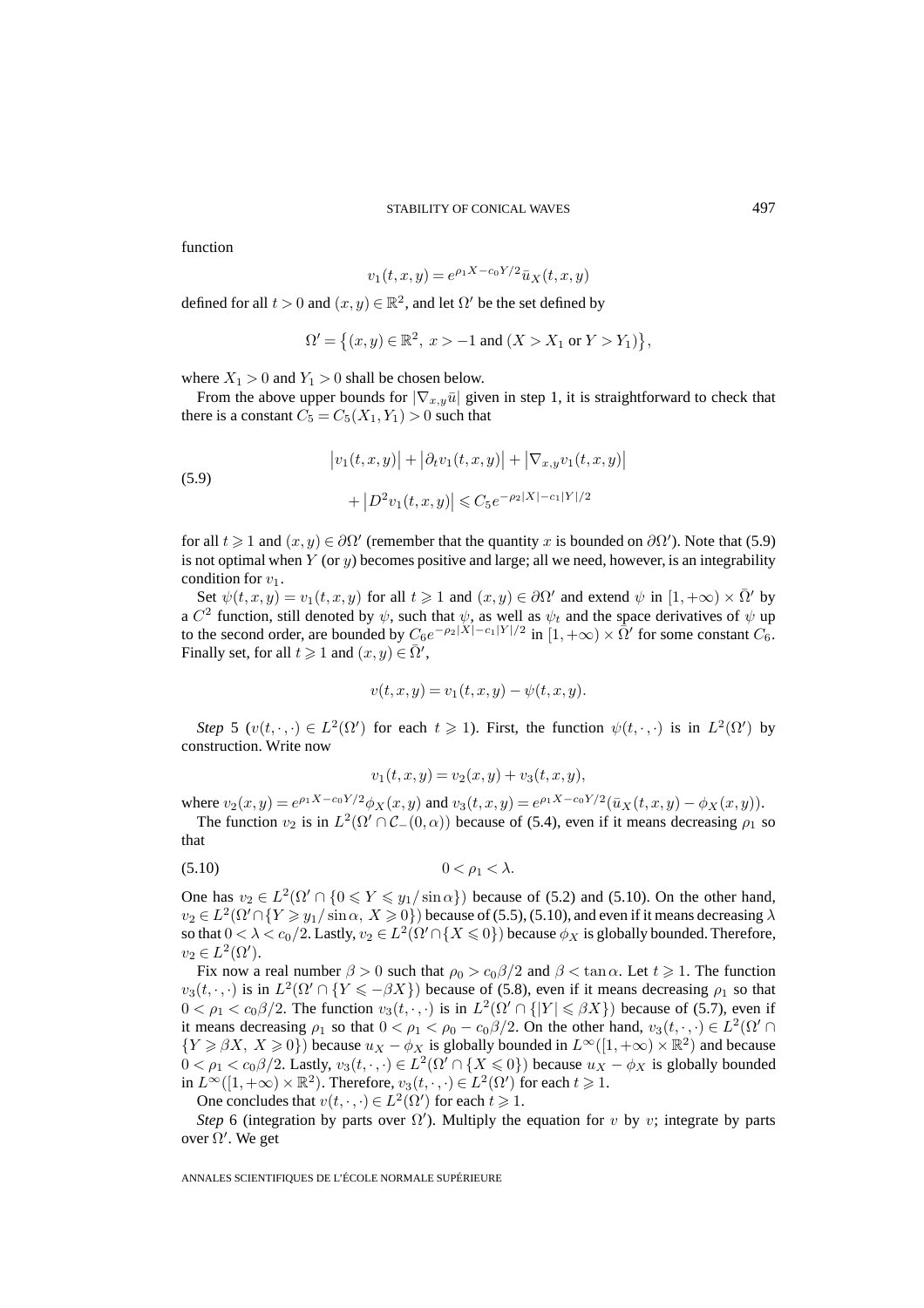$$
\frac{1}{2}\frac{d}{dt}\int_{\Omega'}v^2 = -\int_{\Omega'}\left(v_X^2 + (c_0\cot\alpha\ \rho_1 - \rho_1^2)v^2\right) - \int_{\Omega'}\left(v_Y^2 - \left(f'(\bar{u}) + \frac{c_0^2}{4}\right)v^2\right) - \int_{\Omega'}(P\psi)v
$$

where  $P$  is a parabolic operator with bounded coefficients. Let us analyse these three terms. The term I is the one that will control the estimate of  $v$ . We may obviously estimate it by

$$
(5.11) \tI \leqslant -(c_0 \cot \alpha \rho_1 - \rho_1^2) \int_{\Omega'} v^2,
$$

and, even if it means decreasing both  $\rho_1$  and  $\rho_2$ , we may assume that

 $0 < \rho_1 < c_0 \cot \alpha$ .

By assumption,  $|u_0(x, y) - \phi(x, y)| = O(e^{-\rho_0 \sqrt{x^2 + y^2}})$  as  $x^2 + y^2 \rightarrow +\infty$ , whence

$$
\lim_{y \to +\infty} \inf_{\mathcal{C}_{-}(y,\pi-\alpha)} u_0 = 1 > \theta.
$$

From the proof of Theorem 1.5, there exist two functions  $V^{\pm}(t, s)$  such that

$$
\bar{u}(t, x, y) \ge \max\left(V^{\pm}(t, \pm x \cos \alpha + y \sin \alpha)\right)
$$

for all  $t\geqslant 0$  and  $(x,y)\in\mathbb{R}^2$ , where  $V^{\pm}(t,s)-\phi_0(s+s_1)\to 0$  uniformly in  $s\in\mathbb{R}$  as  $t\to+\infty$ . In particular, it also follows that, for any  $\varepsilon > 0$ , one has  $\bar{u}(t,x,y) \geqslant 1-\varepsilon$  as soon as  $Y$  and  $t$  are large enough, uniformly in  $X \in \mathbb{R}$ . On the other hand,  $u_0 \leq \tau_{a,b}\phi$  implies that  $\bar{u}(t, x, y) \leq \tau_{a,b}\phi(x, y)$ for all  $t \geq 0$  and  $(x, y) \in \mathbb{R}^2$ . From Proposition 5.1, there is then a bounded function  $t \mapsto Y_t$ , defined for t large enough, such that

$$
\lim_{X \to +\infty} \lim_{t \to +\infty} \left| \bar{u}(t, X, Y) - \phi_0(Y + Y_t) \right| = 0
$$

uniformly in  $Y \in \mathbb{R}$  (under the restriction that  $x > -1$ ) – argue by contradiction.

As a consequence, there exist  $X_1 > 0$  and  $Y_1 > 0$  in the definition of  $\Omega'$  so that

$$
\left|f'(\bar{u}(t,x,y))-f'(\phi_0(Y+Y_t))\right|\leq \frac{1}{3}(c_0\cot\alpha\rho_1-\rho_1^2)\quad\text{in }\Omega'
$$

for t large enough (remember that  $0 < \rho_1 < c_0 \cot \alpha$ ).

On the other hand we have, for all  $a \in \mathbb{R}$ , for all  $V \in H_0^1(a, +\infty)$ , and as long as  $Y_t$  is defined:

$$
\int_{a}^{+\infty} \left( V_Y^2 - \left( f' \left( \phi_0(Y + Y_t) \right) + \frac{c_0^2}{4} \right) V^2 \right) dY \ge 0.
$$

This is due to the linear stability of the 1D wave  $\phi_0$ .

Hence, integral II can be estimated by

$$
(5.12)\qquad \qquad \text{II} \leqslant \frac{1}{3}(c_0 \cot \alpha \rho_1 - \rho_1^2) \int_{\Omega'} v^2
$$

for  $t$  is large enough.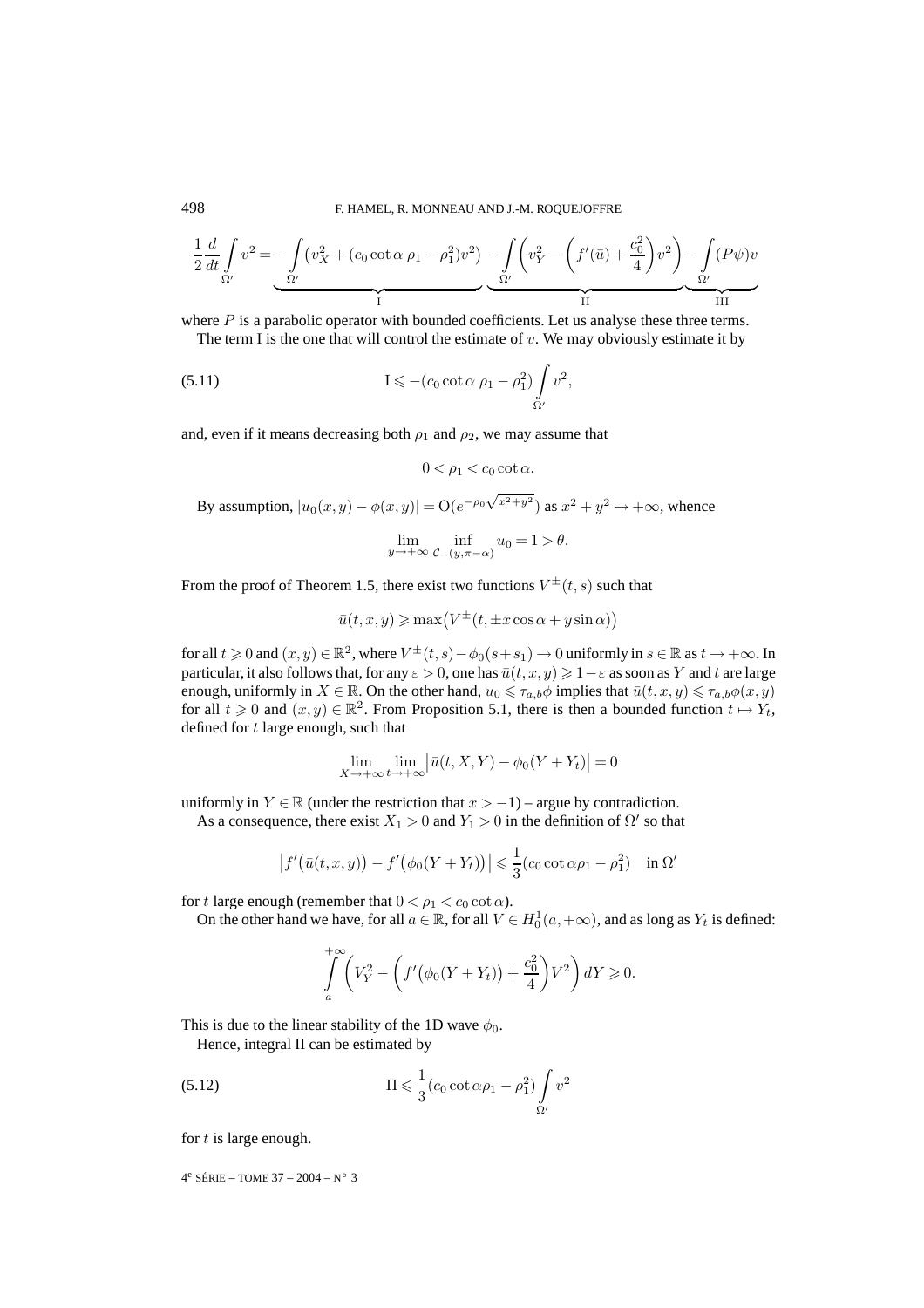Because of the choice of  $\psi$ , the spatial  $L^2(\Omega')$  norm of  $\psi_t$ , as well as that of the spatial derivatives of  $\psi$  up to second order, is uniformly bounded in t. Hence we may, as is classical, estimate III by

(5.13) 
$$
\text{III} \leq \frac{1}{3} (c_0 \cot \alpha \rho_1 - \rho_1^2) \int_{\Omega'} v^2 + C_7
$$

for some constant  $C_7$  independent of  $t \geq 1$ .

Summing up (5.11), (5.12) and (5.13), we obtain a uniform control of the  $L^2$ -norm  $||v(t, \ldots)||_{L^2(\Omega')}$ , and thus a uniform control of  $||v_1(t, \ldots)||_{L^2(\Omega')}$ , for t large enough. Therefore, standard parabolic estimates imply that the function  $e^{\rho_1 X - c_0 Y/2} \partial_{e_\alpha} \bar{u} = e^{\rho_1 X - c_0 Y/2} \bar{u}_X$  is bounded in  $L^{\infty}((t_0, +\infty) \times \tilde{\Omega}')$  for some  $t_0 > 0$ , where, say,  $\tilde{\Omega}' = \{ (x, y) \in \mathbb{R}^2, (x - 1, y) \in \Omega' \}$  $\Omega'$ }. Eventually, since  $|\nabla_{x,y}\bar{u}|$  is globally bounded in  $(x,y)\in\mathbb{R}^2$  independently of  $t\geq t_0$ , one concludes that  $e^{\rho_1 X - c_0 Y/2} \tilde{u}_X$  is bounded in  $L^{\infty}((t_0, +\infty) \times \mathbb{R}^2_+)$ .

Similar estimates can be proven for  $\partial_{\epsilon_0} u(t,-x, y - ct)$ . That completes the proof of Proposition 5.2.  $\Box$ 

*Proof of Theorem 1.6. – Step* 1. Even if it means shifting both  $u_0$  and  $\phi$ , with the same shift, one can assume without loss of generality that  $\phi$  is even in x and that

(5.14) 
$$
\phi(x+x_n, y-|x_n|\cot\alpha) \to \phi_0(\pm x\cos\alpha + y\sin\alpha)
$$

locally in  $(x, y)$  for any sequence  $x_n \to \pm \infty$ . It then follows from (5.6) that

$$
\begin{cases}\n u(t, x + r\sin\alpha, y - r\cos\alpha - ct) \rightarrow \phi_0(x\cos\alpha + y\sin\alpha) \\
 u(t, x - r\sin\alpha, y - r\cos\alpha - ct) \rightarrow \phi_0(-x\cos\alpha + y\sin\alpha)\n\end{cases}
$$
 as  $r \rightarrow +\infty$ ,

for all  $(x, y) \in \mathbb{R}^2$  and  $t \ge 0$  (and also for  $t = 0$  by assumption on  $u_0$ ).

Therefore, integrating in  $e_{\alpha}$  the bounds given in Proposition 5.2 yields the existence of  $C > 0$ ,  $t_0 > 0$  such that

(5.15)  

$$
\left| u(t, x, y - ct) - \phi_0(x \cos \alpha + y \sin \alpha) \right| \leq C e^{-\rho_1 X + c_0 Y/2},
$$

$$
\left| u(t, -x, y - ct) - \phi_0(-x \cos \alpha + y \sin \alpha) \right| \leq C e^{-\rho_1 X + c_0 Y/2}
$$

for all  $t \geq t_0$  and  $(x, y) \in \mathbb{R}^2_+$ .

Since the initial datum  $u_0 := \phi$  obviously falls within the assumptions of Theorem 1.6, and since  $\phi(x, y + ct)$  is the solution of (1.3) with initial condition  $\phi$ , one concludes that similar estimates as (5.15) also hold with  $u(t, \pm x, y - ct)$  replaced with  $\phi(x, y)$ . Summing (5.15) with these estimates for  $\phi$  implies that

(5.16) 
$$
\left| u(t, x, y - ct) - \phi(x, y) \right| \leq C' e^{-\rho'_1 X + c_0 Y/2},
$$

$$
\left| u(t, -x, y - ct) - \phi(-x, y) \right| \leq C' e^{-\rho'_1 X + c_0 Y/2}
$$

for all  $t \geq t_1$  and  $(x, y) \in \mathbb{R}^2_+$ , where  $C', t_1$  and  $\rho'_1$  are positive constants.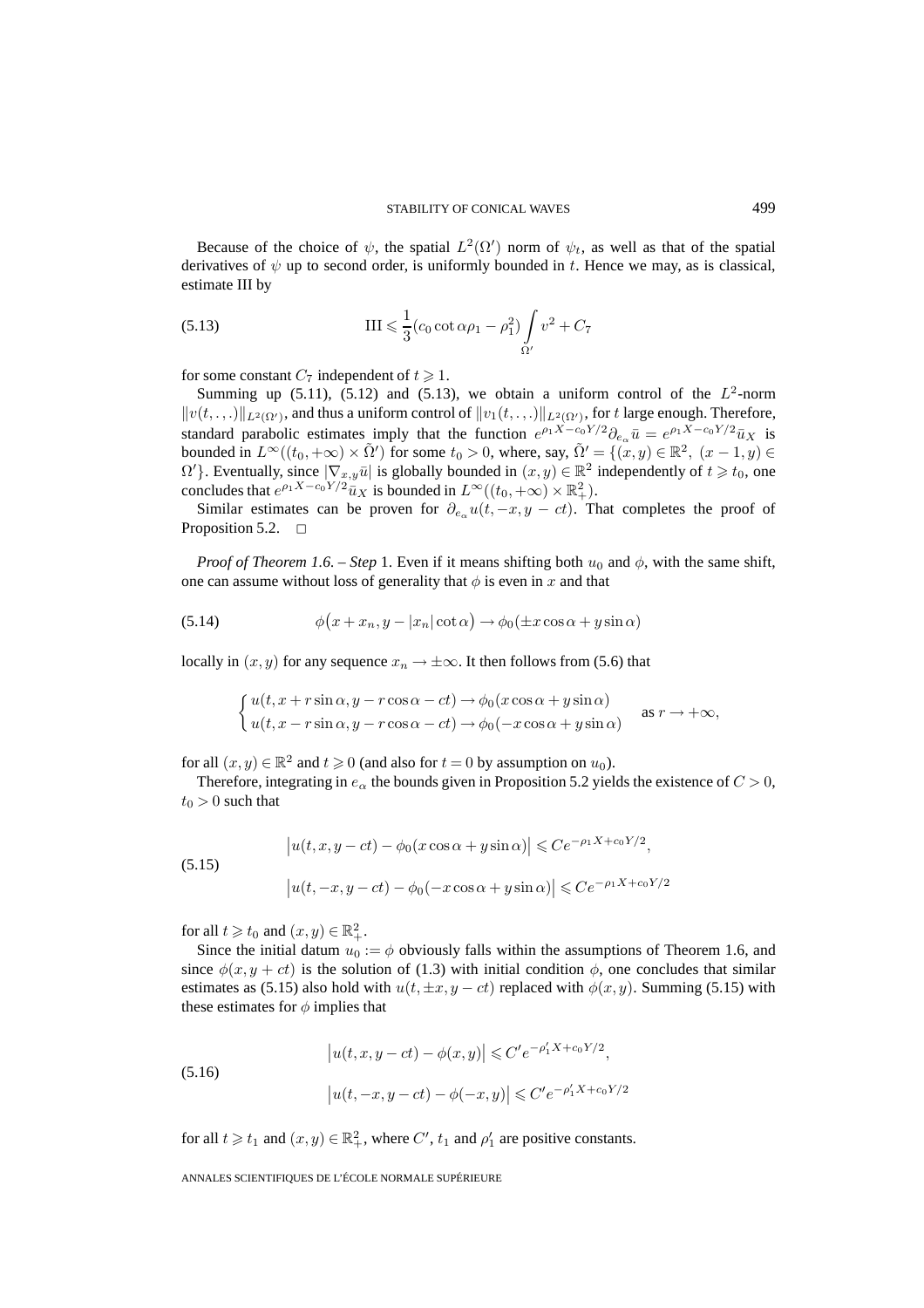Therefore, there exists  $\rho > 0$  (depending only on  $\rho'_1$ ,  $c_0$  and  $\alpha$ ), which we may choose less than  $\bar{\rho}$  as in Theorem 4.1, such that: for all  $\varepsilon > 0$  and  $y_1 \in \mathbb{R}$ , there is  $r \geq 0$  such that

(5.17)  
\n
$$
||u(t, \cdot, \cdot - ct) - \phi||_{L^{\infty}(\mathcal{C}_{-}(y_1, \alpha) \setminus B_r)}
$$
\n
$$
+ ||q^{-1}(u(t, \cdot, \cdot - ct) - \phi)||_{L^{\infty}(\mathcal{C}_{-}(y_1, \alpha) \setminus B_r)} \leq \varepsilon/2
$$

for all  $t \geqslant t_1$ , where  $q$  has been defined in (1.9) and  $B_r$  denotes the euclidean open ball of center  $0$ and radius r.

*Step* 2. Let us now prove that  $u(t, x, y - ct) \rightarrow \phi(x, y)$  as  $t \rightarrow +\infty$  locally uniformly in  $(x, y) \in \mathbb{R}^2$ . If not, there exists a sequence  $(x_n, y_n) \to (x_\infty, y_\infty) \in \mathbb{R}^2$  such that

$$
\liminf_{n \to +\infty} \left| u(t_n, x_n, y_n - ct_n) - \phi(x_n, y_n) \right| > 0.
$$

From Theorem 1.5, the functions  $u(t_n + t, x, y - ct_n - ct)$  converge, up to extraction of some subsequence, locally uniformly in  $(t, x, y) \in \mathbb{R}^3$  to a translate  $\tau_{h,k}\phi$  as  $n \to +\infty$ . Owing to the definition of  $(x_n, y_n)$ , one has

(5.18) 
$$
\left|\tau_{h,k}\phi(x_{\infty},y_{\infty})-\phi(x_{\infty},y_{\infty})\right|>0.
$$

On the other hand, the inequalities (5.16) imply, after passage to the limit  $t_n \to +\infty$ , that

$$
\left|\tau_{h,k}\phi(x,y) - \phi(x,y)\right| \leqslant C'e^{-\rho_1'X + c_0Y/2}
$$

and

$$
\left|\tau_{h,k}\phi(-x,y)-\phi(-x,y)\right|\leqslant C'e^{-\rho_1'X+c_0Y/2}
$$

for all  $(x, y) \in \mathbb{R}^2_+$ . It especially follows that  $\tau_{h,k}\phi$  and  $\phi$  have the same limits along the direction  $e_{\alpha}$  and  $e'_{\alpha}$ . Hence  $\tau_{h,k}\phi = \phi$ , which contradicts (5.18).

Therefore,

$$
u(t, x, y - ct) \rightarrow \phi(x, y)
$$
 as  $t \rightarrow +\infty$ 

locally uniformly in  $(x, y) \in \mathbb{R}^2$ .

Let now  $\rho \in (0, \bar{\rho})$  be as in step 1 above. Let  $\varepsilon > 0$  be any positive number. As already underlined in the proofs of Proposition 5.2 and Theorem 1.5, there exist  $y_2 \geq 0$  and  $t_2 > 0$ such that

(5.19) 
$$
\forall t \geq t_2, \ \forall (x, y) \in C_+(y_2, \pi - \alpha), \quad \begin{cases} \phi(x, y) \geq 1 - \varepsilon/8, \\ u(t, x, y - ct) \geq 1 - \varepsilon/8. \end{cases}
$$

Therefore, for all  $t \geq t_2$ ,

$$
||u(t,\cdot,-ct)-\phi||_{L^{\infty}(\mathcal{C}_{+}(y_2,\pi-\alpha))} \leq \varepsilon/4.
$$

The function  $z(t, x, y) = u(t, x, y - ct) - \phi(x, y)$  satisfies the equation

$$
\partial_t z - \Delta z + c \partial_y z + \gamma(t, x, y)z = 0
$$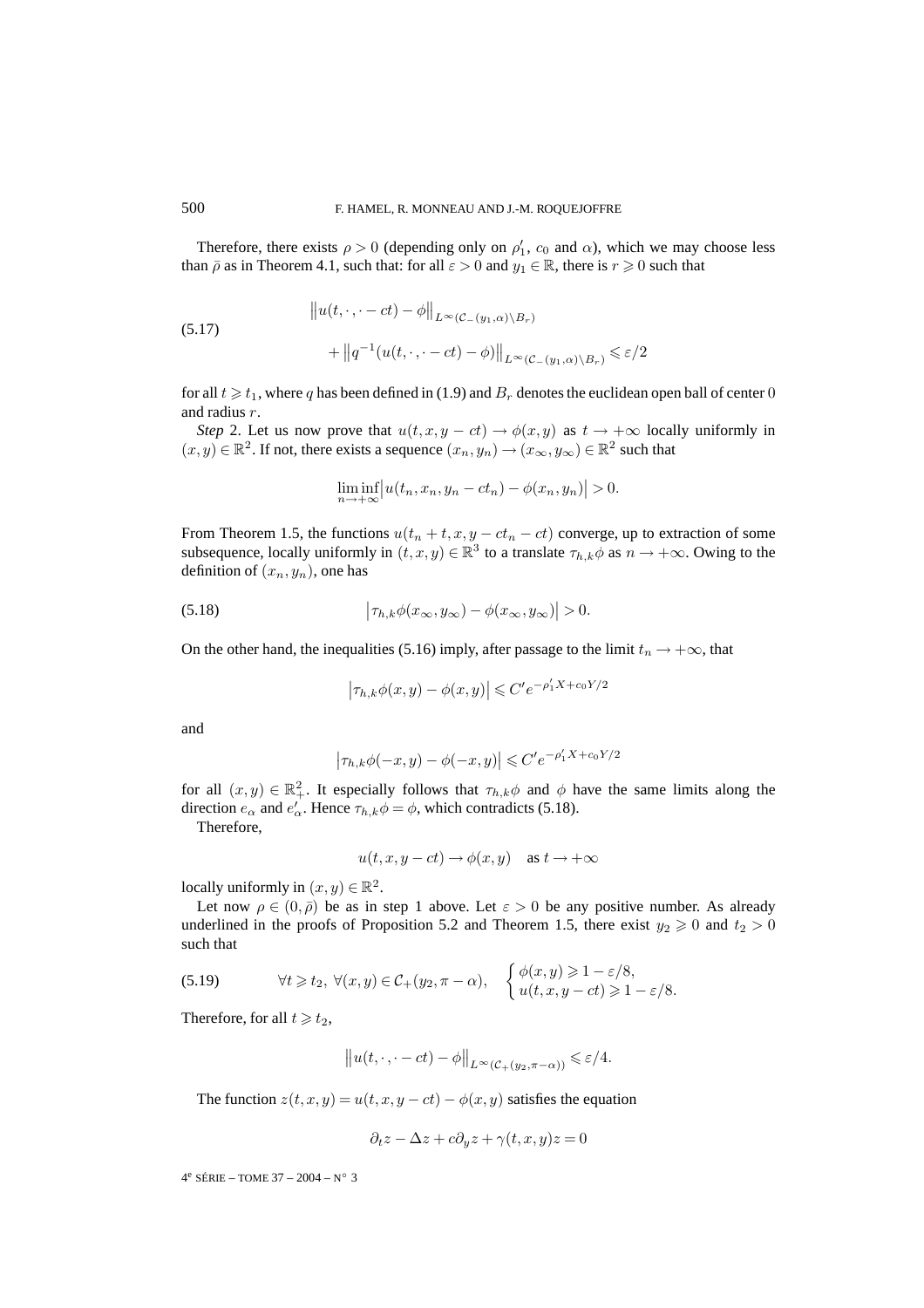for some globally bounded function  $\gamma$ . Without loss of generality, one may also assume that  $y_2$ and  $t_2$  are such that

$$
\forall t \geq t_2, \ \forall (x, y) \in C_+(y_2, \pi - \alpha), \quad \gamma(t, x, y) \geq -\frac{f'(1^-)}{2} > 0.
$$

The inequalities (5.17) applied to, say,  $\varepsilon/8$  and  $y_2$ , yield the existence of  $r > 0$  such that

$$
\forall (x, y) \in \partial \mathcal{C}_+(y_2, \pi - \alpha) \backslash B_r, \quad |z(t, x, y)| \leqslant \varepsilon q(x, y)/8
$$

for all  $t \geq t_2'$  large enough (we may choose  $t_2' \geq t_2$ ). Furthermore, one has proved that z converges to 0 locally uniformly as  $t \to +\infty$ . Since q is bounded from below in  $B_r$ , one may then assume that  $|z(t, x, y)| \le \varepsilon q(x, y)/8$  for all  $t \ge t'_2$  large enough and for all  $(x, y) \in B_r$ . Therefore,

$$
\forall t \geq t_2', \ \forall (x, y) \in \partial C_+(y_2, \pi - \alpha), \quad |z(t, x, y)| \leq \varepsilon q(x, y)/8.
$$

On the other hand, because of (5.6), even if it means decreasing  $\rho$  (depending only on  $\rho_0$ ,  $\rho'_1$ and  $\alpha$ ), there is a constant  $C > 0$  such that

$$
\forall (x, y) \in C_+(y_2, \pi - \alpha), \quad |z(t'_2, x, y)| = |u(t'_2, x, y - ct'_2) - \phi(x, y)| \leq Cq(x, y).
$$

Next, the function  $h(t, x, y) = \varepsilon q(x, y)/8 + C e^{-\delta(t - t_2')} q(x, y)$  is such that

$$
\partial_t h - \Delta h + c \partial_y h - \frac{f'(1^-)}{2} h \geqslant 0
$$

for  $\delta > 0$  and  $\rho > 0$  small enough ( $\rho$  depending only on c,  $f'(1^-)$ ,  $\alpha$ ,  $||g'||_{\infty}$  and  $||g''||_{\infty}$ ). Furthermore,  $|z(t_2',x,y)| \le h(t_2',x,y)$  in  $\mathcal{C}_+(y_2,\pi-\alpha)$ , and  $|z(t,x,y)| \le h(t,x,y)$  on  $\partial \mathcal{C}_+(y_2,\pi-\alpha)$  $\pi - \alpha$ ) for all  $t \geq t'_2$ . The maximum principle yields

$$
\forall t\geqslant t_{2}',\ \forall(x,y)\in\mathcal{C}_{+}(y_{2},\pi-\alpha),\quad \big|z(t,x,y)\big|\leqslant h(t,x,y).
$$

As a consequence,

$$
||q^{-1}(u(t,\cdot,\cdot-ct)-\phi)||_{L^{\infty}(\mathcal{C}_{+}(y_2,\pi-\alpha))} \leq \varepsilon/4
$$

for all  $t \geq t''_2 \geq t'_2$  large enough.

As a conclusion of this step 2, one has

(5.20)  

$$
\|u(t,\cdot,-ct) - \phi\|_{L^{\infty}(\mathcal{C}_{+}(y_2,\pi-\alpha))} + \|q^{-1}(u(t,\cdot,\cdot-ct) - \phi)\|_{L^{\infty}(\mathcal{C}_{+}(y_2,\pi-\alpha))} \leq \varepsilon/2
$$

for all  $t \geq t_2''$ .

*Step* 3 (conclusion). Once  $\rho > 0$  has been defined in steps 1 and 2, let now  $\varepsilon > 0$  be as in Theorem 4.1. Let  $y_2$  be as in step 2, let  $y_1 = y_2$  and let  $r > 0$  be such that (5.17) holds for t large enough. Remember that (5.20) holds for t large enough. Lastly,  $u(t, x, y - ct) \rightarrow \phi(x, y)$  locally in  $(x, y)$  as  $t \to +\infty$ . Since q is bounded from below in  $B_r$ , one gets

$$
||u(t,\cdot,\cdot-ct)-\phi||_{L^{\infty}(B_r)}+||q^{-1}(u(t,\cdot,\cdot-ct)-\phi)||_{L^{\infty}(B_r)}\leq \varepsilon/2
$$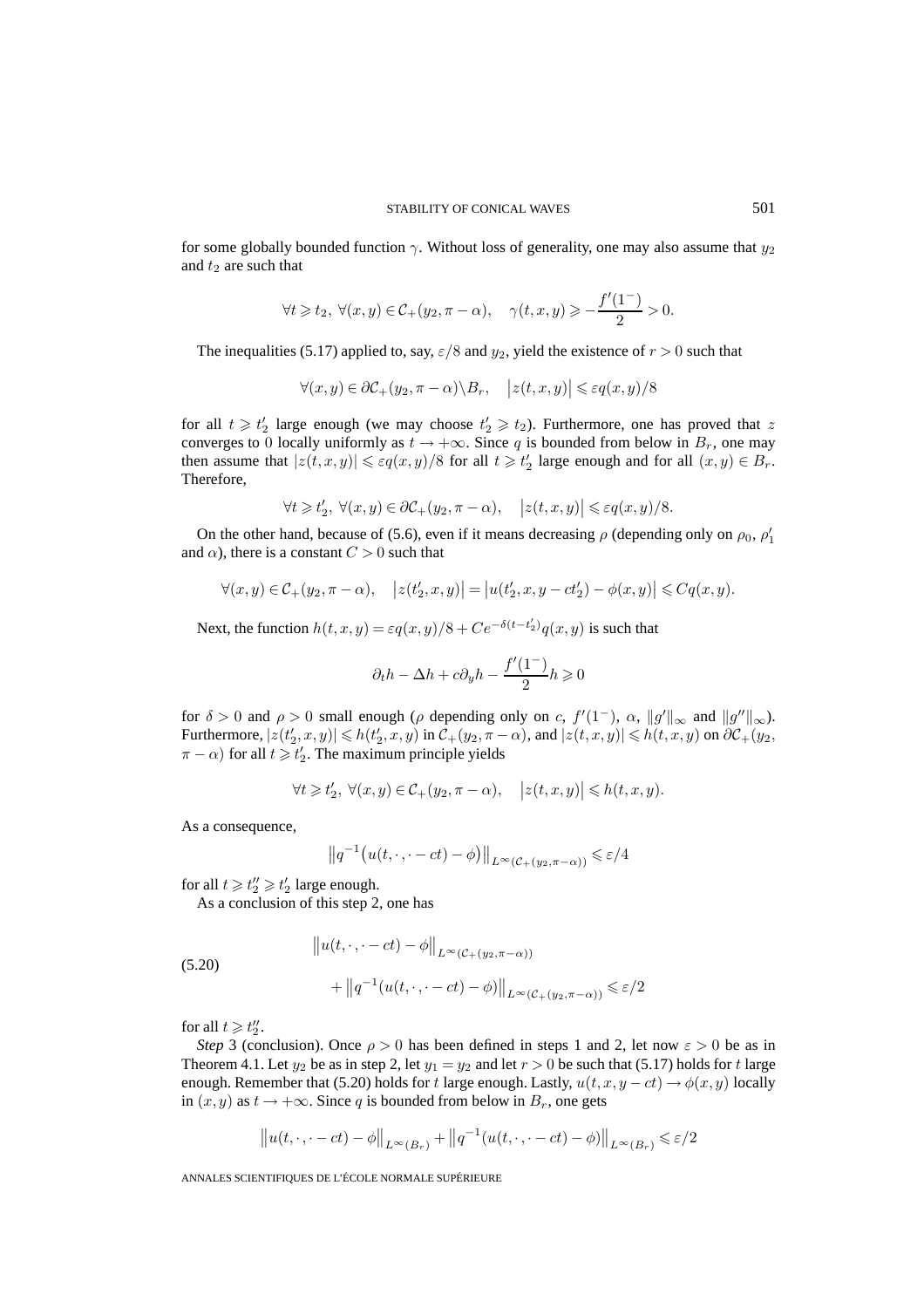for t large enough.

Eventually, there exists  $t_3 \geq 0$  such that the function  $\tilde{u}_0(x, y) := u(t_3, x, y - ct_3)$  satisfies:  $\tilde{u}_0 - \phi \in G_\rho$  and  $\|\tilde{u}_0 - \phi\|_{G_\rho} \leq \varepsilon$ . From Theorem 4.1, one concludes that

$$
\forall t \geq 0, \quad \left\| u(t + t_3, \cdot, \cdot - ct - ct_3) - \phi \right\|_{G_{\rho}} \leq K' e^{-\omega t}
$$

for some constants  $K' \ge 0$  and  $\omega > 0$ . The conclusion of Theorem 1.6 follows.  $\Box$ 

*Proof of Theorem 1.7.* – In  $\mathbb{R}^2_+$  denote, as above, the rotated coordinates by  $(X, Y)$ . According to the assumptions of the theorem we may define

(5.21) 
$$
u_{0,+\infty}(Y) = \lim_{X \to +\infty} u_0(X,Y).
$$

The function  $u_{0,+\infty}$  is such that  $\liminf_{Y\to+\infty} u_{0,+\infty}(Y) \in (\theta,1]$ , and  $u_{0,+\infty}(\cdot) \leq \phi_0(\cdot + Y_0)$ for some  $Y_0 \in \mathbb{R}$ , because of the assumptions on  $u_0$ . The solution  $u_{+\infty}(t, Y)$  of the Cauchy problem

$$
u_t - u_{YY} + c_0 u_Y = f(u) \quad (t > 0, Y \in \mathbb{R})
$$

$$
u(0, Y) = u_{0, +\infty}(Y)
$$

converges exponentially in time and uniformly in  $Y \in \mathbb{R}$  to a steady 1D solution of the above problem (see [26,34]), which is a 1D wave that we denote by  $\phi_0(Y + Y_{+\infty})$ , where  $Y_{+\infty} \in \mathbb{R}$ .

Fix any sequence  $x_n \to +\infty$ . The functions  $u_n(t, x, y) = u(t, x + x_n, y - |x_n|\cot \alpha - ct)$  are bounded in  $C_t^{1,\delta}((0,+\infty)\times\mathbb{R}^2)$  and  $C_{(x,y)}^{2,\delta}((0,+\infty)\times\mathbb{R}^2)$  locally in  $(t,x,y)\in(0,+\infty)\times\mathbb{R}^2$ , for some  $\delta > 0$ . Up to extraction of some subsequence, these functions  $u_n$  converge locally uniformly in  $(0, +\infty) \times \mathbb{R}^2$  to a solution  $u_{\infty}$  of  $\partial_t u_{\infty} = \Delta u_{\infty} - c \partial_u u_{\infty} + f(u_{\infty})$  in  $(0,+\infty) \times \mathbb{R}^2$ .

Fix now any  $\varepsilon > 0$ . Let  $v_0$  be a function bounded in  $C^3(\mathbb{R}^2)$  such that  $u_0 - \varepsilon \leq v_0 \leq u_0 + \varepsilon$ in  $\mathbb{R}^2$  (remember that  $u_0 \in UC(\mathbb{R}^2)$ ), and let  $v(t, x, y)$  be the solution of (1.3) with initial condition  $v_0$ . It follows that  $||u(t,\cdot,\cdot)-v(t,\cdot,\cdot)||_{L^{\infty}(\mathbb{R}^2)} \leqslant \varepsilon e^{||f||_{\text{Lip}}t}$  for all  $t \geqslant 0$ . The functions

$$
v_n(t, x, y) = v(t, x + x_n, y - |x_n|\cot \alpha - ct)
$$

converge locally uniformly in  $[0,+\infty) \times \mathbb{R}^2$  to a solution  $v_{\infty}$  of the same equation as  $u_{\infty}$ , and such that  $||u_{\infty}(t,\cdot,\cdot)-v_{\infty}(t,\cdot,\cdot)||_{L^{\infty}(\mathbb{R}^2)} \leqslant \varepsilon e^{\|f\|_{\text{Lip}}t}$  for all  $t > 0$ . Furthermore, one can say from  $(5.21)$  that

$$
u_{0,+\infty}(x\cos\alpha+y\sin\alpha)-\varepsilon\leq v_{\infty}(0,x,y)\leq u_{0,+\infty}(x\cos\alpha+y\sin\alpha)+\varepsilon
$$

for all  $(x, y) \in \mathbb{R}^2$ . Since the function  $u_{+\infty}(t, x \cos \alpha + y \sin \alpha)$  is a solution of the equation satisfied by  $v_{\infty}$ , one then has  $|v_{\infty}(t, x, y) - u_{+\infty}(t, x \cos \alpha + y \sin \alpha)| \leqslant \varepsilon e^{\|f\|_{\text{Lip}} t}$  for all  $t \geqslant 0$ and  $(x, y) \in \mathbb{R}^2$ . It follows that  $|u_{\infty}(t, x, y) - u_{+\infty}(t, x \cos \alpha + y \sin \alpha)| \leq 2\varepsilon e^{\|f\|_{\text{Lip}}t}$  for all  $t > 0$  and  $(x, y) \in \mathbb{R}^2$ . Since  $\varepsilon > 0$  was arbitrary, one then has that

$$
u_{\infty}(t, x, y) \equiv u_{+\infty}(t, x \cos \alpha + y \sin \alpha).
$$

By uniqueness of the limit, one concludes that

(5.22) 
$$
u(t, x + r\sin\alpha, y - r\cos\alpha) \to u_{+\infty}(t, Y) \quad \text{as } r \to +\infty
$$

for all  $t \geqslant 0$  and  $(x, y) \in \mathbb{R}^2$ .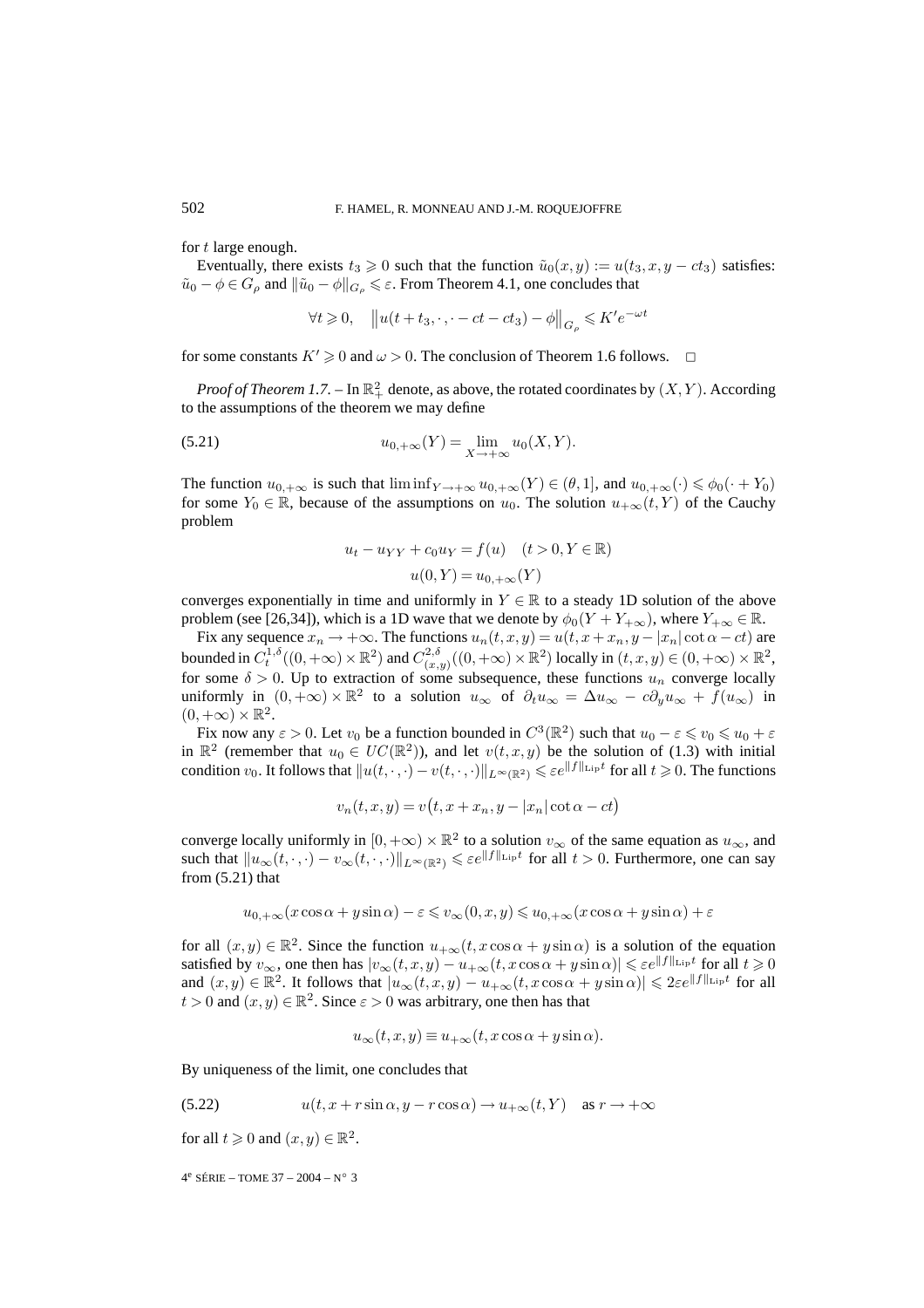In a similar fashion, we may define  $u_{-\infty}(t, Y')$  and  $\phi_0(Y' + Y_{-\infty})$  for the left side, so that  $u_{-\infty}(t, Y') \to \phi_0(Y' + Y_{-\infty})$  uniformly in  $Y' \in \mathbb{R}$  as  $t \to +\infty$ , and

$$
u(t, x - r\sin\alpha, y - r\cos\alpha) \to u_{-\infty}(t, Y')
$$
 as  $r \to +\infty$ 

for all  $t \geq 0$  and  $(x, y) \in \mathbb{R}^2$ , where  $Y' = -x \cos \alpha + y \sin \alpha$ .

Under the notations of the proof of Proposition 5.2, the function  $\bar{u}_X$  satisfies a parabolic linear equation with bounded coefficients. Because of the assumptions on  $u_0$ , it then easily follows that there exists  $\omega_0 \in \mathbb{R}$  such that

(5.23) 
$$
\left|\bar{u}_X(t,x,y)\right| \leq Ce^{\rho_0(y\sin\alpha - x\cos\alpha)}e^{\omega_0 t}
$$

for all  $t \geq 0$  and  $(x, y) \in \mathbb{R}^2$ . Furthermore, step 1 of Proposition 5.2 can be reproduced word by word and it gives some estimates of  $\bar{u}_X$  in lower cones  $\mathcal{C}_-(y_0, \alpha)$  for  $t \geq 1$ . Therefore, there exists  $\rho_1 > 0$  small enough such that (5.9) holds and the function

$$
v_1(t, x, y) = e^{\rho_1 X - c_0 Y/2} \bar{u}_X(t, x, y)
$$

is in  $L^2(\Omega')$  for each  $t \geq 1$ . To see it, divide  $\Omega'$  into the following four regions:  $\Omega' \cap \{X \leq 0\}$ (use here the fact that  $\bar{u}_X$  is globally bounded for  $t \ge 1$ ),  $\Omega' \cap \{X \ge 0, Y \ge \beta X\}$  (use the fact that  $\bar{u}_X$  is globally bounded in this region for  $t \geq 1$ , and choose  $0 < \rho_1 < c_0 \beta/2$ ,  $\Omega' \cap \{X \geq 0\}$  $0, |Y| \leq \beta X$  (use (5.23) and choose  $\beta(c_0/2 + \rho_0|\sin^2\alpha - \cos^2\alpha|) + \rho_1 < 2\rho_0 \sin\alpha \cos\alpha$ ), and  $\Omega' \cap \{X \geq 0, Y \leq -\beta X\}$  (use the estimates in step 1 of Proposition 5.2 and choose again  $0 < \rho_1 < c_0 \beta/2$ ). Step 6 of Proposition 5.2 can be reproduced and the conclusion of Proposition 5.2 still holds.

Let now  $(x_{\infty}, y_{\infty})$  be the unique couple of real numbers such that  $\tau_{x_{\infty}, y_{\infty}} \phi$  converges to  $\phi_0(Y+Y_{+\infty})$  (respectively  $\phi_0(Y+Y_{-\infty})$ ) along the direction  $e_\alpha$  (respectively  $e'_\alpha$ ).

Let us fix any  $\varepsilon > 0$  and let us prove that

$$
||u(t,\cdot\,,\cdot-ct)-\tau_{x_\infty,y_\infty}\phi||_{L^\infty(\mathbb{R}^2)}\leqslant \varepsilon
$$

for t large enough.

First of all, as already emphasized, there exists  $A \in \mathbb{R}$  such that  $1 - \varepsilon/2 \leq u(t, x, y - ct) \leq 1$ in  $C_+(A, \pi - \alpha)$  for t large enough, and  $1 - \varepsilon/2 \leq \tau_{x_\infty, y_\infty} \phi \leq 1$  in  $C_+(A, \pi - \alpha)$ , whence

$$
||u(t,\cdot,\cdot-ct)-\tau_{x_{\infty},y_{\infty}}\phi||_{L^{\infty}(\mathcal{C}_{+}(A,\pi-\alpha))} \leq \varepsilon
$$

for t large enough. Similarly, since  $0 \leq u(t, x, y - ct) \leq \phi(x, y)$  (because  $0 \leq u_0 \leq \phi$ ), there exists  $B \leqslant A$  such that

$$
||u(t,\cdot,\cdot-ct)-\tau_{x_{\infty},y_{\infty}}\phi||_{L^{\infty}(\mathcal{C}_{-}(B,\alpha))} \leq \varepsilon,
$$

for all  $t \geqslant 0$ .

Let  $S = C_{+}(A, \pi - \alpha) \backslash C_{-}(B, \alpha)$ . Because of the estimates for  $\bar{u}_X$  as in the conclusion of Proposition 5.2, and because of (5.22), there exists  $t_+ \geq 0$  and  $x_+ \geq 0$  such that

$$
\big|u(t,x,y-ct)-u_{+\infty}(t,Y)\big|\leqslant \varepsilon/3
$$

for all  $t \geq t_+$  and for all  $(x, y) \in S \cap \{x \geq x_+\}$ . On the other hand,

$$
||u_{+\infty}(t,\cdot)-\phi_0(\cdot+Y_{+\infty})||_{L^{\infty}(B/\sin\alpha,A/\sin\alpha)} \leq \varepsilon/3
$$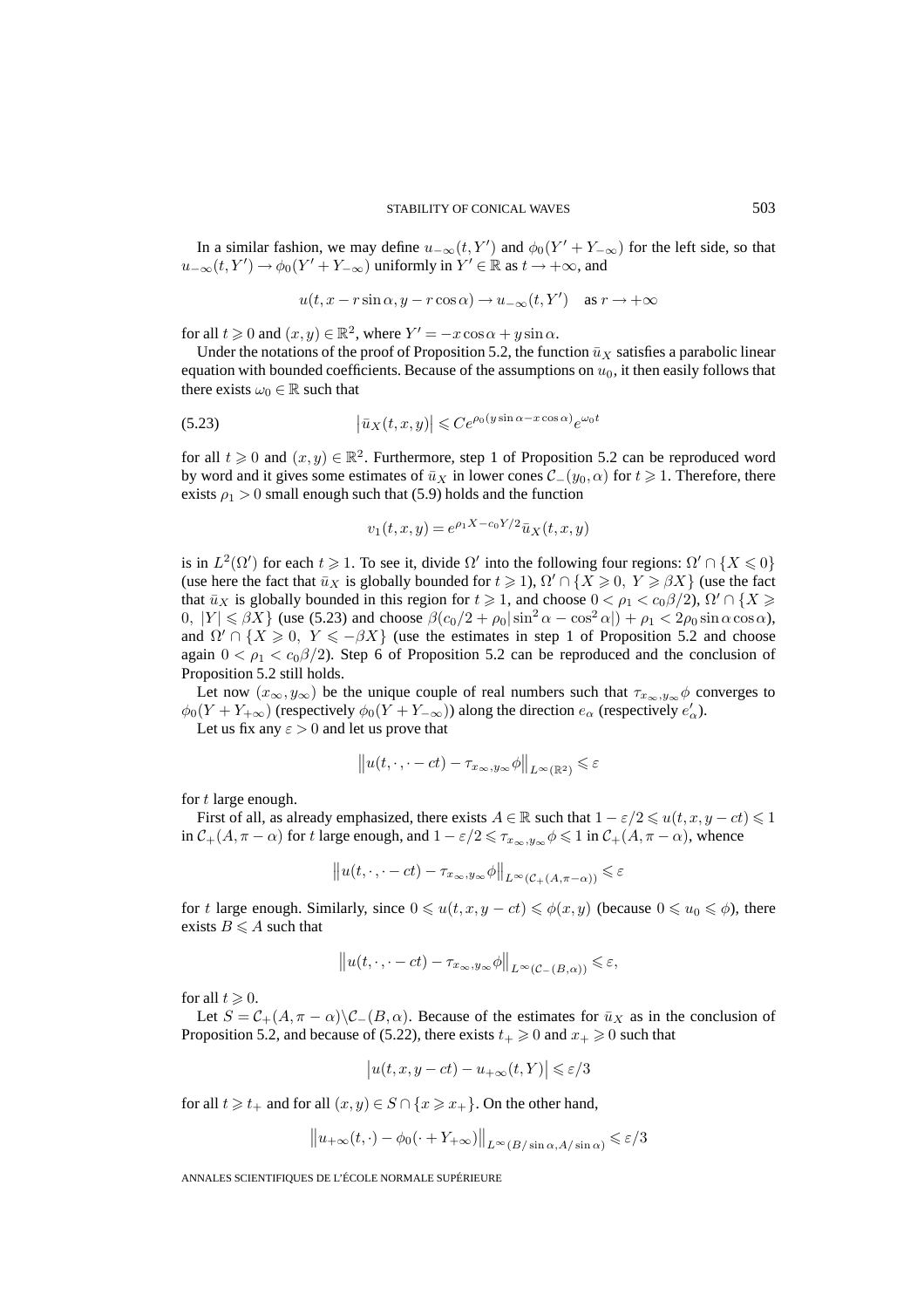for t large enough. Lastly, even if it means increasing  $x_{+}$ , one can assume that

$$
\left|\tau_{x_{\infty},y_{\infty}}\phi(x,y) - \phi_0(Y+Y_{+\infty})\right| \leqslant \varepsilon/3
$$

for all  $(x, y) \in S \cap \{x \geq x_+\}$ . Therefore,

$$
||u(t,\cdot,\cdot-ct)-\tau_{x_{\infty},y_{\infty}}\phi||_{L^{\infty}(S\cap\{x\geqslant x_{+}\})}\leqslant\varepsilon
$$

for t large enough.

Similarly, there exists  $x_-\leq 0$  such that

$$
||u(t,\cdot,\cdot-ct)-\tau_{x_\infty,y_\infty}\phi||_{L^\infty(S\cap\{x\le x_-\})}\le\varepsilon
$$

for t large enough.

Lastly, from Theorem 1.5, there exist a sequence  $t_n \to +\infty$  and  $(h, k) \in \mathbb{R}^2$  such that

$$
u(t_n, x, y - ct_n) \to \tau_{h,k} \phi(x, y)
$$

locally uniformly in  $(x, y) \in \mathbb{R}^2$  as  $n \to +\infty$ . The arguments above prove that for each  $\varepsilon' > 0$ , there exists  $R = R_{\varepsilon'} \geqslant 0$  such that  $\|\tau_{h,k}\phi - \tau_{x_{\infty},y_{\infty}}\phi\|_{L^{\infty}(\mathbb{R}^2 \setminus B_R)} \leqslant \varepsilon'.$  As a consequence,  $\tau_{h,k}\phi$ and  $\tau_{x_\infty,y_\infty}\phi$  have the same limits along the directions  $e_\alpha$  and  $e'_\alpha$ , whence  $\tau_{h,k}\phi = \tau_{x_\infty,y_\infty}\phi$ . Hence, by uniqueness of the limit, one can say that the whole family  $u(t, x, y - ct)$  converges to  $\tau_{x_\infty,y_\infty}\phi$  as  $t\to+\infty$ , locally uniformly in  $(x,y)\in\mathbb{R}^2$ .

Eventually, one concludes that

$$
||u(t,\cdot,\cdot-ct)-\tau_{x_{\infty},y_{\infty}}\phi||_{L^{\infty}(S\cap\{x_{-}\leqslant x\leqslant x_{+}\})}\leqslant\varepsilon
$$

for t large enough.

As a conclusion,

$$
||u(t,\cdot\,,\cdot-ct)-\tau_{x_\infty,y_\infty}\phi||_{L^\infty(\mathbb{R}^2)}\leqslant \varepsilon
$$

for t large enough. That completes the proof of Theorem 1.7.  $\Box$ 

#### **Acknowledgements**

The authors are grateful to H. Berestycki, A. Bonnet, L.A. Caffarelli, for helpful comments and discussions during the preparation of this paper. Part of this work was done by the second author at the Massachusetts Institute of Technology with the support of a NATO grant; this author is indebted to these two institutions. The third author was partially supported by the CNRS Young Researcher Grant 'Combustion diphasique'.

#### REFERENCES

- [1] AGMON S., NIRENBERG L., Properties of solutions of ordinary differential equations in Banach space, *Comm. Pure Appl. Math.* **16** (1963) 121–239.
- [2] ARONSON D.G., WEINBERGER H.F., Nonlinear diffusion in population genetics, combustion and nerve propagation, in: *Part. Diff. Eq. and Related Topics*, in: Lecture Notes in Math., vol. **446**, Springer, New York, 1975, pp. 5–49.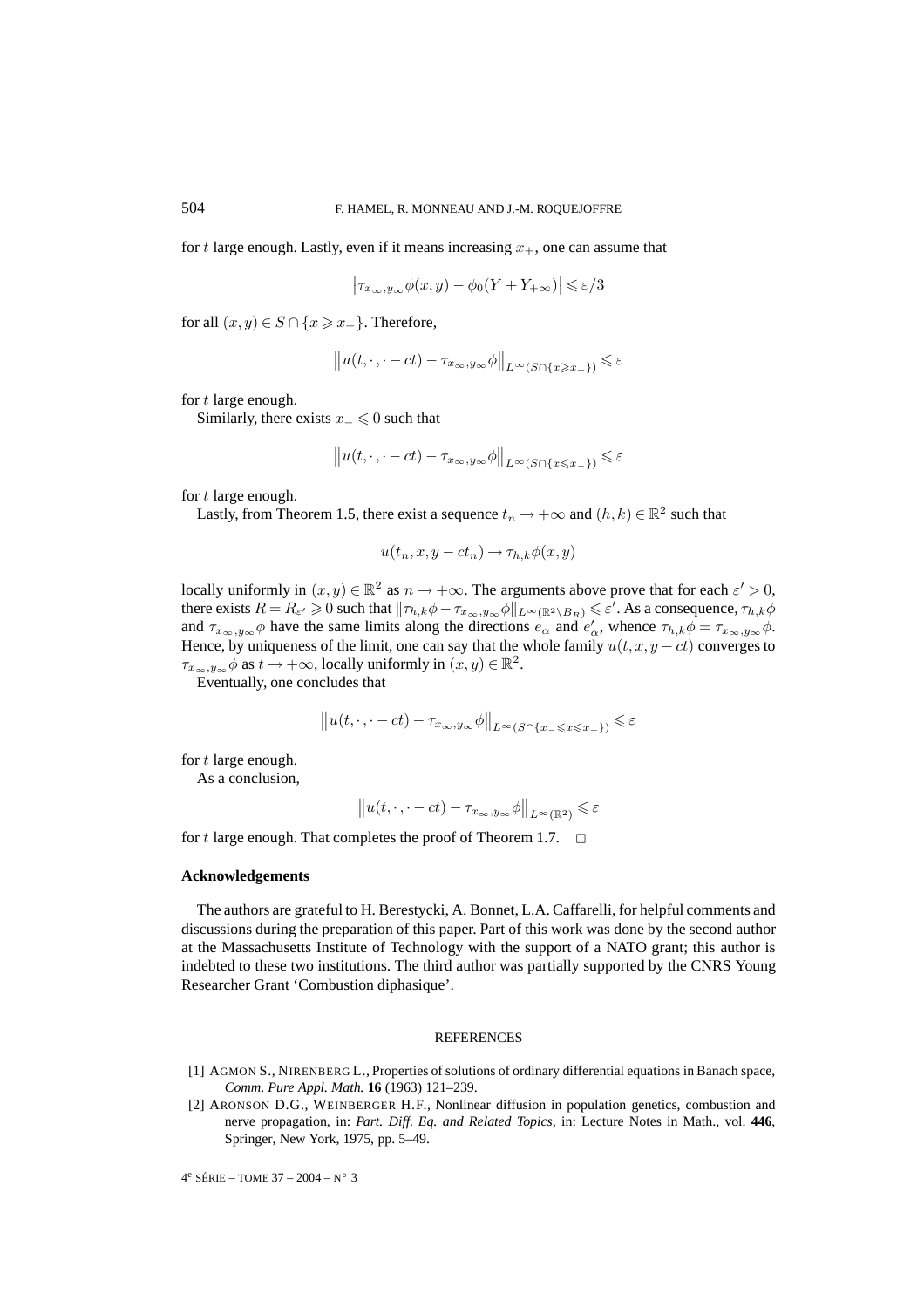- [3] BERESTYCKI H., HAMEL F., Front propagation in periodic excitable media, *Comm. Pure Appl. Math.* **55** (2002) 949–1032.
- [4] BERESTYCKI H., LARROUTUROU B., LIONS P.-L., Multidimensional travelling-wave solutions of a flame propagation model, *Arch. Rat. Mech. Anal.* **111** (1990) 33–49.
- [5] BERESTYCKI H., LARROUTUROU B., ROQUEJOFFRE J.-M., Stability of travelling fronts in a curved flame model, Part I, Linear analysis, *Arch. Rat. Mech. Anal.* **117** (1992) 97–117.
- [6] BERESTYCKI H., NICOLAENKO B., SCHEURER B., Traveling waves solutions to combustion models and their singular limits, *SIAM J. Math. Anal.* **16** (6) (1985) 1207–1242.
- [7] BERESTYCKI H., NIRENBERG L., On the method of moving planes and the sliding method, *Bol. Soc. Bras. Mat.* **22** (1991) 1–37.
- [8] BERESTYCKI H., NIRENBERG L., Travelling fronts in cylinders, *Ann. Inst. H. Poincaré, Anal. Non Lin.* **9** (1992) 497–572.
- [9] BONNET A., HAMEL F., Existence of non-planar solutions of a simple model of premixed Bunsen flames, *SIAM J. Math. Anal.* **31** (1999) 80–118.
- [10] BRAMSON M., Convergence of Solutions of the Kolmogorov Equation to Travelling Waves, in: Mem. Amer. Math. Soc., vol. **44**, 1983.
- [11] BRAZHNIK P.K., TYSON J.J., On traveling wave solutions of Fisher's equation in two spatial dimensions, *SIAM J. Appl. Math.* **60** (2000) 371–391.
- [12] BUCKMASTER J.D., LUDFORD G.S.S., Lectures on Mathematical Combustion, in: CBMS-NSF Conf. Series in Applied Math., vol. **43**, SIAM, 1983.
- [13] CAFFARELLI L.A., CABRÉ X., Fully Nonlinear Elliptic Equations, in: *Colloquium Publications*, in: Amer. Math. Soc., vol. **43**, 1995.
- [14] CRANDALL M.G., ISHII H., LIONS P.-L., User's guide to viscosity solutions of second order partial differential equations, *Bull. Amer. Math. Soc. (N.S.)* **27** (1992) 1–67.
- [15] COLLET P., ECKMANN J.-P., Space-time behaviour in problems of hydrodynamic type: a case study, *Nonlinearity* **5** (6) (1992) 1265–1302.
- [16] FIFE P.C., Dynamics of internal layers and diffusive interfaces, in: *Cbms-Nsf Regional Conference*, in: Series in Applied Mathematics, vol. **53**, 1988.
- [17] FIFE P.C., MCLEOD J.B., The approach of solutions of non-linear diffusion equations to travelling front solutions, *Arch. Rat. Mech. Anal.* **65** (1977) 335–361.
- [18] GILBARG D., TRUDINGER N.S., Elliptic Partial Differential Equations of Second Order, Springer-Verlag, 1997.
- [19] HAMEL F., MONNEAU R., Solutions of semilinear elliptic equations in  $\mathbb{R}^N$  with conical-shaped level sets, *Comm. Partial Differential Equations* **25** (2000) 769–819.
- [20] HAMEL F., MONNEAU R., Existence and uniqueness for a free boundary problem arising in combustion theory, *Interfaces Free Boundaries* **4** (2002) 167–210.
- [21] HAMEL F., NADIRASHVILI N., Travelling waves and entire solutions of the Fisher-KPP equation in  $\mathbb{R}^N$ , *Arch. Ration. Mech. Anal.* **157** (2001) 91–163.
- [22] HENRY D., Geometric Theory of Semilinear Parabolic Equations, in: Lecture Notes in Math., Springer Verlag, New York, 1981.
- [23] ISHII H., On uniqueness and existence of viscosity solutions of fully nonlinear second-order elliptic PDE's, *Comm. Pure Appl. Math.* **42** (1989) 15–45.
- [24] JOULIN G., Dynamique des fronts de flammes, in: *Modélisation de la combustion, Images des Mathématiques*, CNRS, 1996.
- [25] KANEL' YA.I., Certain problems of burning-theory equations, *Sov. Math. Dokl.* **2** (1961) 48–51.
- [26] KANEL' YA.I., Stabilization of solution of the Cauchy problem for equations encountered in combustion theory, *Mat. Sbornik* **59** (1962) 245–288.
- [27] LEVERMORE C.D., XIN J.X., Multidimensional stability of travelling waves in a bistable reactiondiffusion equation, II, *Comm. Partial Differential Equations* **17** (1992) 1901–1924.
- [28] LEWIS B., VON ELBE G., Combustion, Flames and Explosions of Gases, Academic Press, New York, 1961.
- [29] MALLORDY J.-F., ROQUEJOFFRE J.-M., A parabolic equation of the KPP type in higher dimensions, *SIAM J. Math. Anal.* **26** (1995) 1–20.